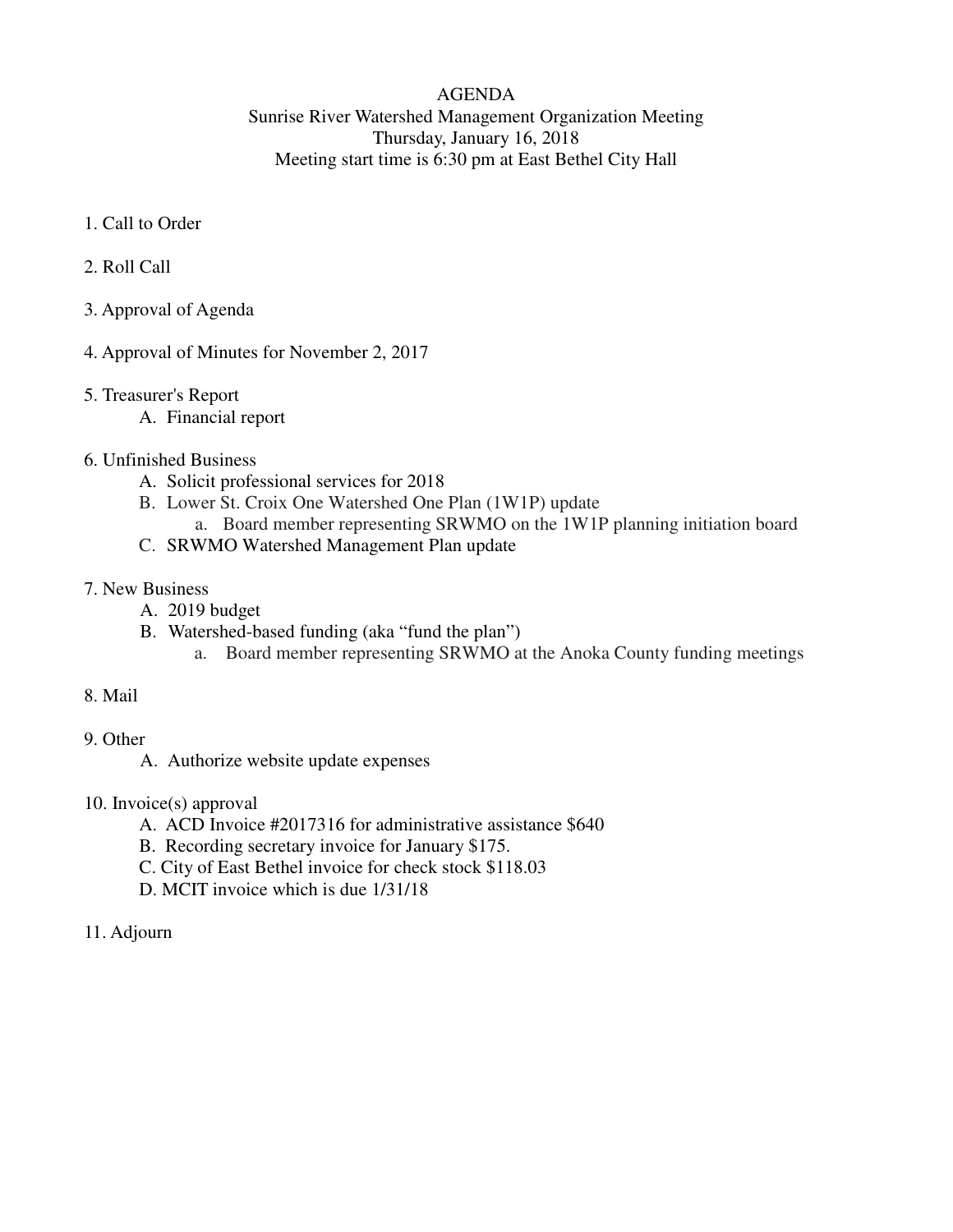#### Sunrise River Water Management Organization Meeting Minutes for Thursday, January 16, 2018

The meeting was called to order at 6:40 pm by Vice-Chair Mager.

Board Members Present: Paul Enestvedt, Scott Heaton, Tim Harrington, Denny Peterson, Dan Babineau, Leon Mager

Others Present: Jamie Schurbon (Anoka Conservation District, ACD), Sharon LeMay (ACD), Tim Peterson (Linwood Twp alternate)

3. Approval of Agenda 4. Approval of Minutes 5. Treasurer's Report **Mr. Harrington moved and Mr. Peterson seconded to approve the agenda as presented. All in favor. Motion carried. Mr. Heaton moved and Mr. Peterson seconded to approve the November 2, 2017 minutes as written. All in favor. Motion carried.**  Treasurer Heaton reported that a treasurer's report was not available. People's Bank of Commerce has transferred ownership and he is working through account access issues. A treasurer's report will be provided at the next meeting. Schurbon requested that a year-end bank statement be provided as soon as available to be used in year-end reporting.

#### 6. Unfinished A. Solicit professional services for 2018 Business Chair Babineau arrived at approximately 6:50pm.

Heaton reported that additional help was needed to make progress on this task. Discussion was that two requests for proposals (RFP) would be sent: (a) 2018 water monitoring and management and (b) 10-year watershed plan update. The 2018 budget lists the tasks for (a), and additional description of the tasks will be taken from previous year's work contracts with ACD. The tasks for (b) will be compiled by utilizing the recent Upper Rum River WMO plan update process, and then sending that draft to MN Board of Water and Soil Resources (BWSR) staff Dan Fabian for review to ensure the list includes all required and advised tasks.

Chair Babineau agreed to lead the process of soliciting services. Discussion was that the 2018 work RFP should be sent to member cities' consulting engineers and the Anoka Conservation District. The 10-year watershed plan update RFP should be sent to the same plus consultants who bid on the recent Upper Rum River WMO plan update. Others who request either RFP should also receive it. The deadline for receiving responses should be March 1.

## **Babineau moved and Enestvedt seconded to authorize Babineau to oversee preparation of RFPs for 2018 work and 10-year watershed plan updates and distribute them. All in favor. Motion carried.**

B. Lower St. Croix One Watershed One Plan (1W1P) Update Schurbon provided a brief presentation. It was noted that areas with completed 1W1P or the metro are eligible for Watershed-Based Funding.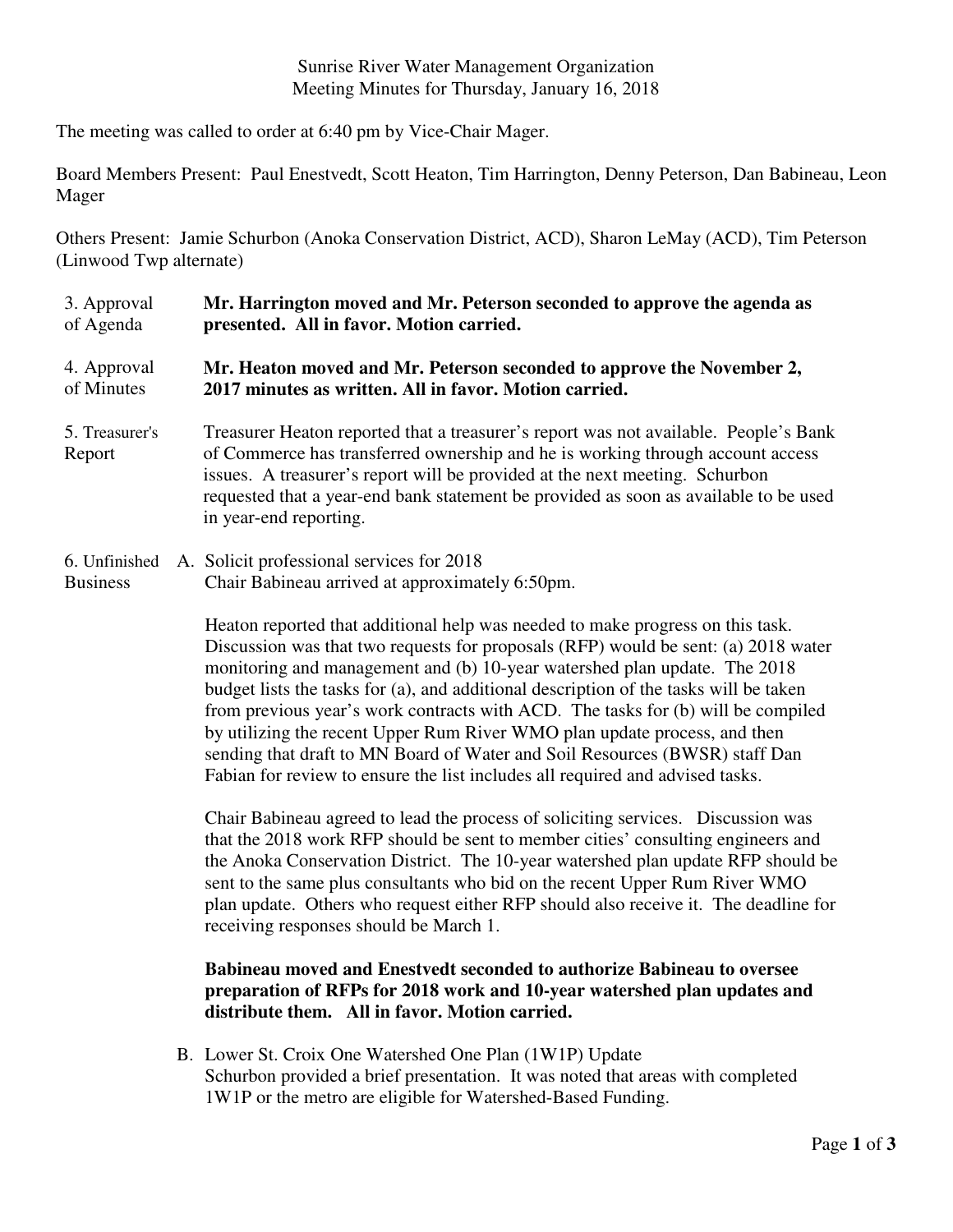The board discussed three levels of potential involvement: (1) sign the project Memorandum of Agreement (MOA) and designate a board member to serve on the decision-making Policy Committee, (2) do not sign the project MOA but designate staff (such as watershed planning consultant) to serve on the advisory committee, or (3) do not participate.

The draft MOA was reviewed. Schurbon noted legal reviews by others are still pending. The board discussed probable signing of the MOA, but waiting for a final draft before making this decision.

**Motion by Enestvedt and seconded by Babineau to assign Enestvedt as the SRWMO representative on the Lower St. Croix 1W1P Policy Committee and Babineau as an alternate. All in favor. Motion approved.** 

C. SRWMO Watershed Management Plan Update Schurbon reviewed the timeline for required update of the SRWMO 10-year Watershed Management Plan, which expires December 31, 2019. The process should begin in early 2018.

The planning process must begin by sending notice to state agencies and others and allowing 60 days for preliminary comments.

**Motion by Heaton, seconded by Babineau to authorize \$320 for ACD to prepare and send watershed planning initiation notices by January 30th, 2018. The terms and conditions in the SRWMO's 2017 Water Monitoring and Management contract with ACD shall apply, except the payment shall not be due until task completion. All in favor. Motion carried.**

7. New Business A. 2019 Budget

Schurbon presented a draft 2019 budget totaling \$59,470 for consideration. It was noted that this budget is higher than most previous years primarily because it includes the 10-year Watershed Management Plan update.

The board provided edits including reduction to the watershed plan update, adjustments to water monitoring, eliminating the cost share grant fund contribution, and increasing administrative assistance hours. The revised draft 2019 budget total is \$50,815.00.

**Motion by Mager and seconded by Babineau to authorize sending the revised draft budget to the member communities for ratification. All in favor. Motion carried.** 

Schurbon will provide the revised budget to the Recording Secretary for distribution to the member communities.

Mager noted that the Water Quality Cost Share Fund has a current balance of approximately \$6,000. Annual uses of that fund have been about \$1,500. The fund is held by ACD, and landowner requests for grants are managed by ACD. **Motion by Mager and seconded by Babineau to request that ACD return \$2,000 from the SRWMO Water Quality Cost Share Fund to the SRWMO. All in favor. Motion carried.**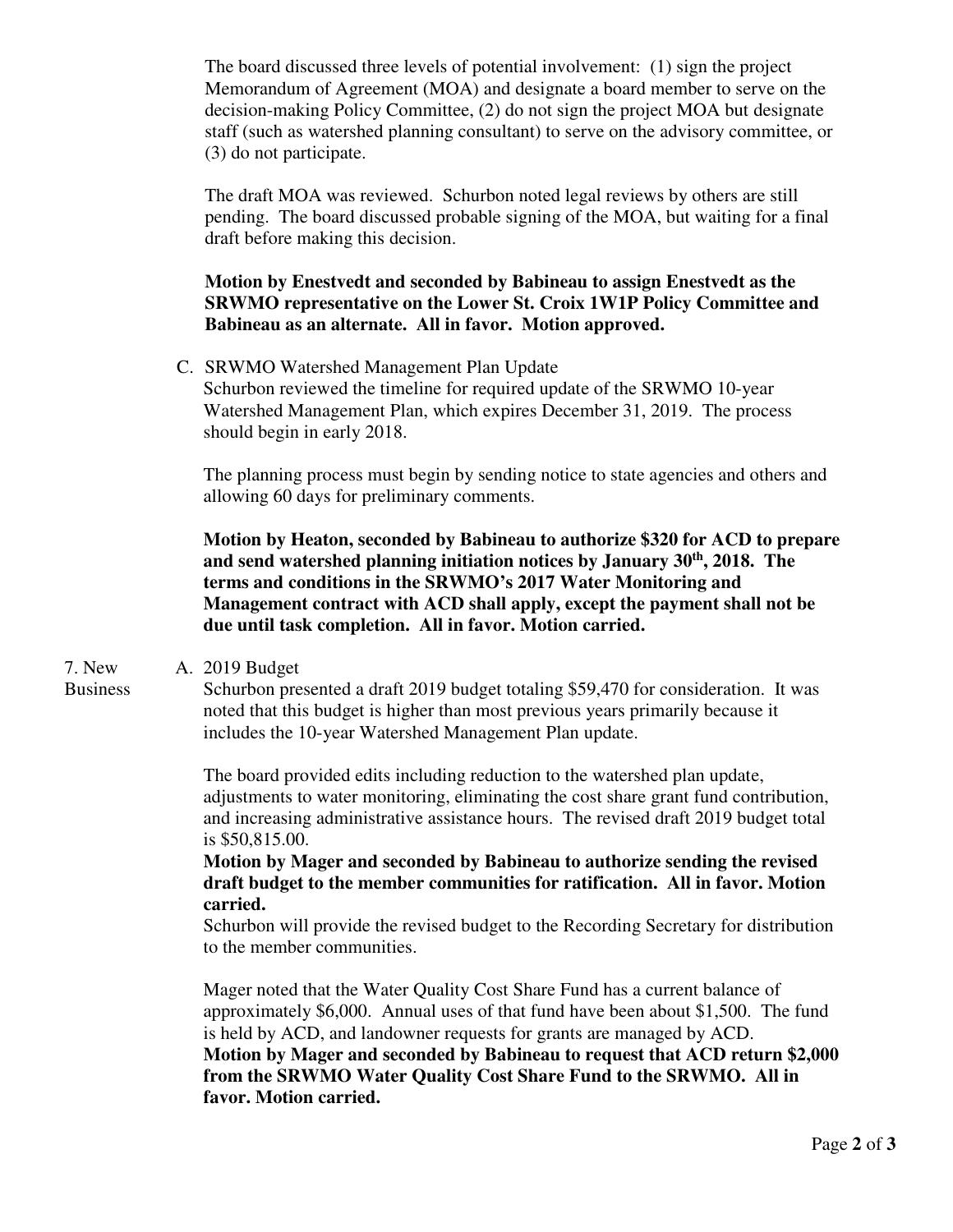|             | B. Watershed-Based Funding (aka "fund the plan")<br>Schurbon briefed the board on these new State funds available. \$826,000 is<br>available throughout Anoka County. This amount needs to be collaboratively<br>divided amongst eligible entities (watershed districts, WMOs, cities, SWCD) by<br>June 30, 2018 or revert to a metro-wide competitive grant pool. The funds may only<br>be used for water quality improvement plans within state-approved water plans, such<br>as the WMO plan, or city local water plans approved by the WMO. |
|-------------|-------------------------------------------------------------------------------------------------------------------------------------------------------------------------------------------------------------------------------------------------------------------------------------------------------------------------------------------------------------------------------------------------------------------------------------------------------------------------------------------------------------------------------------------------|
|             | Potential projects for these funds were discussed including: carp management at<br>Linwood Lake (would require a feasibility study first, quote secured for \$9,610.23<br>and a watershed plan amendment), already-identified and ranked retrofits at Martin<br>or Coon Lake, lakeshore septic system outreach modeled after work at Linwood<br>Lake in 2017, additional carp management at Martin and Typo Lakes or projects<br>identified in the Ditch 20 wetland restoration feasibility study.                                              |
|             | Schurbon stated a first meeting of eligible entities to discuss fund distribution will<br>likely be January 31, 2018 from 1-3pm at a location to be determined. The board<br>discussed the need to have a board representative present. None of those in<br>attendance anticipated being able to attend. Schurbon was directed to provide<br>meeting information to all board members, in hopes that someone could attend this<br>and future related meetings.                                                                                  |
| 8. Mail     | A government census form was received. Treasurer Heaton will take care of it.                                                                                                                                                                                                                                                                                                                                                                                                                                                                   |
| 9. Other    | A. Authorize Website Update Expenses<br>The SRWMO website is built on an old template and \$1,500 was budgeted in 2018<br>for updates. Due to recent hacking, Schurbon advised updates were urgent.<br>Motion by Heaton and seconded by Peterson to authorize \$1,500 to ACD for<br>website updates. All in favor. Motion carried.                                                                                                                                                                                                              |
| 10.         | A. ACD Invoice #2017316 for administrative assistance \$640                                                                                                                                                                                                                                                                                                                                                                                                                                                                                     |
| In voice(s) | B. Recording secretary invoice for January \$175.                                                                                                                                                                                                                                                                                                                                                                                                                                                                                               |
| Approval    | C. City of East Bethel invoice for check stock \$118.03<br>D. MCIT invoice which is due 1/31/18                                                                                                                                                                                                                                                                                                                                                                                                                                                 |
|             | Motion by Peterson and second by Harrington to authorize payment of ACD<br>invoice #2017316 - \$640, recording secretary (January) - \$175, East Bethel for<br>checks - \$118.03, and MCIT insurance invoice - \$1362. All in favor. Motion<br>carried.                                                                                                                                                                                                                                                                                         |
| 11. Adjourn | Before adjournment it was noted that the next scheduled meeting of February 1 should<br>be delayed to match upcoming decisions needed.<br>Motion by Chair Babineau and seconded by Enestvedt that the February 1,<br>2018 meeting be moved to March 1, 2018. All in favor. Motion carried.                                                                                                                                                                                                                                                      |
|             | Motion by Heaton and seconded by Peterson to adjourn. All in favor. Motion<br>carried.                                                                                                                                                                                                                                                                                                                                                                                                                                                          |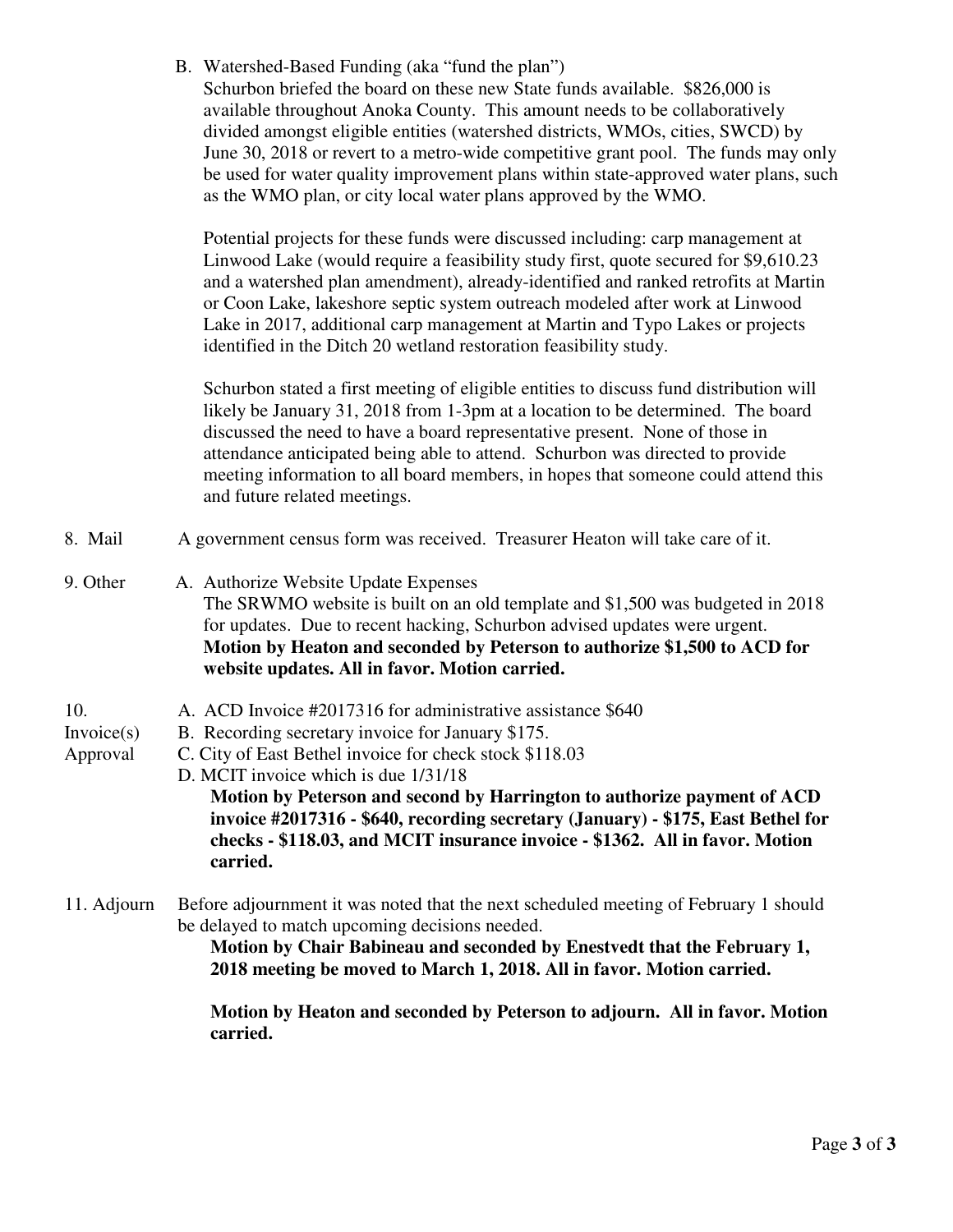AGENDA Sunrise River Watershed Management Organization Annual Meeting Thursday, March 1, 2018 Meeting start time is 6:30 pm at East Bethel City Hall

- 1. Call to Order
- 2. Roll Call
- 3. Approval of Agenda
- 4. Approval of Minutes for January 16, 2018
- 5. Annual Meeting Items
	- A. Election of Officers
	- B. Hear recommendations on amendments to JPA and the Watershed Management Plan
	- C. Set regular meeting dates through February 2019
		- 1.May 3, September 6, November 1, January 3, 2019, February 7
- 6. Treasurer's Report
	- A. Financial report
- 7. Unfinished Business
	- A. Ratifications received for 2019 budget
	- B. Lower St. Croix One Watershed One Plan (1W1P)
		- 1. Update
		- 2. Sign final Memorandum of Agreement
	- C. Watershed based funding (aka "fund the plan")
		- 1. Update
		- 2. Minnehaha Creek Watershed District (MCWD) letter to BWSR
	- D. 2018 Upcoming Water Quality Projects discussion
- 8. New Business
	- A. 2017 work results from ACD
	- B. 2018 work proposals and select consultant
	- C. Watershed Management Plan (Plan)
		- 1. Review proposals and select consultant
		- 2. Set watershed planning meetings for 2018
- 9. Mail
- 10. Other
- 11. Invoice(s) approval
	- A. ACD Invoice #2018013 for \$320.00 for assistance with watershed planning initiation notices
	- B. Recording secretary invoice for March \$175
- 12. Adjourn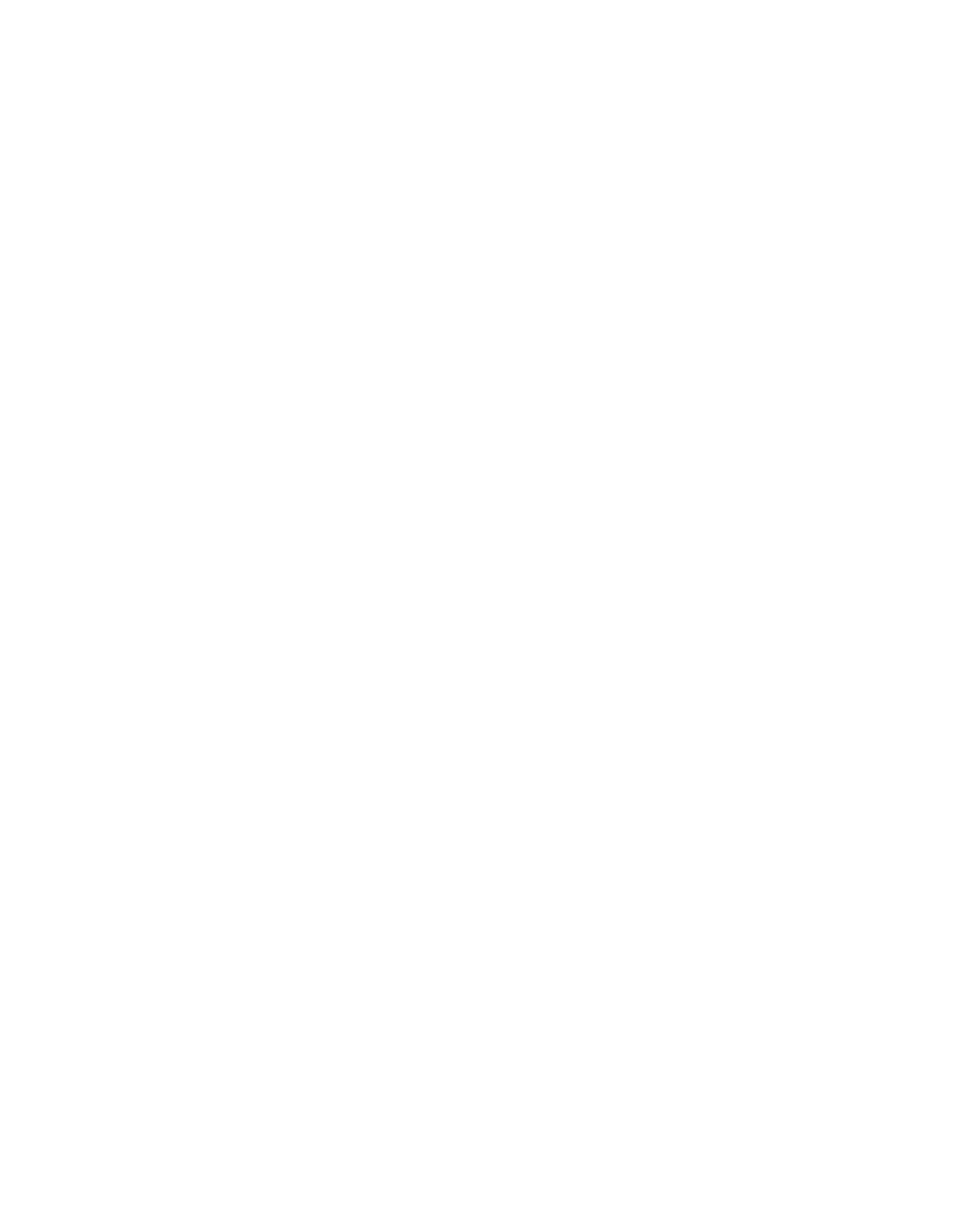## Sunrise River Water Management Organization Annual Meeting Thursday, March 1, 2018

The meeting was called to order at 6:30 pm.

| Present:                                                                                                                                                                                                                            | Chair Babineau, Tim Harrington, Tim Peterson, Sharon Flaherty, Matt Downing                                                                                                                                                                                                                                                                                        |  |  |  |
|-------------------------------------------------------------------------------------------------------------------------------------------------------------------------------------------------------------------------------------|--------------------------------------------------------------------------------------------------------------------------------------------------------------------------------------------------------------------------------------------------------------------------------------------------------------------------------------------------------------------|--|--|--|
| Absent:                                                                                                                                                                                                                             | Leon Mager, Paul Enestvedt, Scott Heaton                                                                                                                                                                                                                                                                                                                           |  |  |  |
|                                                                                                                                                                                                                                     | Audience: Jamie Schurbon, Anoka Conservation District (ACD)<br>Jared Wagner, Anoka Conservation District<br>Sharon LeMay, Anoka Conservation District Supervisor<br>Dan Fabian, MN Board of Water and Soil Resources (BWSR)                                                                                                                                        |  |  |  |
| 3. Approval<br>Mr. Peterson moved and Mr. Harrington seconded to approve the agenda as<br>of Agenda<br>written. Motion carried.                                                                                                     |                                                                                                                                                                                                                                                                                                                                                                    |  |  |  |
| 4. Approval<br>of Minutes                                                                                                                                                                                                           | Mr. Harrington moved and Mr. Peterson seconded to approve the January 16,<br>2018 minutes as written. Motion carried.                                                                                                                                                                                                                                              |  |  |  |
| 5. Annual<br>Meeting<br>Items                                                                                                                                                                                                       | A. Election of Officers<br>Mr. Babineau opened nominations for officers. Mr. Peterson asked Mr. Babineau if he<br>would be interested in continuing to serve as chair? Mr. Babineau responded that he was<br>50/50 and had reservations. His other obligations would prevent him from fully<br>preforming the duties. However, if he was selected he would accept. |  |  |  |
|                                                                                                                                                                                                                                     | Schurbon informed the board that he had spoken with Mr. Enestvedt, who was unable to<br>attend the meeting, earlier in the day. Mr. Enestvedt asked that the board be informed of<br>his willingness to serve in any officer position, if selected by the board.                                                                                                   |  |  |  |
| Mr. Peterson moved and Mr. Harrington seconded to keep the Slate of Officers the<br>same as the previous year - Dan Babineau, Chair, Leon Mager, Vice-Chair, Scott<br>Heaton, Treasurer, Paul Enestvedt, Secretary. Motion carried. |                                                                                                                                                                                                                                                                                                                                                                    |  |  |  |
|                                                                                                                                                                                                                                     | B. Hear recommendations on amendments to JPA and the Watershed Management Plan<br>No recommendations.                                                                                                                                                                                                                                                              |  |  |  |
|                                                                                                                                                                                                                                     | C. Set regular meeting dates through February 2019<br>Mr. Harrington moved and Mr. Downing seconded to approve the following<br>meeting dates: May 3, September 6, November 1, January 3, 2019, February 7.<br><b>Motion carried.</b>                                                                                                                              |  |  |  |
| 6. Treasurer's<br>Report                                                                                                                                                                                                            | Treasurer Heaton was absent. Chair Babineau reported a beginning balance of<br>\$55,151.73 with two deposits made bringing the balance to \$64,874.73.                                                                                                                                                                                                             |  |  |  |
| 7. Unfinished<br><b>Business</b>                                                                                                                                                                                                    | A. Ratifications received for 2019 budget<br>Linwood has approved the budget, East Bethel has it on an upcoming city council<br>agenda, no word from Ham Lake or Columbus.                                                                                                                                                                                         |  |  |  |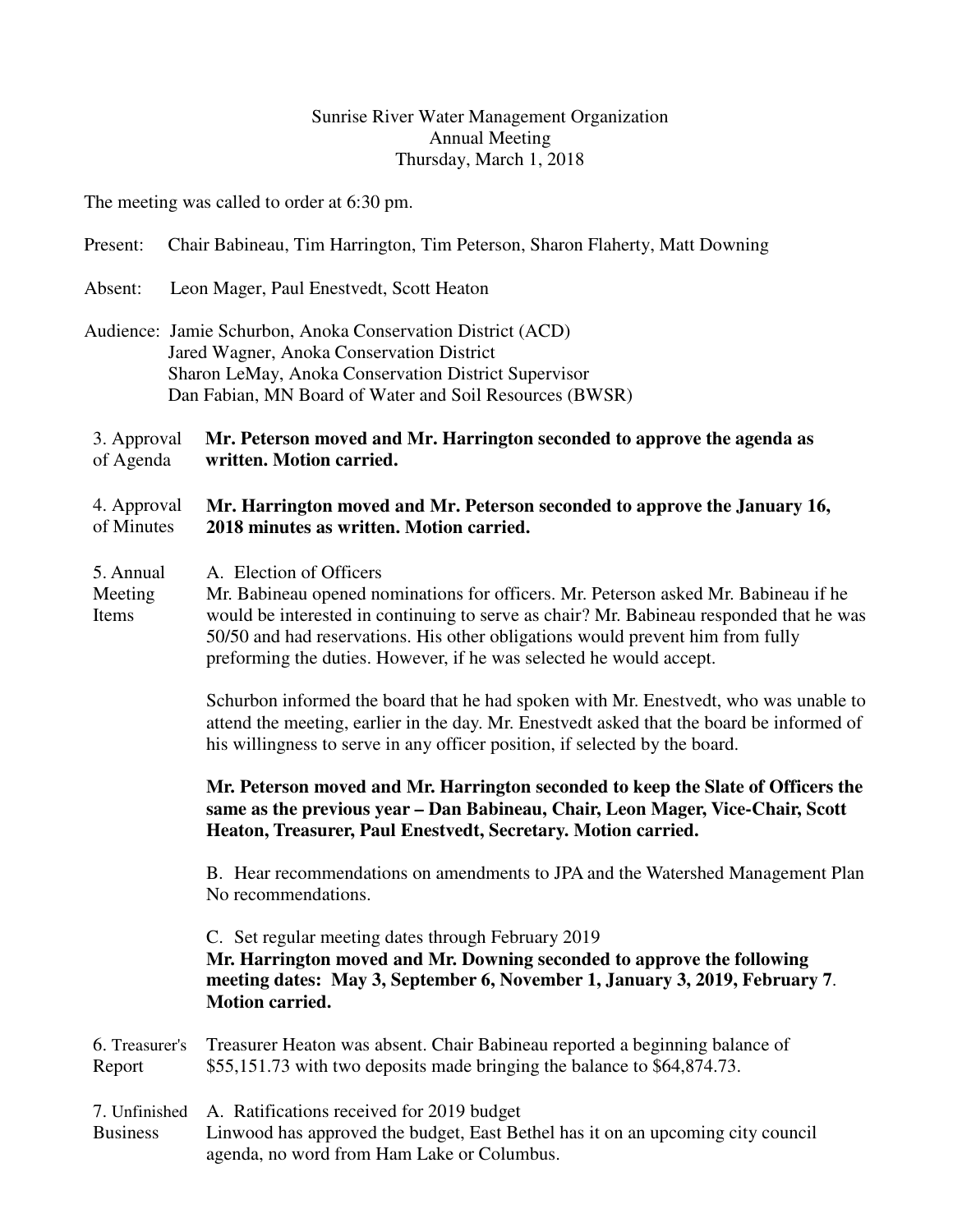B. Lower St. Croix One Watershed One Plan (1W1P)

1. Update

Schurbon stated that the deadline for organizations to sign the participation Memorandum of Agreement (MOA) is next week. He also reminded the board of the following :

- This is an umbrella plan under which all the WMO's, WD's and counties in a region operate.
- Identifies regional priorities and lets local agencies continue to focus on local issues.
- Does not dictate what the SRWMO must do but should inform your decisions.
- Does not create a new layer of government. It is implemented cooperatively by the existing watershed organizations.
- Prioritizes how new watershed-based funding (aka fund the plan) will be allocated.
- Paid by a grant from BWSR, except that each watershed organization's participation is not paid.

#### 2. Sign final Memorandum of Agreement

 Mr. Schurbon noted all but 2 or 3 organizations have signed the MOA. **Mr. Downing moved and Mr. Harrington seconded to direct Chair Babineau to sign the Lower St. Croix 1W1P Memorandum of Agreement. Motion carried.** 

Mr. Schurbon reminded the Board that the Request for Proposals (RFP) for the watershed plan update includes a task for the consultant of attending 1W1P meetings and ensuring the new SRWMO plan is consistent with, or informed by, the 1W1P effort that is occurring simultaneously. The consultant will do that through the 1W1P Advisory Committee. The SRWMO will still need to have a board member on the 1W1P Policy Committee. At the last meeting the Board appointed Paul Enestvedt as your 1W1P Policy Committee representative and Dan Babineau as the alternate. Mr. Downing offered to be a representative. Chair Babineau indicated that he supported being replaced by Mr. Downing as the alternate. **Mr. Peterson moved and Mr. Harrington seconded to appoint Matt Downing as the new alternate. Motion carried.** 

- C. Watershed Based Funding
	- 1. Update

Watershed Based Funding is the \$826,000 available throughout the county for projects in WMO and watershed district plans. It must be collaboratively split or it reverts to a metro-wide competitive grant pool.

24 representatives of WMOs, Watershed Districts and cities met to discuss this new funding on January 31. No one was present from the SRWMO. Linwood Township, Ham Lake and Columbus were represented. East Bethel staff were not present but anticipate being present at subsequent meetings.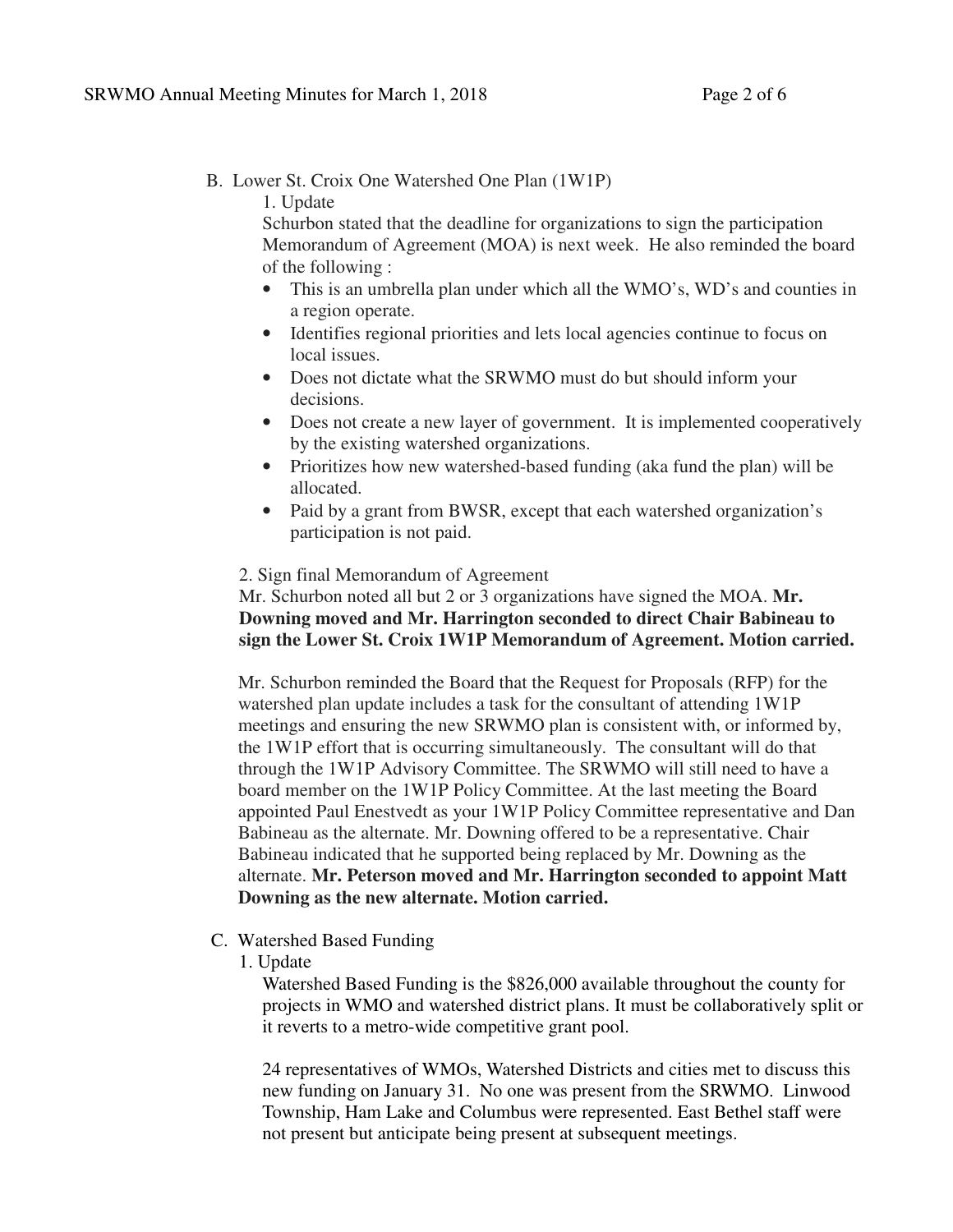At the first meeting basic program information was discussed and representatives began discussing ways to split the funds. Ideas included: 1. Split funds by WMO/WD. Cities and the Anoka Conservation District would work through their WMO for project funding. 2. County-level competitive. Eligible entities would submit project ideas to a central committee which would select which to fund. 3. Formula-based. Funds might be split based on land area, population, tax base, amount of impervious or wetland surfaces, etc. 4. Countywide program. The funds could be used for a county-wide program, such public education.

A second meeting is planned for Friday, March 9 at 9-11am at Blaine City Hall.

To be eligible to receive these funds the SRWMO MUST send an email to Jamie Schurbon indicating its desire to participate and the name of the designated representative to make decisions for the SRWMO at upcoming Watershed Based Funding meetings. This must be done by 8:30am on March 7. **Mr. Peterson moved and Mr. Downing seconded to participate in the Watershed Based Funding and to direct Chair Babineau to send an email to Jamie Schurbon stating same. Motion carried.** 

**Mr. Downing moved and Mr. Peterson seconded to appoint Matt Downing as the primary delegate and Paul Enestvedt as the alternate delegate. Motion carried.**

Mr. Fabian reminded members that the projects funded with this program must be identified priorities in the Watershed Plan.

- 2. Minnehaha Creek Watershed District (MCWD) letter to BWSR The letter from the Minnehaha Creek Watershed District Board of Managers to BWSR expressing concerns regarding BWSR's FY2018 Clean Water Fund Watershed Based Funding Pilot program was reviewed. Those concerns were noted.
- D. 2018 Upcoming Water Quality Projects discussion

 The SRWMO 2018 budget includes \$8,000 for "upcoming water quality projects." Some projects discussed previously include:

- Remaining Coon or Martin Lake area retrofits. Re-approaching sites and landowners who were previously not interested but may be now.
- Septic system outreach modeled after Linwood Lake 2017 work. This program seems successful at Linwood Lake, but is only beginning the 2nd year of a two-year process.
- Linwood Lake carp management feasibility study. This project would provide recommendations for an area of lake association concern.
- Martin Lake commercial carp removal. ACD already has grant funds to subsidize the fisherman, but it's becoming apparent the amount available may be inadequate to lure him to work at this lake.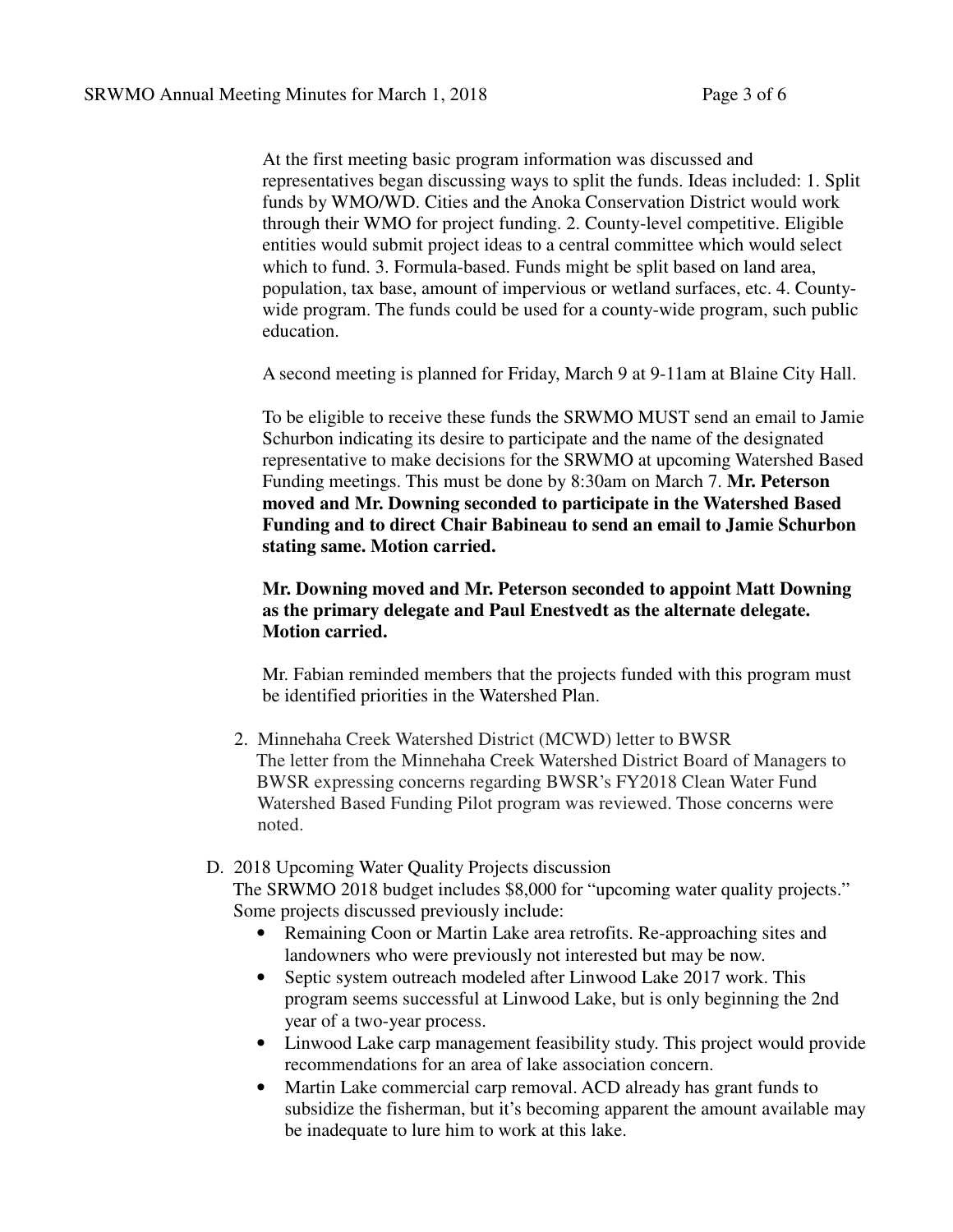All three have merit, and the last of these – a Linwood Lake carp management feasibility study – has received attention since SRWMO's last meeting. A quote from Carp Solutions Inc. was secured for \$9,610.23 and the Linwood Lake Association has committed to contribute \$1,610.23.

Future management of carp in Linwood Lake can be done with Watershed Based Funding IF a feasibility study is completed and approved by BWSR, and 10% local matching dollars are provided. Requests for Watershed Based Funding must be finalized by June 30. A feasibility study before June 30 may position the SRWMO to use the funds for that purpose. Fabian stated that Watershed Based Funding may be used for the feasibility study, not just implementation of study recommendations. Therefore, there is less urgency to complete the feasibility study by June 30. One benefit of doing a Linwood Lake carp feasibility study now it that it could help inform the upcoming watershed planning and/or be done with Watershed Based Funding.

Options: Direct use of these funds for a selected project and specify it in a 2018 work contract or postpone any decision. If the Board later decides on a different priority project, a minor amendment process would be needed. ACD had no opinion on priority ranking of projects.

The Board discussed using Watershed Based Funding money for the feasibility study cost and using the Linwood Lake Association contribution money as the 10% matching amount. Discussed using funds for not-yet-completed Martin and Coon Lake stormwater retrofits, with emphasis on reconstructing stormwater basins in the west side of Martin Lake. These projects could be done with Watershed Based Funding, using the \$8,000 Upcoming Water Quality Projects as required match.

The board directed that the \$8,000 for Upcoming Water Quality Projects in 2018 be utilized for:

- Carp management feasibility study at Linwood Lake, with \$1,610.23 from the Linwood Lake Association.
- Remaining Martin and Coon Lake stormwater retrofits.

#### A. 2017 work results from ACD

Mr. Wagner of ACD reviewed the 2017 work results. These are the recommendations from the work results:

- Begin update of the SRWMO Watershed Management Plan no later than May 2018 to be completed by December 2019 when the current plan expires.
- Engage in the Lower St. Croix One Watershed, One Plan process. This plan will identify regional priorities.
- Secure new Watershed Based Funding for SRWMO priority projects. This new program replaces some competitive grants and is aimed at projects in approved water plans. \$826,000 is available in Anoka County to be divided by mutual agreement of eligible entities by June 30, 2018.
- Pursue Linwood Lake management activities. The association has recently become more active and has requested partnerships to manage aquatic invasive

8. New Business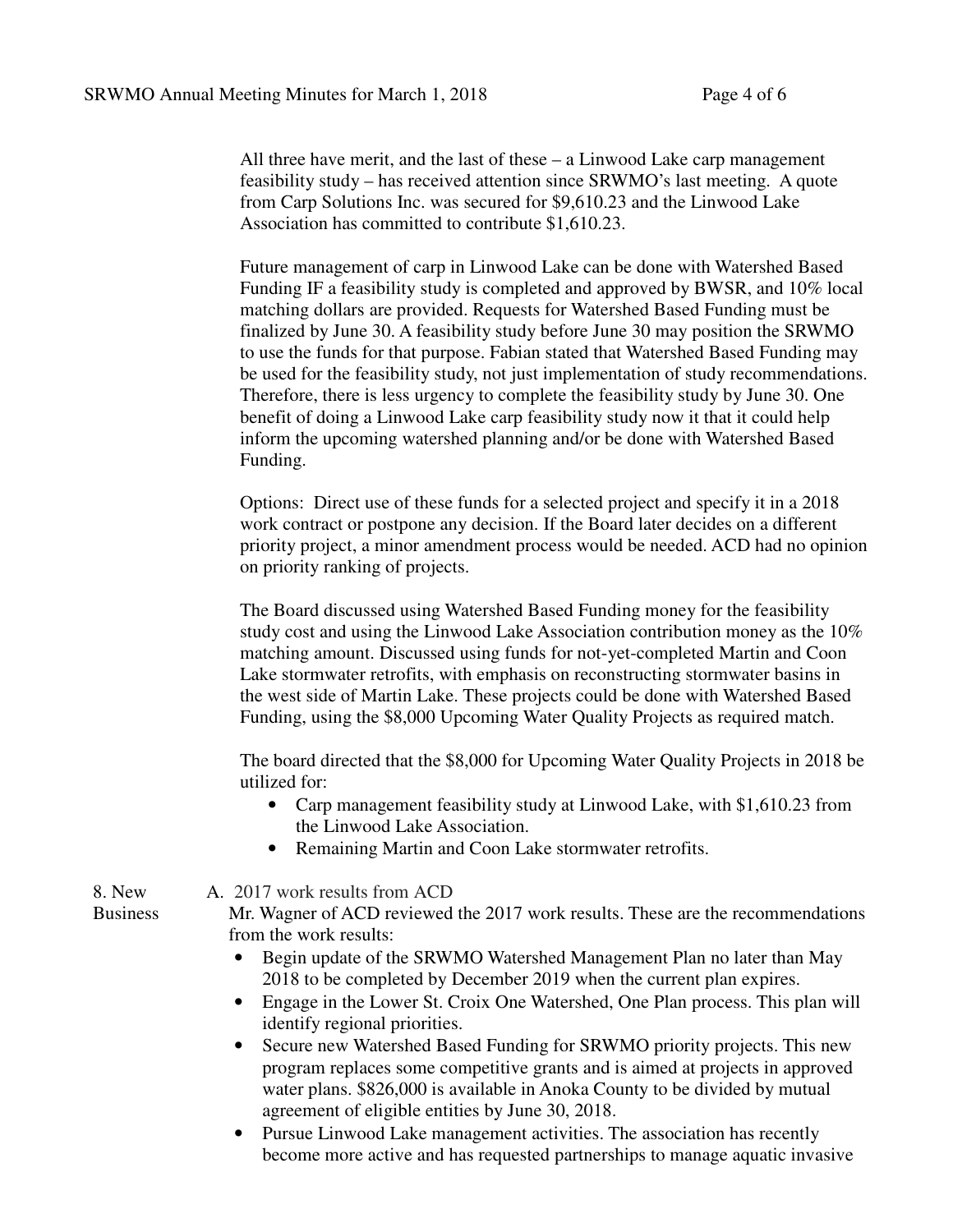species and improve water quality. Ongoing and upcoming projects include 2018 Boot Lake water quality monitoring, 2017-18 septic system outreach. Projects to consider include an assessment of the carp population and alum dosing.

- Forward wetland restoration projects near Ditch 20 by connecting landowners with State wetland banking programs. A feasibility study was recently completed. Three identified wetland restorations would likely benefit water quality in Typo and Martin Lakes. These are challenging projects from a feasibility and permitting standpoint, but the State wetland banking program may provide the resources and expertise.
- Continue installation of stormwater retrofits around Coon and Martin Lakes where completed studies have identified and ranked projects.
- Promote newly available Septic System Fix Up Grants to landowners, particularly in shoreland areas.
- Identify likely ailing septic systems in shoreland areas. Work done at Linwood Lake in 2017-18 can serve as a model.
- Bolster lakeshore landscaping education efforts. The SRWMO Watershed Management Plan sets a goal of three lakeshore restorations per year. Few are occurring. Fresh approaches should be welcomed.
- Encourage communities to report water quality projects to the SRWMO. An overarching goal in the SRWMO Plan is to reduce phosphorus by 20% (986 lbs.). State oversight agencies will evaluate efforts toward this goal. Both WMO and municipal project benefits should be counted.
- B. 2018 work proposals and select consultant

Chair Babineau contacted several consultants to gauge interest in providing the SRWMO with a proposal for 2018 water monitoring and management. He also asked 13 cities for their consultants' contact information. The only one interested in providing a proposal was the Anoka Conservation District. ACD's proposal and a draft contract was reviewed. **Mr. Peterson moved and Mr. Harrington seconded to select Anoka Conservation District for 2018 Water Monitoring and Management and approve the associated Work Contract for \$37,590. Motion carried.** 

Mr. Downing asked about chloride monitoring. ACD recommends this monitoring in streams. **Mr. Downing moved and Mr. Peterson seconded to add up to \$450 for chloride testing at two stream water quality monitoring sites (W Branch Sunrise R at Co Rd 7 and S Branch Sunrise R at Hornsby St.) to the 2018 Water Monitoring and Work Contract. The new contract total is \$38,040. Motion carried.**

- C. Watershed Management Plan (Plan)
	- 1. Review proposals and select consultant

Babineau informed the board that the Request for Proposals (RFP) water watershed plan updates have not been sent to consultants. Discussed sending out a revised RFP with a new deadline and tasks timeline. **Mr. Peterson moved and Mr. Harrington seconded to direct Chair Babineau to send out new RFP's with a new submission deadline of Monday, March 26, 2018. Motion carried.**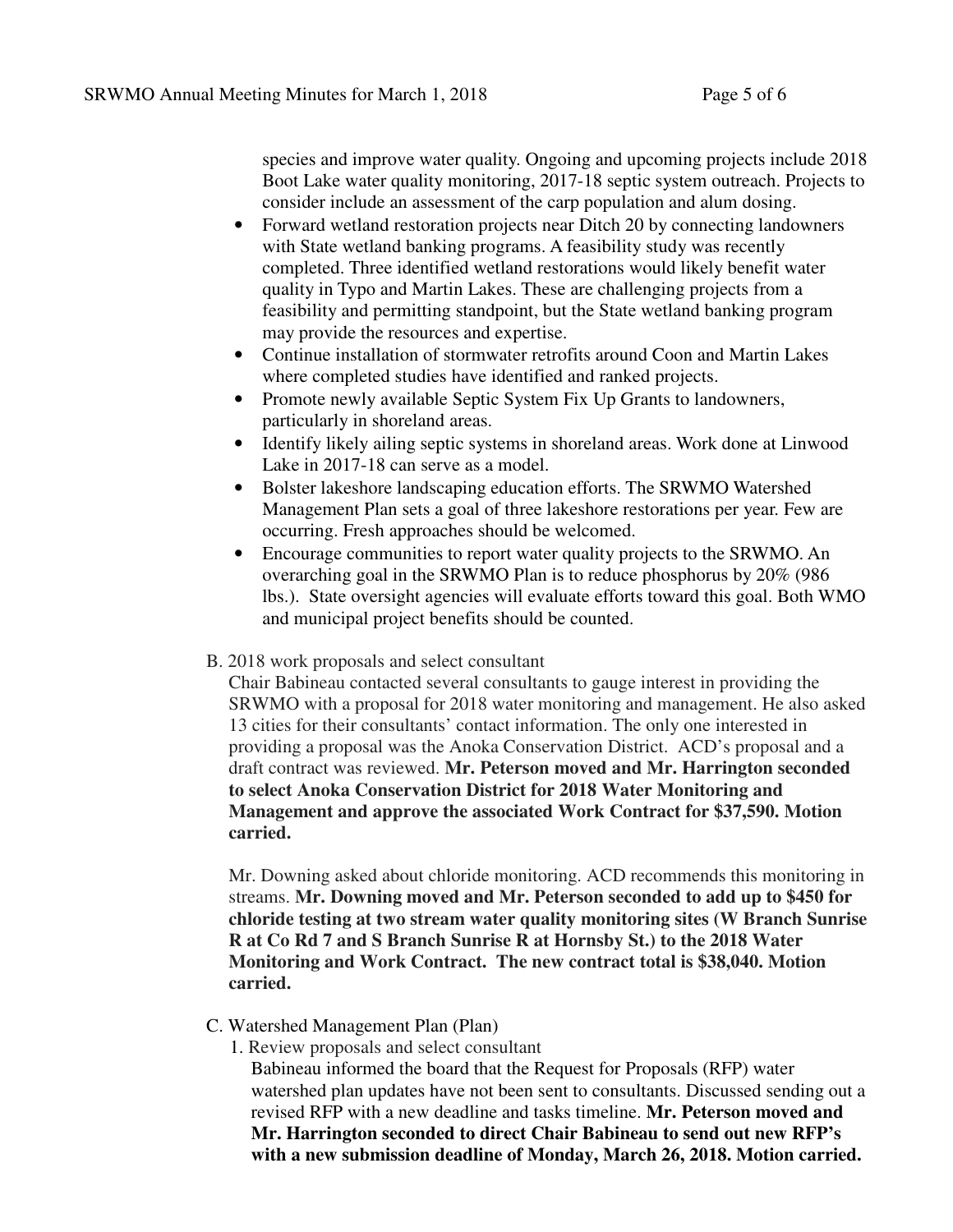Chair Babineau will revise the RFP as discussed. **Mr. Peterson moved and Mr. Harrington seconded to schedule a meeting on April 5, 2018 to review submissions and select a consultant for the Watershed Management Plan. Motion carried.** 

- 2. Set watershed planning meetings for 2018 **Mr. Peterson moved and Mr. Harrington seconded to table this item to the April 5, 2018 meeting. Motion carried.**
- 9. Mail None.
- 10. Other 1. It was reported that Denny Peterson has been appointed as a representative to the SRWMO for Columbus in advance of the January 16, 2018 meeting. Dan Fabian, BWSR, distributed an Metro Watershed Management Plan Update Guide handout for members to review prior to and use during the new Watershed Management. He also suggested looking at the Middle St. Croix WMO Plan as a sample, as it is about the same size as the SRWMO.
	- 2. Mr. Schurbon noted that the MN Pollution Control Agency will be doing a once-every-ten-years monitoring effort throughout the watershed in 2019-2020. They are accepting requests for monitoring sites. Schurbon suggested that the two outlets of the SRMWO be requested monitoring sites. There was support, and Schurbon will submit that request to MPCA.
- 11. Invoice Approval **A. Mr. Peterson moved and Mr. Harrington seconded to pay ACD Invoice #2018013 for \$320 for assistance with watershed planning initiation notices. Motion carried.**

B. **Mr. Harrington moved and Mr. Peterson seconded to pay the Recording Secretary invoice for March for \$175. Motion carried.** 

12. Adjourn **Mr. Harrington moved and Mr. Downing seconded to adjourn at 8:58 pm. Motion carried.** 

Gail E. Gessner, Recording Secretary Submitted via email on 3/25/18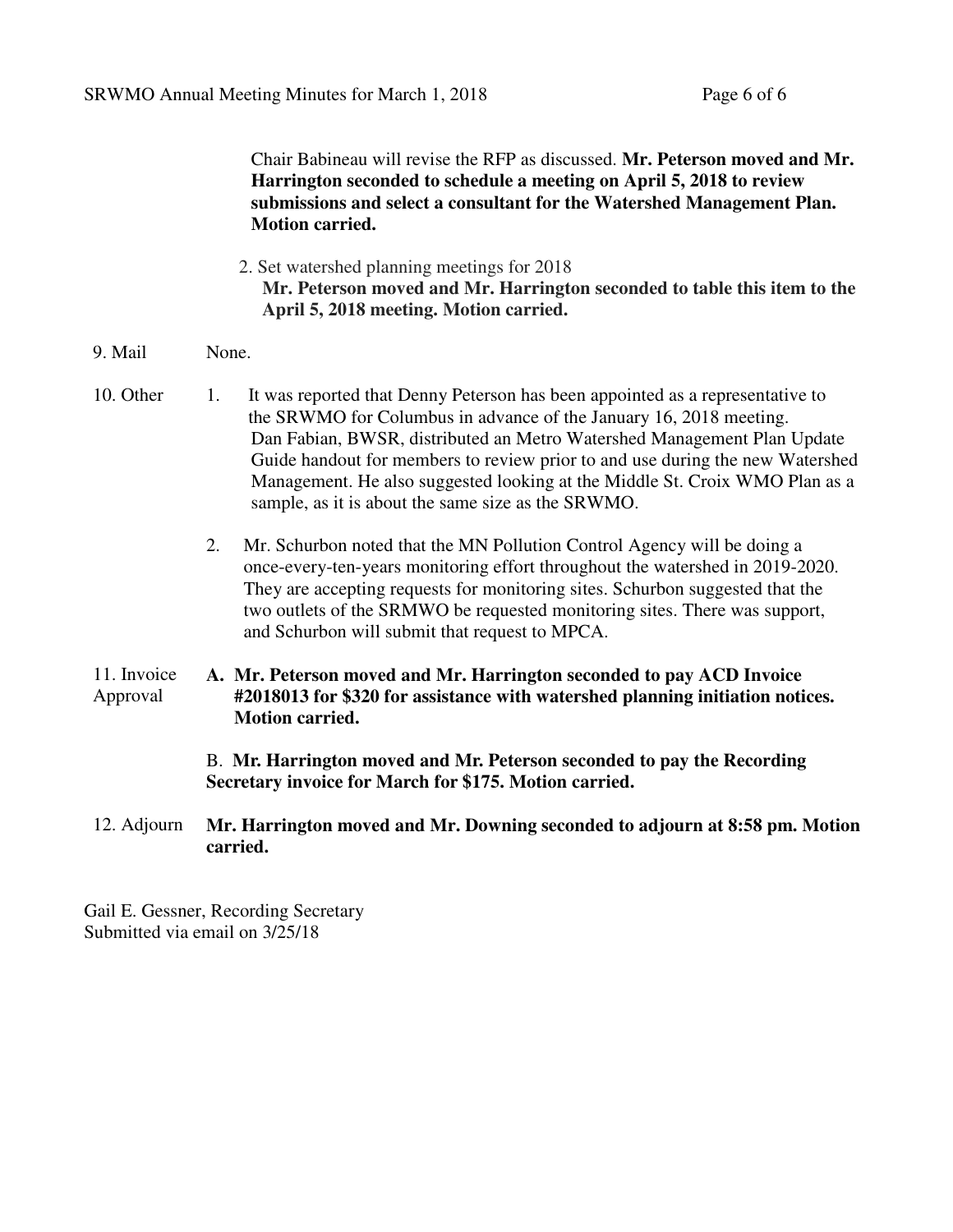## Sunrise River Watershed Management Organization Annual Meeting Thursday, April 5, 2018 Meeting start time is 6:30 pm at East Bethel City Hall

- 1. Call to Order
- 2. Roll Call
- 3. Approval of Agenda
- 4. Approval of Minutes for March 1, 2018
- 5. Treasurer's Report
	- A. Financial report
- 6. Unfinished Business
	- A. Ratifications received for 2019 budget update
	- B. Watershed Management Plan
		- 1. Review proposals and select consultant
		- 2. Set watershed planning meetings for 2018
	- C. Watershed Based Funding update (Jamie)
- 7. New Business
	- A. AIS Prevention Grant
- 8. Mail
- 9. Other
- 10. Invoice(s) approval A. Recording secretary invoice for April \$175.00
- 12. Adjourn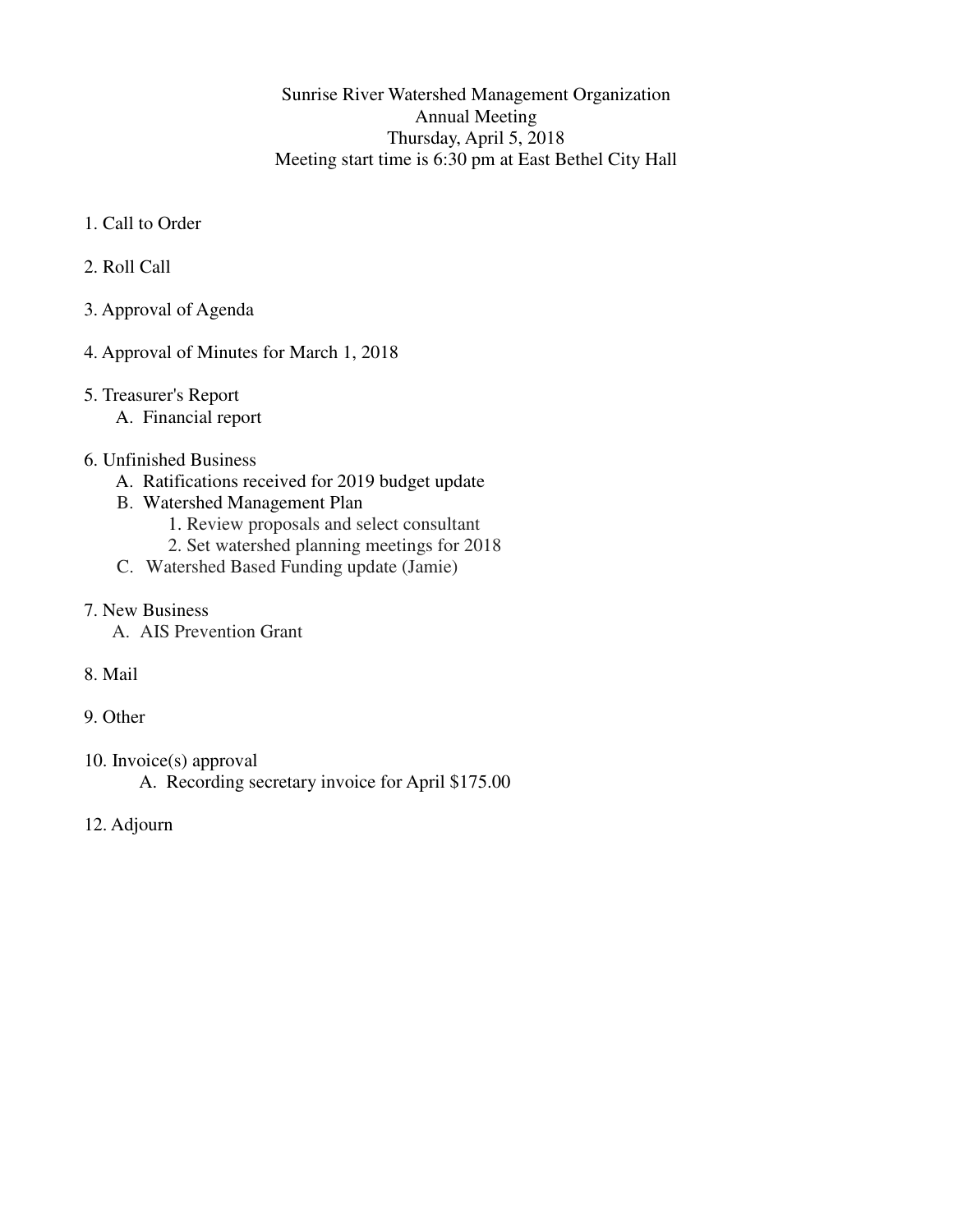#### Sunrise River Water Management Organization Meeting Thursday, April 5, 2018

The meeting was called to order at 6:30 pm.

- Present: Chair Babineau, Leon Mager, Paul Enestvedt, Tim Harrington, Tim Peterson, Sharon Flaherty, Matt Downing, Denny Peterson
- Absent: Scott Heaton

Audience: Jamie Schurbon, Anoka Conservation District (ACD) Sharon LeMay, Anoka Conservation District Supervisor

3. Approval of Agenda **Mr. Peterson moved and Mr. Harrington seconded to approve the agenda with two additions under New Business - 1W1P and Up-front Watershed Plan comments. Motion carried.**

4. Approval of Minutes **Mr. Downing moved and Mr. T. Peterson seconded to approve the March 1, 2018 minutes as written. Motion carried.**

5. Treasurer's Report Treasurer Heaton was absent. Chair Babineau reported a beginning balance of \$64,874,93 with two deposits made and three checks written, bringing the balance to \$70,159.17.

#### 6. Unfinished Business A. Ratifications received for 2019 draft budget Columbus has approved the draft budget. Waiting to hear from East Bethel and Ham Lake.

B. Watershed Management Plan

 1. Review proposals and select consultant  **Mr. Mager moved and Mr. D. Peterson seconded to appoint Anoka Conservation District as the official Watershed Management Plan consultant for 2018. Motion carried.** Chair Babineau was directed to sign the Contract for Services.

- 2. Set special watershed planning meetings for 2018 Suggested dates, along with meeting topics, were presented for late May, June or July, and August through February 2019. **Mr. Enestvedt moved and Mr. D. Peterson seconded to approve May 24 and July 12 as special watershed planning meetings. Motion carried.** These meetings will be held in the East Bethel Senior Center. Mr. Schurbon will draft a map of sites to visit on May 24. Remaining dates will be set at a future meeting.
- C. Watershed Based Funding update

Mr. Schurbon reported that as of today, \$136,217 could be allocated to the SRWMO. For this to happen, project concepts and back-up projects need to be set in the next couple of weeks. Mr. Schurbon will set up a date in mid-April for member communities' staff members, SRWMO board members, and ACD staff to meet to discuss which projects are priorities and which should be considered as back-up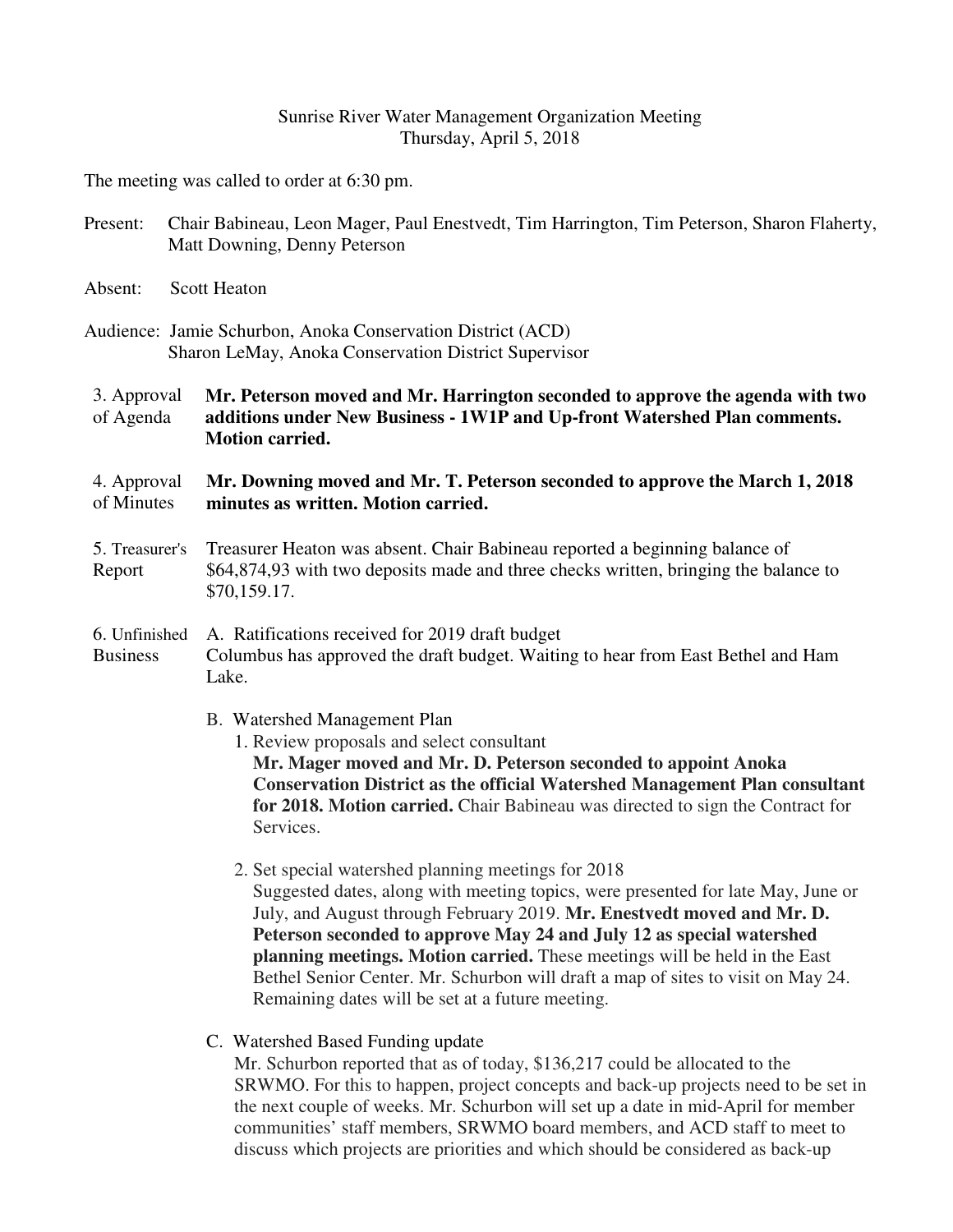projects. Then at the May 3 meeting, a decision will need to be made by the SRWMO Board which priorities/projects to include on the list. These projects must be for water quality improvement only, which includes feasibility studies. ACD is working to secure permission from the U of M (lake owner) to do research on Bootleg Lake.

This funding requires a 10% match which would be \$13,621 over the next three years. Currently, there is \$8,000 in the budget for this type of funding match. Other match funding could come from lake associations.

 Mr. Schurbon will use administrative hours toward scheduling and guiding the joint meeting.

7. New A. Aquatic Invasive Species (AIS) Prevention Grant

Business

Purpose: To assist local government agencies, lake associations, and conservation groups in preventing the spread of Eurasian Watermilfoil, Zebra Mussels or other aquatic invasive species to uninfected bodies of water and causing new infestations. Information: Grant requests are allowed for up to \$5,000 per lake within Anoka County. Each grant requires a cash or in-kind match of 25% of the total grant request. Grants will be available upon a first come - first serve basis until the 2018 grant funds are depleted. If all grant funds are not used following the first round of applications, a second round of grants will be offered until the grant funds are depleted.

These funds could be used toward a carp project, however, if the WMO does this it may take away from lake associations receiving money. **Mr. Mager moved and Mr. D. Peterson seconded to table this discussion to the May 3 meeting. Motion carried.**

- B. One Watershed One Plan (1W1P) Both Mr. Enestvedt and Mr. Downing will be attending the meeting in late April, along with all future meetings. An update will be given at the May 3 meeting.
- C. Up-Front Planning Comments

Mr. Schurbon provided a summary of the up-front watershed plan update comments for the period ending March 30, 2018. It was noted that 3 out of 4 organizations had comments regarding groundwater. Also provided was the Board of Water and Soil Resources (BWSR) Metro Watershed Management Plan Update Guide regarding the process for updating metro watershed plans. The update process is broken up into four major phases: initiate, draft, review and adopt. Each phase consists of required and recommended steps for updating water plans. The next step to be taken by the SRWMO will be to initiate the update process.

8. Mail Census Bureau information update/request. Chair Babineau will provide the requested information.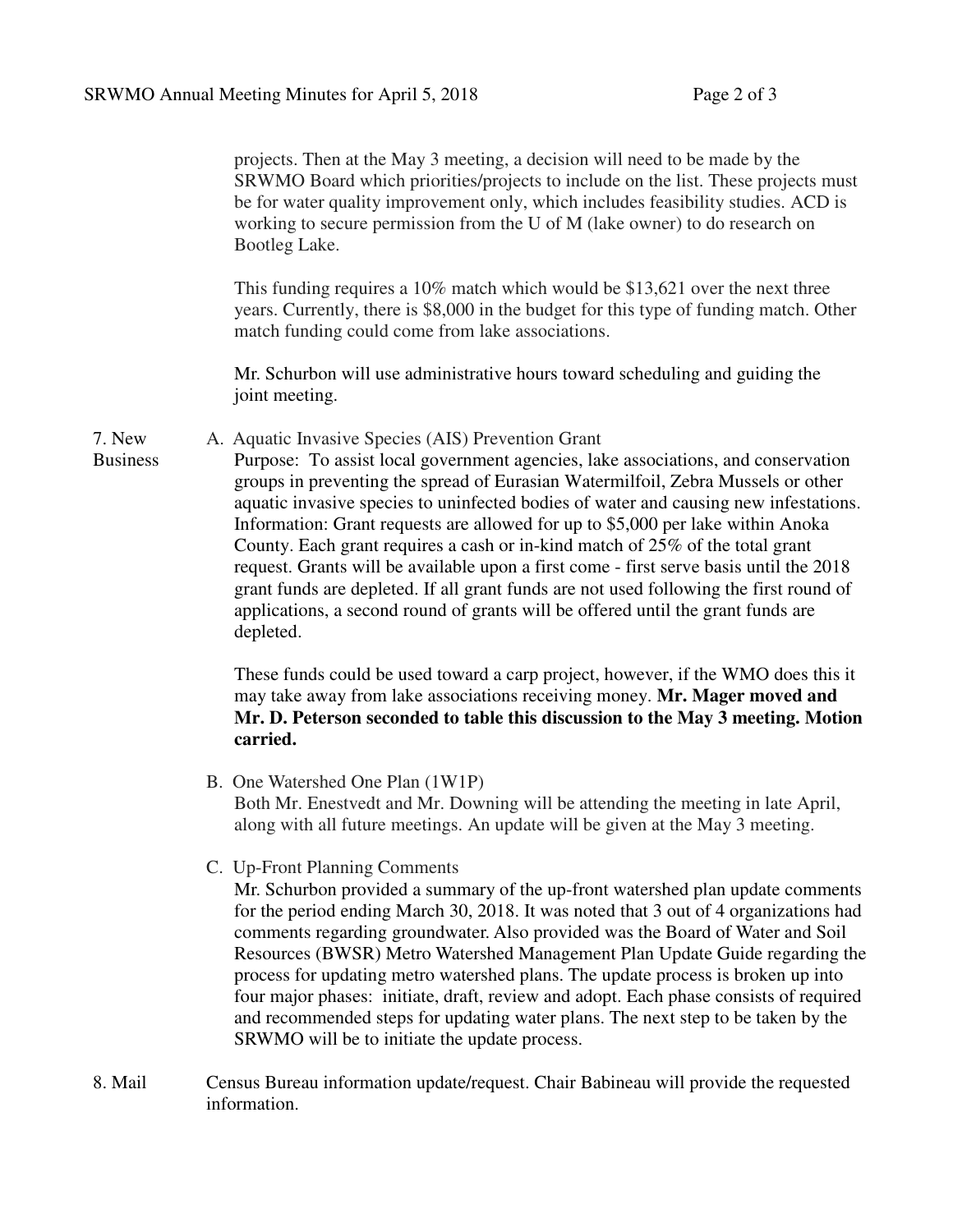9. Other Ms. Gessner shared information on the University of Minnesota's Cedar Creek Ecosystem and Scientific Reserve (CCESR) new study on the effectiveness of bison grazing for oak savannah establishment. The plan calls for releasing bison in a 20- acre parcel along 229th Ave and Durant St. NE in East Bethel. CCESR plans to construct a viewing platform so that the public can view the animals and learn other information about the ecosystem and what takes place at the scientific reserve.

10. Invoice Approval **Mr. Harrington moved and Mr. T. Peterson seconded to pay the Recording Secretary invoice for March for \$175. Motion carried.** 

11. Adjourn **Mr. Downing moved and Mr. Harrington seconded to adjourn at 7:45 pm. Motion carried.** 

Gail E. Gessner, Recording Secretary Submitted via email on 4/29/18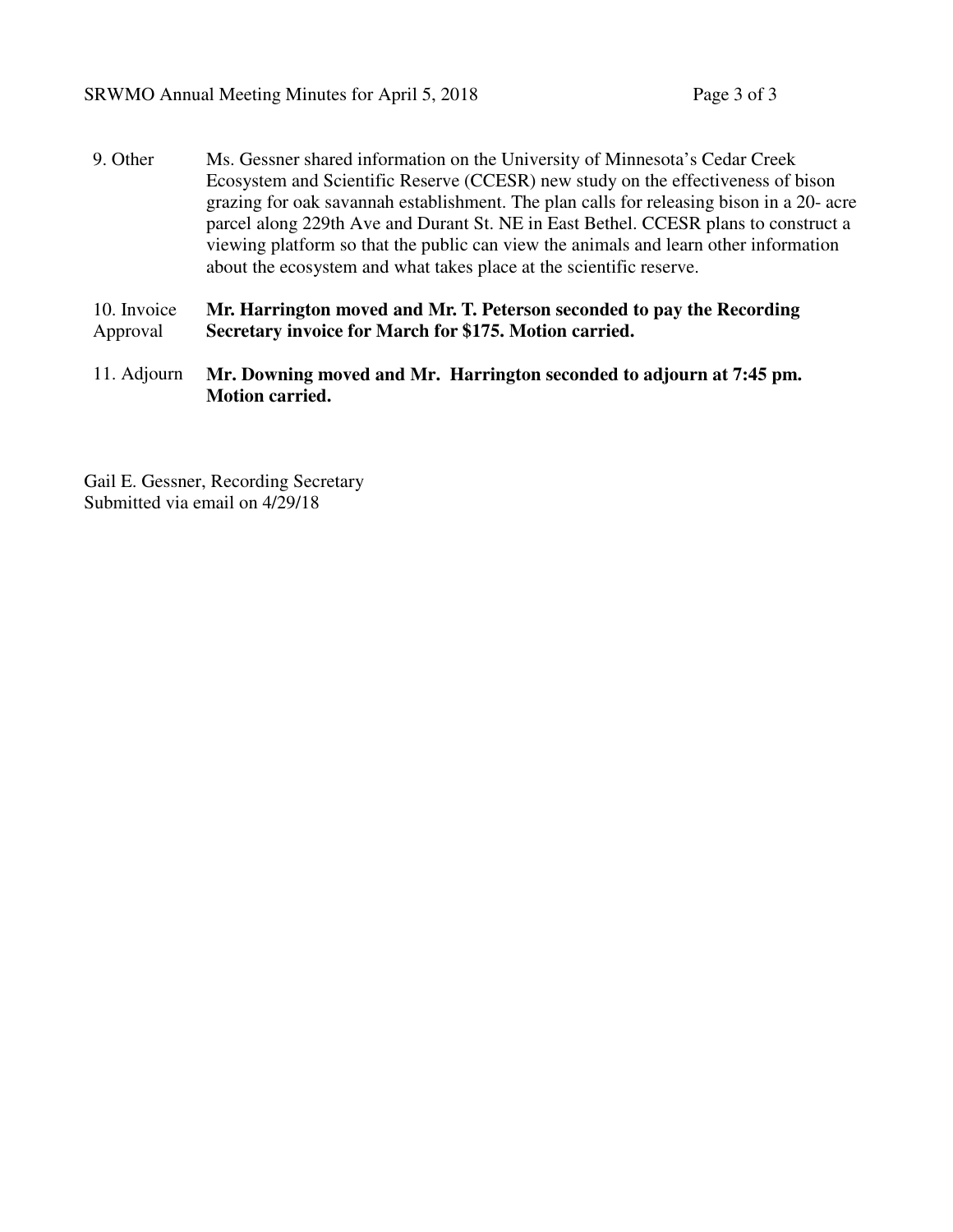Sunrise River Watershed Management Organization Thursday, May 3, 2018 Meeting start time is 6:30 pm at East Bethel City Hall

- 1. Call to Order
- 2. Roll Call
- 3. Approval of Agenda
- 4. Approval of Minutes for April 5, 2018
- 5. Treasurer's Report
	- A. Financial report
- 6. Unfinished Business
	- A. Ratifications received for 2019 budget update
	- B. Aquatic Invasive Species (AIS) Prevention Grant
	- C. 1W1P meeting update
	- D. Watershed Based Funding project selection (Jamie)
	- E. Planning public officials tour and public input meeting May 24 (Jamie)
	- F. Watershed planning advisory committee formation (Jamie)
- 7. New Business
	- A. Cooperative weed management area participation (Jamie)
- 8. Mail
- 9. Other
- 10. Invoice(s) approval
	- A. Recording secretary invoice for May \$175.00
	- B. ACD 2018 Monitoring and Management Work Plan Invoice #2018031 payment 1 of 3 \$12,680.00.
- 11. Adjourn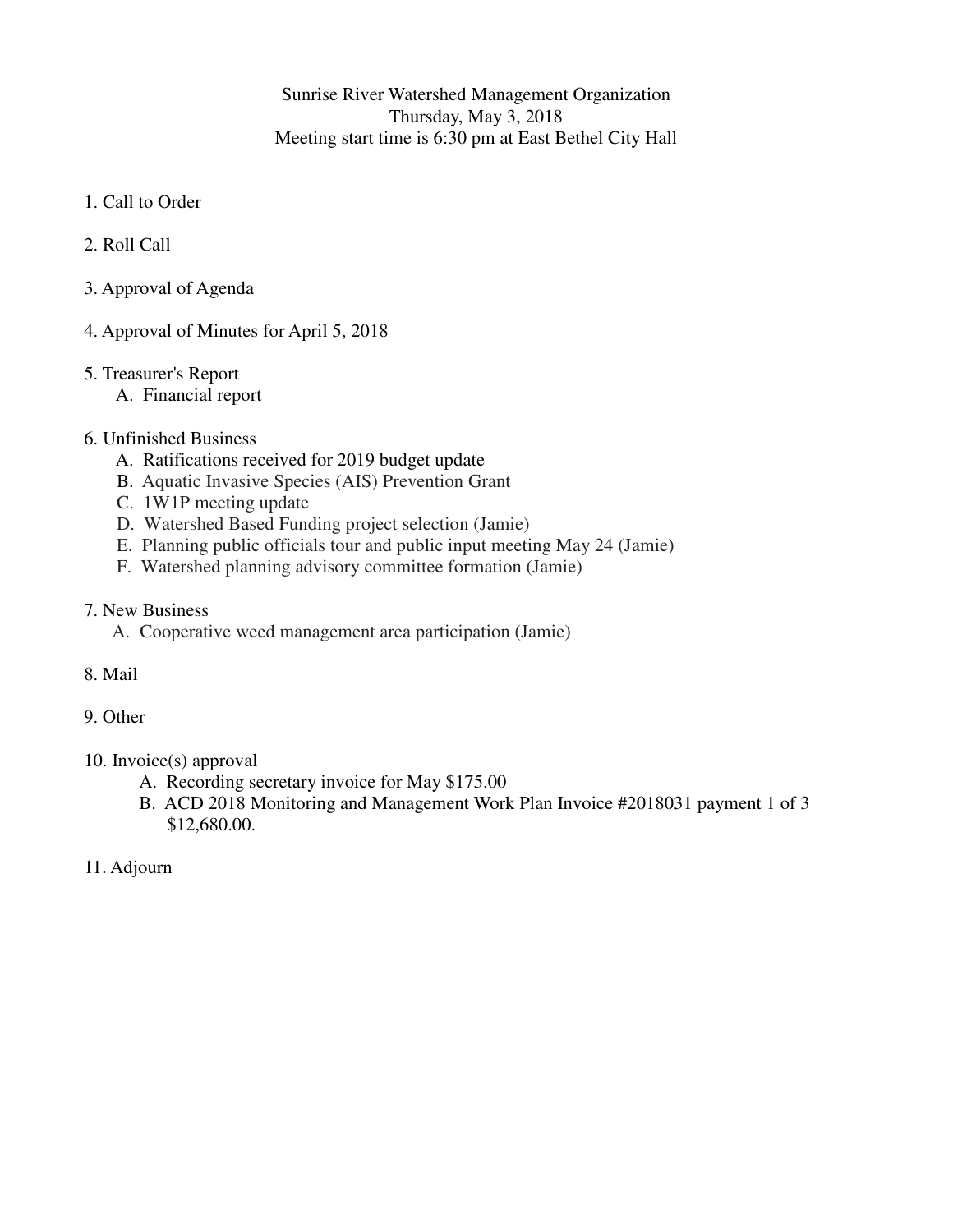#### Sunrise River Water Management Organization Meeting Thursday May 3, 2018

The meeting was called to order at 6:30 pm.

- Present: Chair Babineau, Leon Mager, Paul Enestvedt, Tim Harrington, Tim Peterson, Sandy Flaherty, Matt Downing, Denny Peterson
- Absent: Scott Heaton
- Audience: Jamie Schurbon, Anoka Conservation District (ACD) Sharon LeMay, Anoka Conservation District Supervisor

#### 3. Approval of Agenda **Mr. D. Peterson moved and Mr. Downing seconded to approve the agenda with one addition under New Business - Elections. Motion carried.**

- 4. Approval of Minutes **Mr. D. Peterson moved and Mr. Enestvedt seconded to approve the April 5, 2018 minutes as written. Motion carried.**
- 5. Treasurer's Report Chair Babineau reported a 4/4/18 beginning balance of \$70,159.17 with one deposit made, bringing the balance to \$80,711.74. **Mr. T. Peterson moved and Mr. Harrington seconded to approve the treasurer's report as presented. Motion carried.**

Ms. Gessner reported a verbal resignation was received from Scott Heaton. Both Mr. Downing and Ms. Flaherty confirmed Mr. Heaton's resignation was received by Ham Lake and that they are now the two appointed representatives for Ham Lake.

6. Unfinished Business A. Ratifications received for 2019 draft budget update All ratifications have been received from member communities. **Mr. D. Peterson moved and Mr. Harrington seconded to approve the 2019 budget for \$50,815.00. Motion carried.** 

> B. Aquatic Invasive Species (AIS) Prevention Grant The consensus of the Board was to not apply for this grant, as it could possibly take money away from lake associations/groups. If requested, the SRWMO will write a letter of support for the Coon Lake Improvement Association.

C. 1W1P meeting update

This was the first meeting of policy setting, items discussed were: An overview of the program, by-laws, north and south zones for splits, hiring a consultant, public outreach, and a boat ride on the St. Croix. A staff level committee and an advisory committee have been formed.

D. Watershed Based Funding update

**Summary**

On Thursday, April 26 a meeting was held with SRWMO, ACD and community representatives to discuss project ideas for Watershed Based Funding. This group has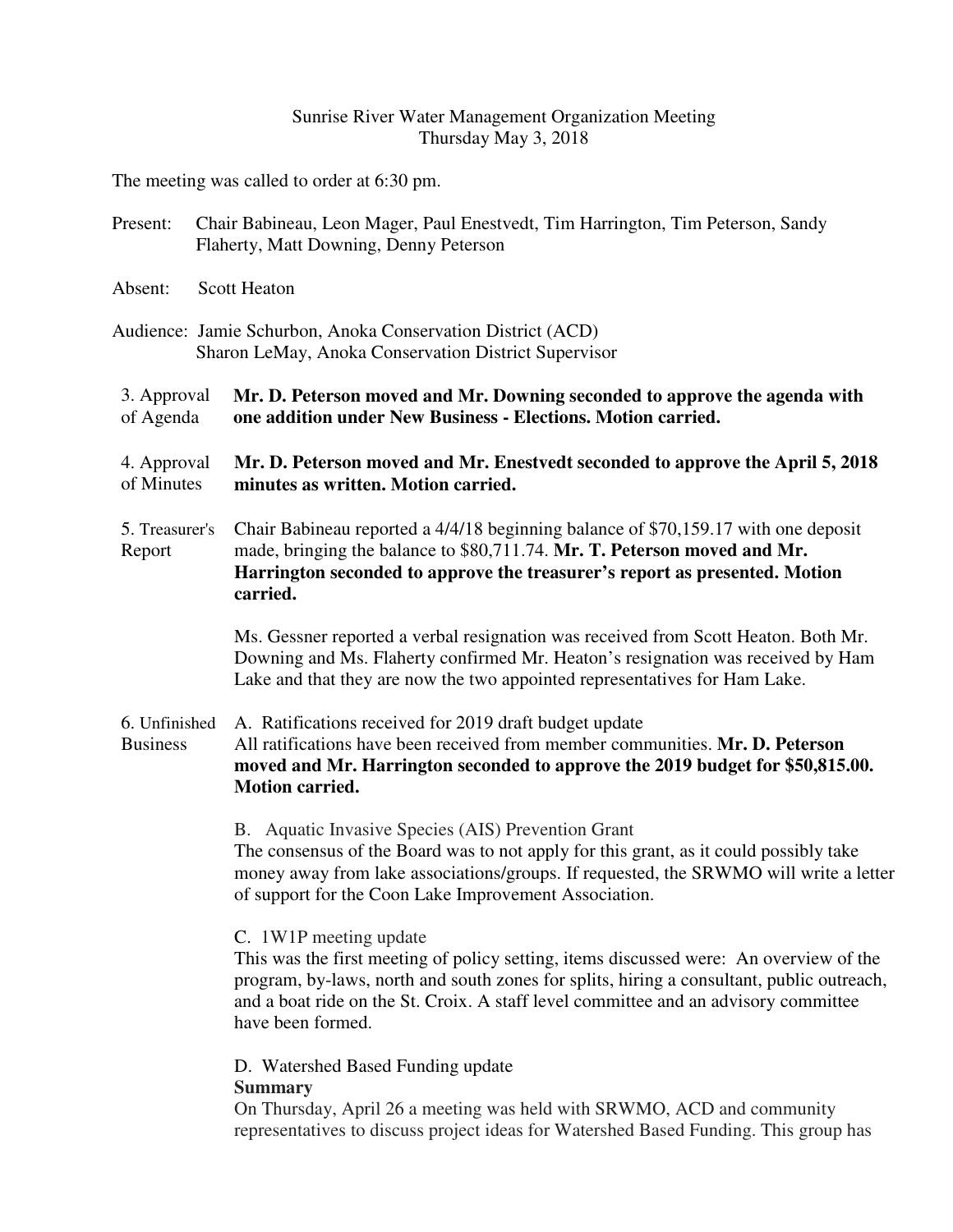developed project recommendations for the SRWMO Board's consideration. This Board is asked to approve that list with or without changes.

#### **Background**

The county-wide watershed based funding group has set preliminary funding allocation amounts per watershed. The preliminary amount for the Sunrise River watershed is \$162,341. Eligible recipients are the SRWMO, ACD and member communities. It must be spent on water quality improvement projects consistent with the SRWMO plan. Funds expire Dec. 31, 2021.

The county-wide group has directed that each watershed organization shall make final project selections in its area. SRWMO must solicit project ideas from the communities and ACD. This occurred at the April 26 meeting noted above.

#### **April 26 Meeting Summary**

Those present included: Nate Ayshford (East Bethel Public Works Director), Tim Harrington (EB City Councilmember and SRWMO board member), Dan Babineau (SRWMO Chair, also representing Linwood at this meeting), Sandy Flaherty (SRWMO Board member from Ham Lake), Paul Enestvedt (SRWMO Board member from Linwood) and Jamie Schurbon (Anoka Conservation District). Staff from Columbus and Ham Lake were invited twice before the meeting. Mr. Schurbon left them messages after the meeting to provide an update.

Projects discussed were selected by the group (underlined). An Excel spreadsheet with full details was provided separately. BWSR has pre-approved these three priorities.

- **Priority #1 Stormwater Retrofits for Lake Water Quality** Includes projects identified in stormwater retrofit studies, specifically noting reconstruction of two stormwater ponds on west side of Martin Lake, two of six rain gardens and one swale near Martin Lake, and Coon Lake area stormwater diversions or rain gardens. Work includes promotion, designs and installation. \$145,000 grant funds \$14,500 local matching funds, some may come from city staff time.
- **Priority #2 Linwood Lake Carp Management Feasibility Study** Estimate abundance and biomass and age structure and produce a report of management recommendations of carp for water quality. Study Anoka Conservation District 1318 McKay Drive NE, Suite 300 Ham Lake, Minnesota 55304 Ph: 763-434-2030 Fx: 763-434-2094 www.AnokaSWCD.org will inform SRWMO Watershed Planning. Work to be done by Carp Solutions, Inc. ACD could do contracting, oversight and management. \$10,000 grant funds \$1,000 local matching funds.
- **Priority #3 Lakeshore Restorations Outreach and Construction** Outreach to improve homeowner positive responses to lakeshore restorations toward the SRWMO goal of 3 per year and increase other voluntary lakeshore stewardship for water quality. \$7,341 grant funds \$734.10 local match.
	- Alum Treatment Feasibility Study for Martin, Linwood and Typo Lakes Not selected because cost didn't fit into budget after other priorities included and concerns that practice may be so effective that clearer water will result in plant growth beyond residents' tolerance. \$71,363.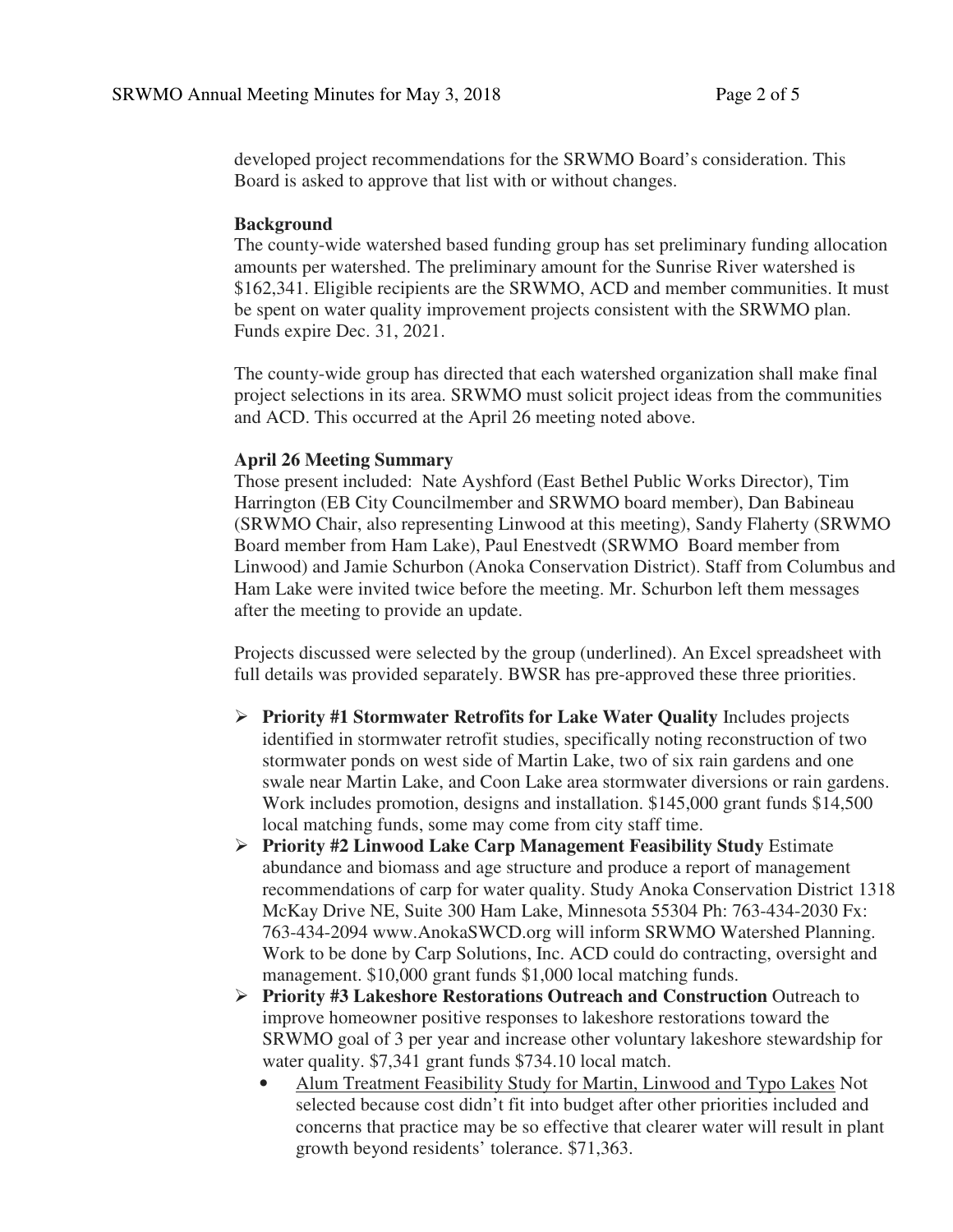- Road Deicing Technology for Communities Not selected because communities present were not ready, and cost may not fit within budget after other priorities are included. \$??
- Street Sweeping Not selected because Martin Lake neighborhoods may be only paved areas with direct drainage to lakes that are not swept, and it may be inefficient to do such a small area. It was noted that in the future Linwood could join six other communities in a joint road services contracting – in this way it would not have to do bidding on its own. \$??
- Groundwater Conservation ACD is part of a metro-wide program offering water use assessments (like an energy audit) for campuses like schools, community centers and others. The goal is to identify water saving options and put it into financial terms. At one school done to date we found 2/3 reduction in water use could be achieved with certain fixture replacements. The payback period for the investments, based on their water bills, would be 2.5 years. Not selected because groundwater conservation is not a focus area in the SRWMO plan. \$ variable.

Amongst these options, priority #3 may deserve additional discussion. This could be accomplished in two ways: 1. SRWMO does outreach. 2. SRWMO provides additional funding to county-wide outreach program, with a request that education in your area focus on lakeshore stewardship. This might be a way to support development of consistent regional messaging. Outreach will go beyond pamphlets and paper, actual demonstrations can be given, homeowners could be shown what can be done with someone sitting down with them to figure this out. If SRWMO wants to have funds for lakeshore restoration installations, it can come from its existing cost share program or part of the Watershed Based Funding. Either way, amounts are small.

Matching funds (approx. \$16,000) can be paid over three (3)years. Three options are: 1) \$8,000 is approved from the 2018 budget and \$10,000 is approved from the 2019 budget. 2) Linwood Lake Association has committed \$1,610.38 previously for the carp feasibility study. Now a \$1,000 match is needed. This Board could ask the lake association to pay this amount or split the match with the SRWMO. 3) Request more funds from the cities, particularly where stormwater retrofits are installed. However, this might not make much sense given the SRWMO "upcoming projects" funds are already coming from the cities.

**Mr. Mager moved and Mr. Downing seconded to approve Priority #1 Stormwater Retrofits for Lake Water Quality, Priority #2 Linwood Lake Carp Management Feasibility Study, and Priority #3 Lakeshore Restorations Outreach and Construction with one amendment to Priority #2 being Linwood Lake Association to contribute \$500 with the SRWMO matching this amount. Motion carried.**

**Fiscal Agent?** Someone needs to be the fiscal agent for grant funds for each project. At the April 26 meeting, it was discussed that ACD may be the right fit as the fiscal agent because stormwater retrofits occur in multiple communities and ACD may manage these projects if the SRWMO wishes. Administration costs have been added into the project budget presented. **Mr. Downing moved and Mr. T. Peterson seconded to appoint Anoka Conservation District as the fiscal agent. Motion carried.**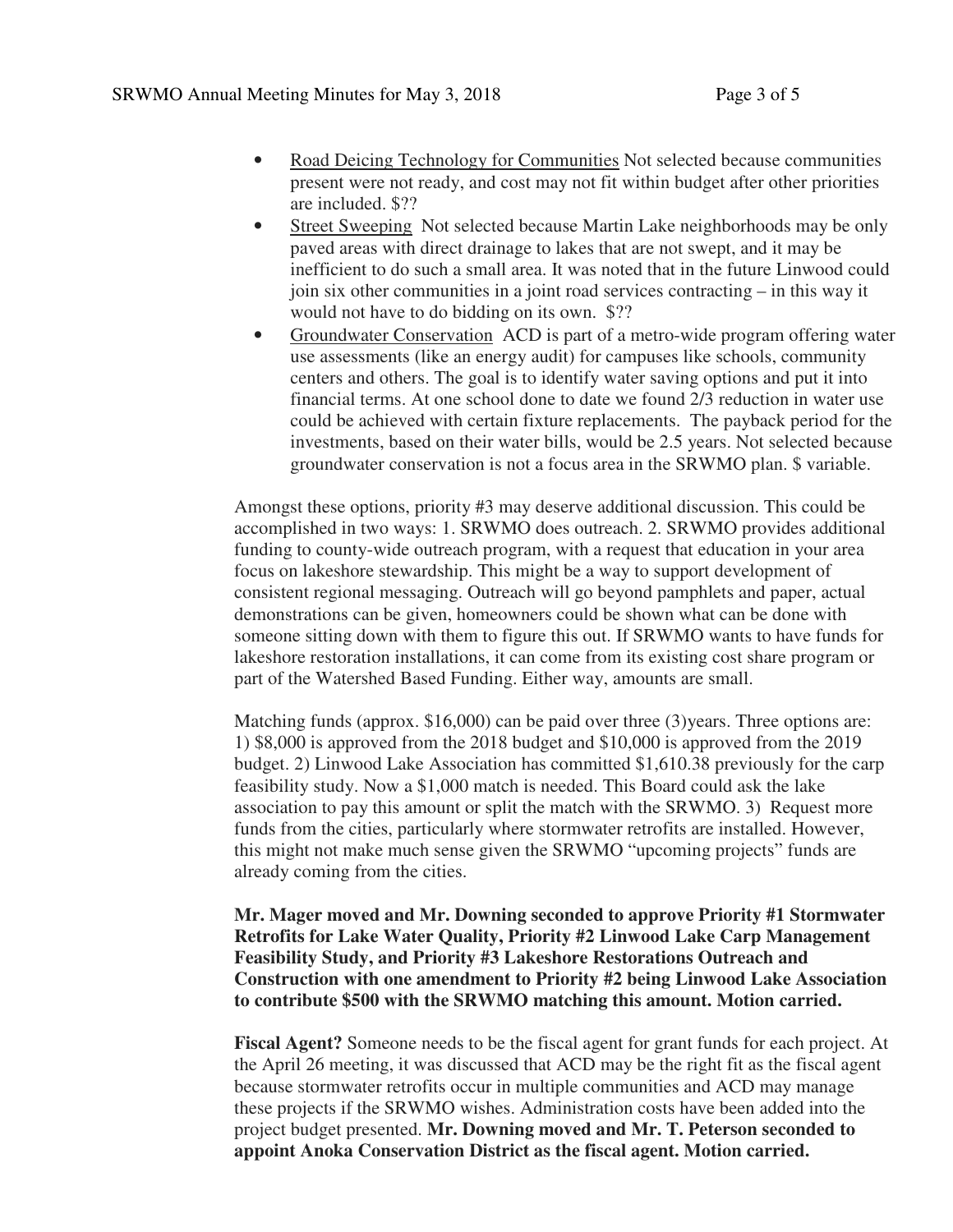### **Next steps**

- County-wide group meets May 16. Funding allocations may be edited. SRWMO project priorities will be shared. Scope and cost of county-wide outreach program will be discussed.
- June 30 deadline to submit project lists to BWSR.

E. Planning public officials tour and public input meeting May 24 Invitations have been sent to public officials. ACD will have specific items set up at each tour stop. Mr. Schurbon will be the moderator at the public meeting and will address some suggested topics made by the board.

### F. Watershed planning advisory committee formation

The SRWMO is required to have advisory committees during preparation of the new watershed management plan. ACD's recommendations are:

### Citizen Advisory Committee (CAC)

Include: 1) Participants in the public input kickoff meeting, excluding those that sign an 'opt out' form. 2) Lead officer from each lake association. 3. Others who express interest, at the SRWMO board's discretion.

### Technical Advisory Committee (TAC)

Include: 1) A staff person from each member community. 2) State review agencies and the Metropolitan Council - one staff from each. For the advisory committee, a lead officer or assigned rep needs to be appointed. The TAC typically meets three times per year.

These committees will periodically be called upon to provide feedback during the planning process. Mostly, that can be accomplished by inviting them to regular SRWMO planning meetings.

**Mr. T. Peterson moved and Mr. Enestvedt seconded to approve the Citizen Advisory Committee with the formation to include 1) Participants in the public input kickoff meeting, excluding those that sign an 'opt out' form. 2) Lead officer from each lake association. 3. Others who express interest, at the SRWMO board's discretion, and the Technical Advisory Committee with the formation to include 1) A staff person from each member community. 2) State review agencies and the Metropolitan Council - one staff from each. Motion carried.** 

7. New A. Cooperative weed management area participation

**Business** The Anoka Conservation District has secured a \$20,000 grant with \$5,000 required match for cooperative weed management in Anoka County. This will be a collaboration of cities, ACD and others that manage weeds. Some priority weeds are garlic mustard, buckthorn and leafy spurge. The SRMWO has been invited to participate.

> Considerations: 1) This program is for terrestrial weeds only, not aquatics. 2) Each of the SRWMO member communities is invited to participate. So far Ham Lake, East Bethel and Linwood are participating.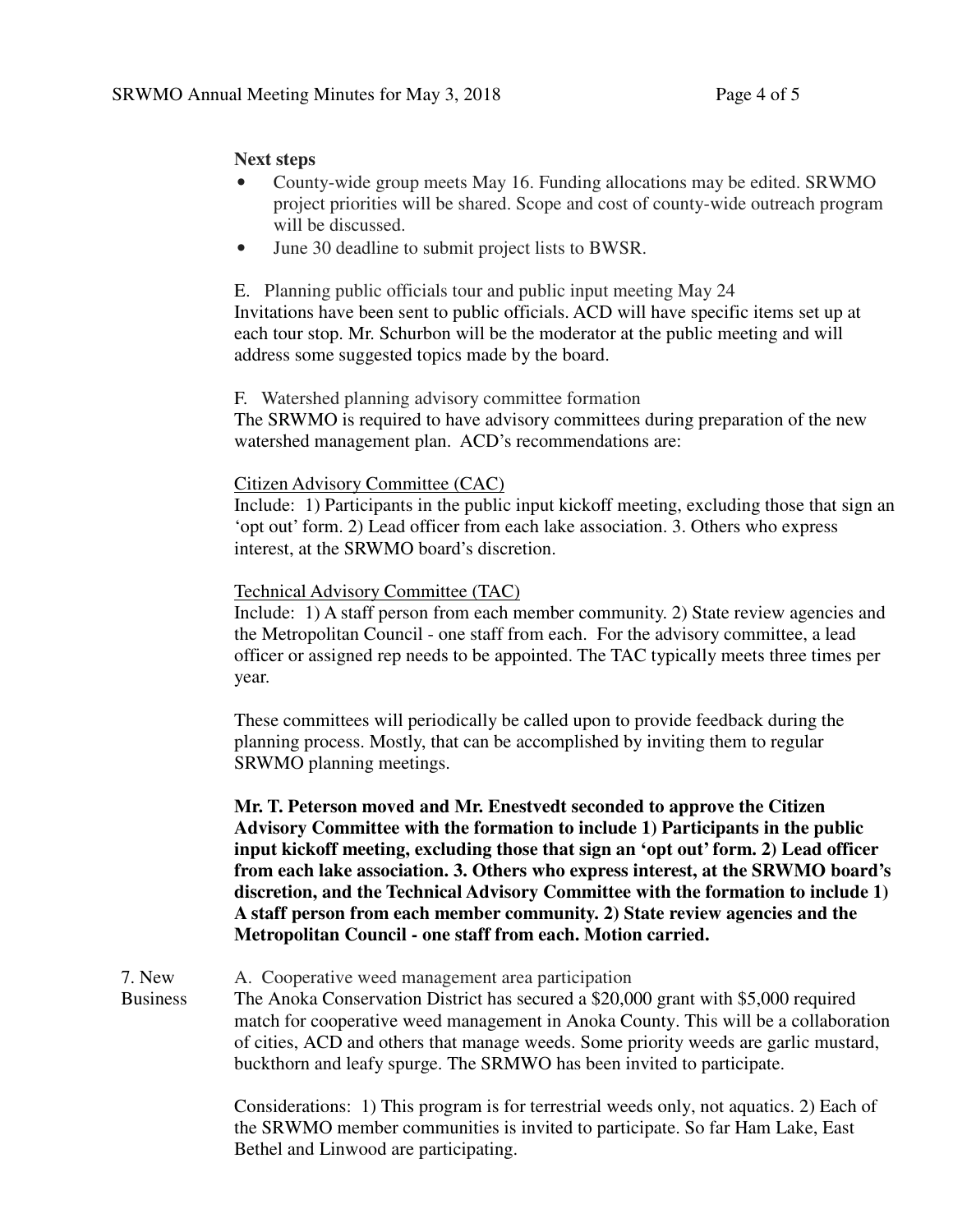Participation would primarily mean attending planning and priority setting meetings. The SRWMO could be involved in weed management efforts or encourage the partnership to do so in your locality. It does not need to cost the SRWMO anything except time.

**Mr. Downing moved and Mr. D. Peterson seconded to participate in the Anoka Co Cooperative Weed Management Area. Motion carried.** 

**Chair Babineau moved and Mr. T. Peterson seconded to approve Mr. Downing to represent the SRWMO at meetings and approve Ms. Flaherty as a back-up to Mr. Downing. Motion carried.** 

#### B. Elections

**Mr. T. Peterson moved and Mr. Harrington seconded to nominate Matt Downing as the Treasurer. Motion carried.** 

- 8. Mail No mail.
- 9. Other No other business.

10. Invoice Approval A. **Mr. Harrington moved and Mr. T. Peterson seconded to pay the Recording Secretary invoice for May for \$175. Motion carried.**

> B. **Chair Babineau moved and Mr. D. Peterson seconded to pay the ACD 2018 Monitoring and Management Work Plan Invoice #2018031 payment 1 of 3 for \$12,680.00. Motion carried.**

11. Adjourn **Mr. Mager moved and Mr. Downing seconded to adjourn at 7:28 pm. Motion carried.** 

Gail E. Gessner, Recording Secretary Submitted via email on 5/20/18 Edited version submitted via email on 6/5/18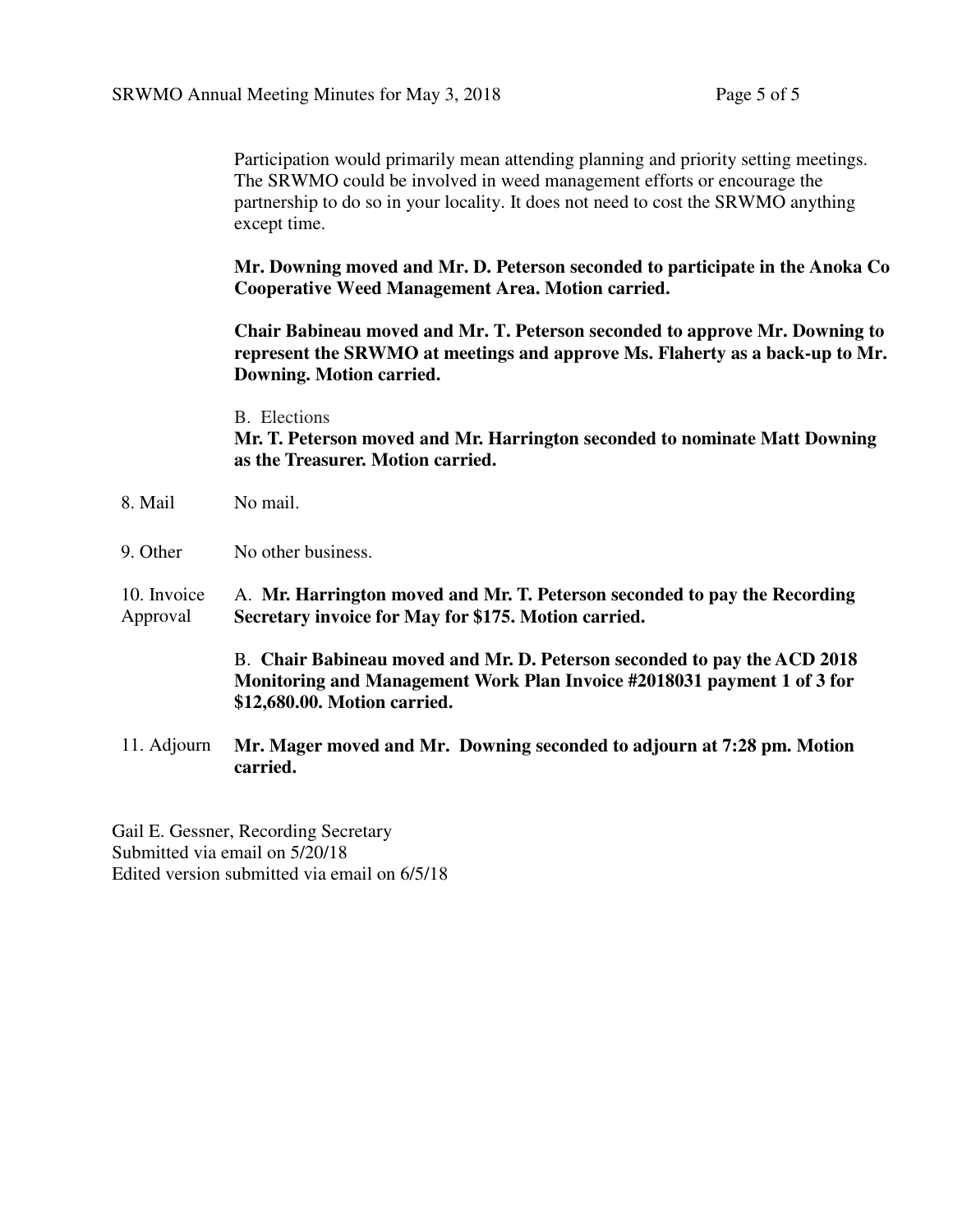Sunrise River Watershed Management Organization Thursday, July 12, 2018 Meeting start time is 6:30 pm at East Bethel City Hall

- 1. Call to Order
- 2. Roll Call
- 3. Approval of Agenda
- 4. Approval of Minutes for May 3, 2018
- 5. Treasurer's Report
	- A. Financial report
- 6. Unfinished Business
	- A. St. Croix 1W1P update
	- B. St. Croix Workshop on the Water (WOW) update Dan Babineau
	- C. Watershed Plan update
		- 1. Review May 24 public officials tour and public input meeting
		- 2. Evaluate current watershed plan and develop vision for next plan
		- 3. Review regional and city plans, ordinances and studies. Identify gaps and commonalities.
		- 4. Next steps
- 7. New Business
- 8. Mail
- 9. Other

A. Determine if a quorum will be present for the August 2 meeting

- 10. Invoice(s) approval
	- A. Recording secretary invoice for July \$175.00
	- B. ACD 2018 Monitoring and Management Work Plan Invoice #2018031 payment 2 of 3 \$12,680.00
- 11. Adjourn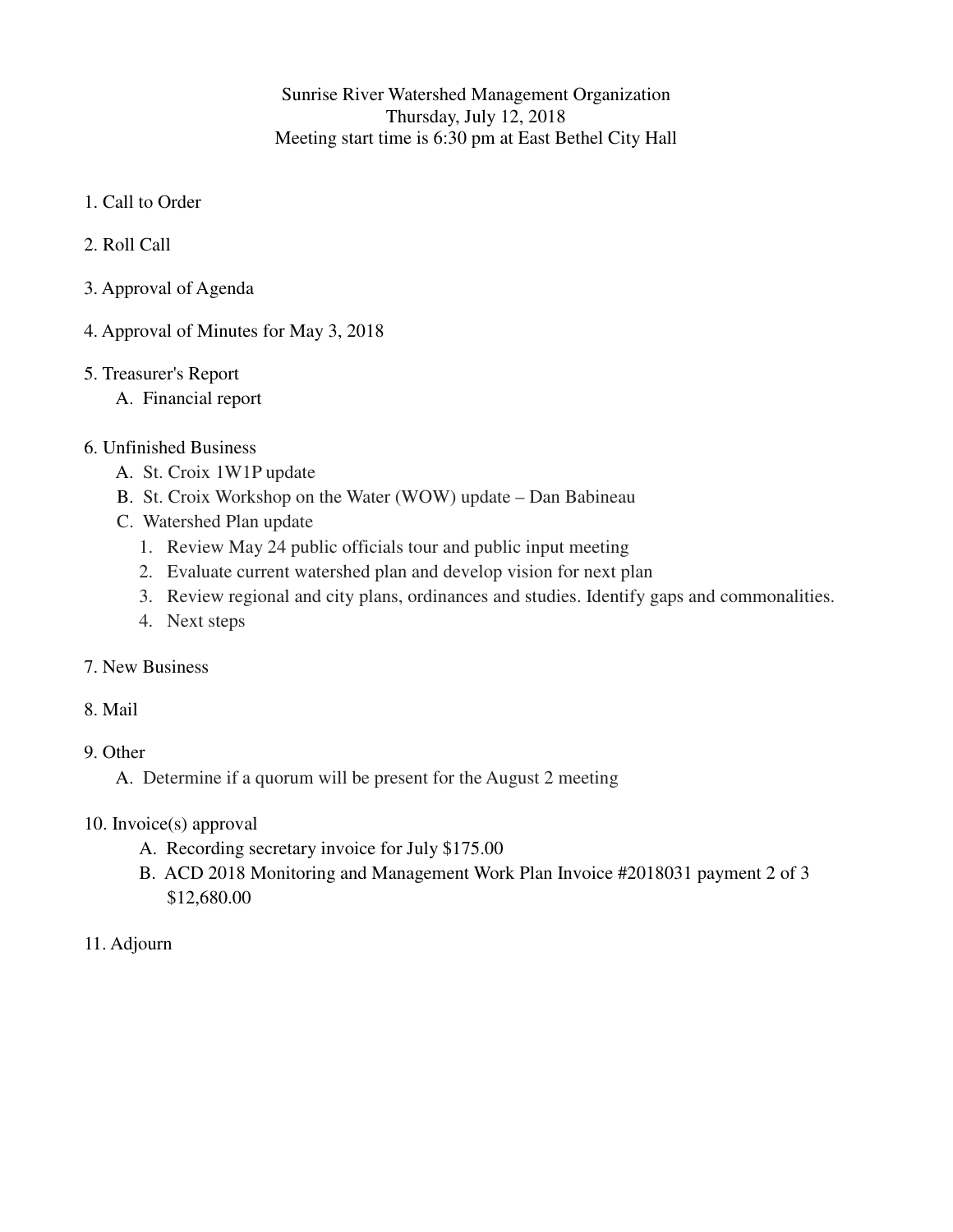### Sunrise River Water Management Organization Meeting Thursday July 12, 2018

The meeting was called to order at 6:30 pm.

| Present:                                                                                                                                                                                                                         | Chair Babineau, Leon Mager, Paul Enestvedt, Tim Harrington, Tim Peterson, Matt Downing,                                                                                                                                                                                                                                                                                                                                                                                                                                                                                                                                                    |  |  |  |  |
|----------------------------------------------------------------------------------------------------------------------------------------------------------------------------------------------------------------------------------|--------------------------------------------------------------------------------------------------------------------------------------------------------------------------------------------------------------------------------------------------------------------------------------------------------------------------------------------------------------------------------------------------------------------------------------------------------------------------------------------------------------------------------------------------------------------------------------------------------------------------------------------|--|--|--|--|
| Absent:                                                                                                                                                                                                                          | Dennis Peterson, Sandy Flaherty                                                                                                                                                                                                                                                                                                                                                                                                                                                                                                                                                                                                            |  |  |  |  |
| Audience: Jamie Schurbon, Anoka Conservation District (ACD)<br>Jared Wagner, Anoka Conservation District (ACD)<br>Sharon LeMay, Anoka Conservation District Supervisor<br>Dan Fabian, Mn Board of Water and Soil Resource (BWSR) |                                                                                                                                                                                                                                                                                                                                                                                                                                                                                                                                                                                                                                            |  |  |  |  |
| 3. Approval<br>of Agenda                                                                                                                                                                                                         | Jamie S requested to add item under 9. Other "B. Local Water Plan Reviews"<br>Mr. Peterson moved and Mr. Downing seconded to approve the agenda with one<br>addition under Other. Motion carried.                                                                                                                                                                                                                                                                                                                                                                                                                                          |  |  |  |  |
| 4. Approval<br>of Minutes                                                                                                                                                                                                        | Mr. Peterson moved and Mr. Enestvedt seconded to approve the May 3, 2018<br>minutes as written. Motion carried.                                                                                                                                                                                                                                                                                                                                                                                                                                                                                                                            |  |  |  |  |
| 5. Treasurer's<br>Report                                                                                                                                                                                                         | Mr. Downing reported a June 2018 beginning balance of \$68,031.74 with no deposits or<br>checks during the month, keeping the balance at \$68,031.74.                                                                                                                                                                                                                                                                                                                                                                                                                                                                                      |  |  |  |  |
|                                                                                                                                                                                                                                  | Mr. Downing, who recently became the SRWMO Treasurer, reported that he went to<br>bank to become signer. It was reported that Mike Jeziorski, East Bethel Finance<br>Director, suggested he should be removed as a signer because he prepares the checks.<br>Mr. Mager agreed that he could be a third signing if the board wishes. Mr. Peterson<br>moved and Mr. Downing seconded to authorize adding Mr. Mager as third signer<br>on the SRWMO bank account at First Bank and Trust and removing Mike<br>Jeziorski as a signer. Motion carried.                                                                                          |  |  |  |  |
|                                                                                                                                                                                                                                  | Subsequent to this action authorized signers on the bank account will be Mr. Mager, Mr.<br>Downing and Mr. Babineau.                                                                                                                                                                                                                                                                                                                                                                                                                                                                                                                       |  |  |  |  |
| 6. Unfinished<br><b>Business</b>                                                                                                                                                                                                 | A. St. Croix One Watershed, One Plan (1W1P) update<br>Mr. Schurbon gave an update on the recent 1W1P activity. There is a consultant on<br>board, and so far administration has been the focus. There is a boat tour scheduled in<br>Taylors Falls on $8/27/2018$ .                                                                                                                                                                                                                                                                                                                                                                        |  |  |  |  |
|                                                                                                                                                                                                                                  | B. St. Croix Workshop on the Water (WOW) update<br>Mr. Downing, Mager, and Peterson attended and gave update from their attendance at<br>this recent workshop. There were over 120 attendees for the 4 hour workshop. DNR<br>and Parks gave a session on carp, St. Croix history, and native mussels. In another<br>session participants gave input on watershed planning through posters and discussion.<br>The final session was about volunteer networks and "Adopt a Storm Drain" which has<br>little relevance in SRWMO because there are few storm drains.<br>Overall, the sentiment was there was not enough discussion about 1W1P. |  |  |  |  |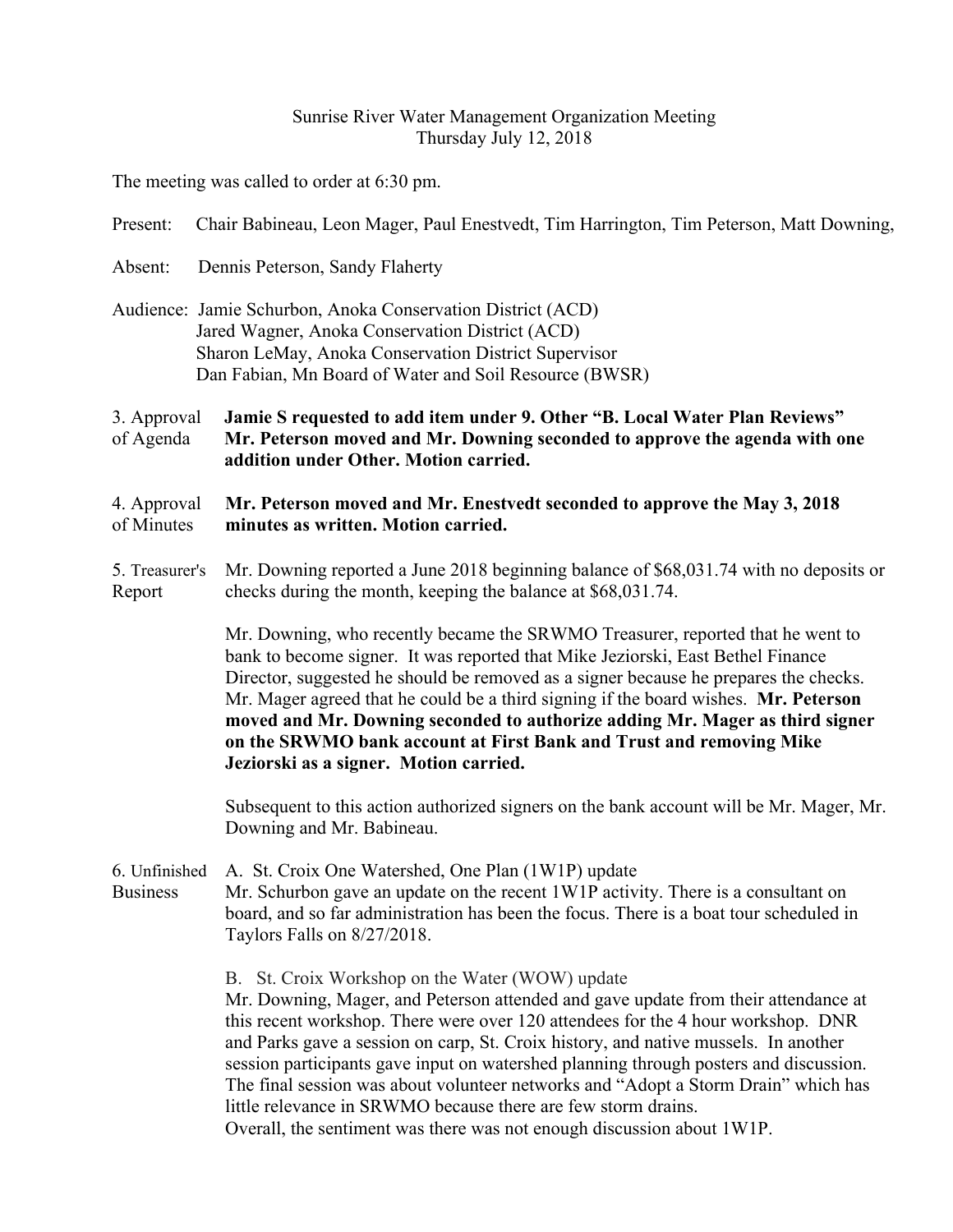### C. Watershed Plan update

Mr. Schurbon gave an overview of the process of updating the SRWMO Watershed Management Plan including completed tasks, tasks for this meeting, and upcoming tasks.

- 1. Review May 24 public officials tour and public input meeting Mr. Schurbon presented a summary of the May 24 Officials' Tour and Kickoff Meeting. The new watershed plan will include the event summary. It was noted that participants ranked priorities of water quality, septic systems, aquatic invasive species and water monitoring are the same as in the current SRWMO Plan. One audience absent from this event were city staff and city council members (aside from those serving on the SRWMO board). A notable piece of verbal public input was to work more closely during the planning process with public land managers including the MN DNR and Anoka County Parks.
- 2. Evaluate current watershed plan and develop vision for next plan Mr. Schurbon noted that State Rules for the plan update process require evaluating the current watershed plan. He asked the Board members to complete a questionnaire about the previous watershed plan. Discussion included: - The plan length is about right. - Expenditures to various expense categories were about right but more
	-
	- project cost share grants to landowners are desired, particularly for shoreline restorations.
	- More outreach and education is needed and it should be on a more personal level to be effective.
	- Outreach should be structured to promote project installations.
	- More DNR enforcement of illegal shoreline alterations is needed.
	- Septic system failures continue to be a problem. Detection of problem systems and offering assistance to fix them is important.

These comments, along with additional comments from questionnaires filled out by board members will be compiled into a summary. That summary will be included in the new watershed plan, as required.

Mr. Schurbon asked the board members to complete another questionnaire regarding their vision for the new watershed plan. Discussion included:

- The new watershed plan should be reviewed and updated/amended every two years during its life.
- A desire for more cost share grants that encourage residents to do water quality projects. This may be a way to get more work done with minimal additional expenditure.
- Increased community awareness of the SRWMO and water quality is needed.

These comments, along with additional comments from questionnaires filled out by board members will be compiled into a summary. That summary will be included in the new watershed plan, as required.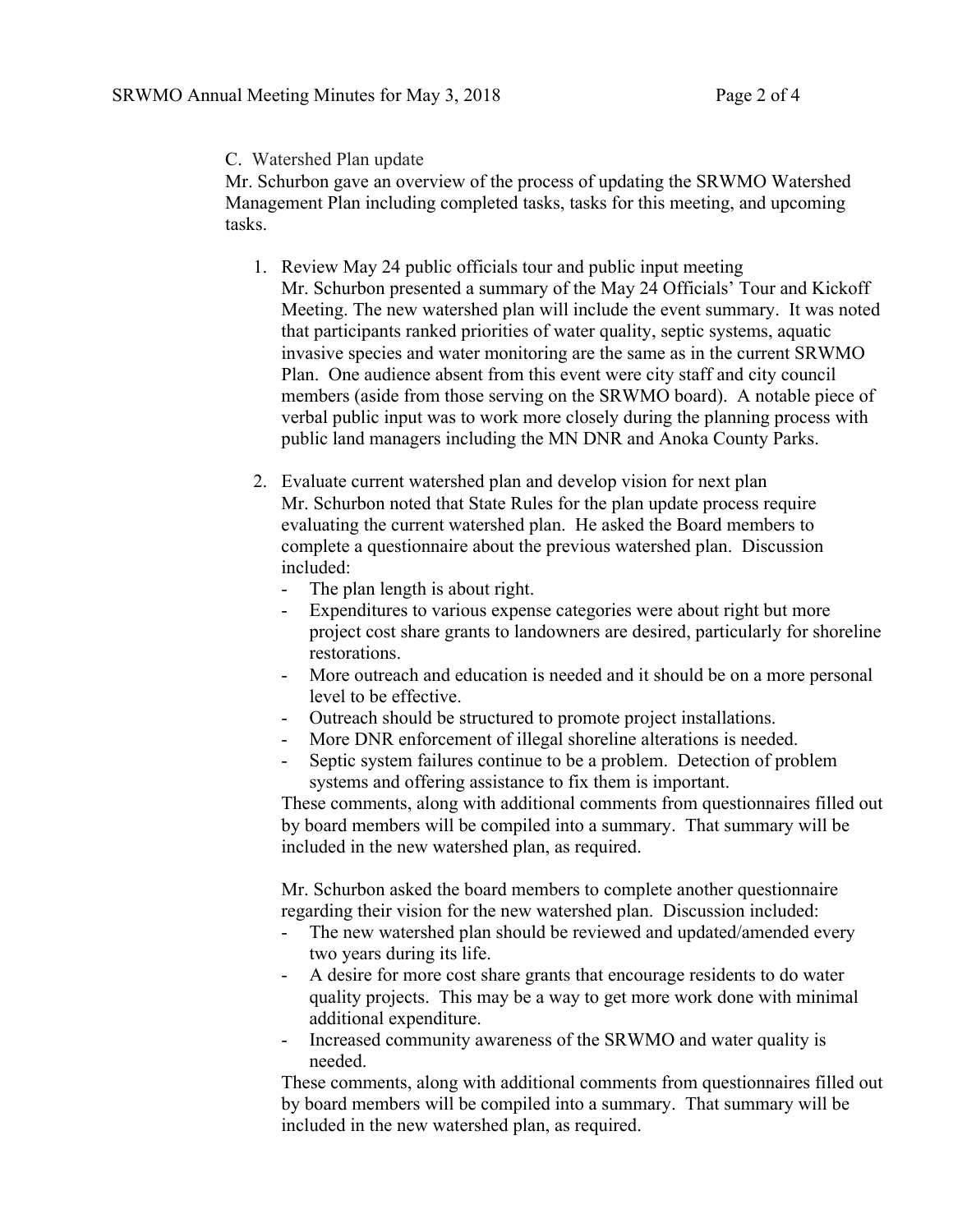There was discussion about how to get city councils and staff involved in the watershed planning process so their input can be incorporated. Discussion included:

- Watershed Based Funding is an incentive for strong city participation. City projects are eligible for this funding only if they are in the SRWMO Plan.
- Planning updates can be given to city councils and staff at planning milestones such as priority setting. An update to them about the May 24 planning kickoff event may be in order. Having city staff help give these presentations may be useful.
- City staff should serve on the planning technical advisory committee. That committee may want to meet relatively soon to discuss Watershed Based Funding implications for planning, comparisons of city water-related ordinances, and local water plan updates that are currently ongoing.
- 3. Review regional and city plans, ordinance and studies. Identify gaps and commonalities.

Schurbon provided a written summary of a review of city local water plans, plan of neighboring watershed organizations, city ordinances, and other studies and plans. In all, ACD staff reviewed 4,000 pages of such information. Discussion included:

- Streamlining and adding clarity to linkages between the SRWMO plan, city water plans and city ordinances is desirable. City local water plans and ordinances do not always have clear linkages or consistency. Some city ordinances with respect to water are unclear about their requirements, or residents may have a difficult time navigating them.
- The SRWMO area has an unusually high number of high quality natural areas, but only two of four communities have ordinances that require this be considered during the development process.
- TMDL studies and the Sunrise River Watershed Restoration and Protection Strategies (WRAPS) provide technical information and guidance for the SRWMO plan.

The written summary provided by Schurbon will be included in the new watershed plan, as required.

updates to their local water plans. The SRWMO has approval authorities; these plans

| 7. New<br><b>Business</b> | None                                                                                                                                                                                                               |
|---------------------------|--------------------------------------------------------------------------------------------------------------------------------------------------------------------------------------------------------------------|
| 8. Mail                   | No mail.                                                                                                                                                                                                           |
| 9. Other                  | A. Determine if enough members will be present for quorum on 8/2/2018<br>All in attendance anticipated attending the August 1, 2018 meeting, so a quorum should<br>be attained. The meeting date was not changed.  |
|                           | <b>B.</b> Local Water Plan Reviews<br>A letter was received from the consultant that did the Columbus Comp and Water Plans,<br>requesting SRWMO review. Mr. Schurbon noted that all cities are undergoing required |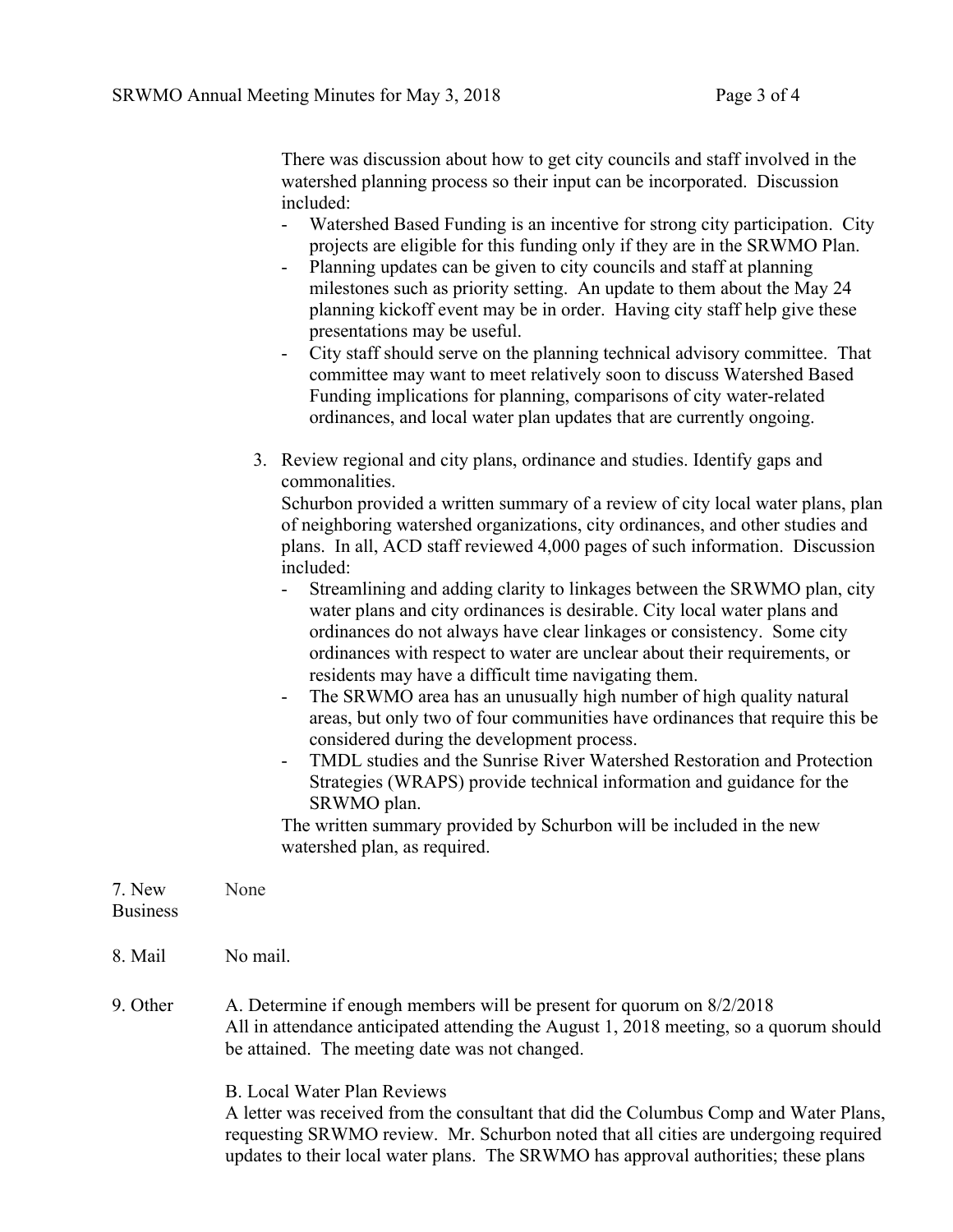must be consistent with the SRWMO watershed plan. Mr. Schurbon stated he can provide review of city local water plans and provide a recommended action to the board using already-contracted administrative hours. He noted that this task was not anticipated when the number of hours were contracted, and may cause a shortages of hours later in the year. Mr. Schurbon asked if he should proceed with the work, and there were no objections.

10. Invoice Approval A. **Members tabled item to pay the Recording Secretary invoice for July of \$175.**  The Recording Secretary was absent from this meeting, and it was unclear whether the invoice was for work at the present meeting or a previous meeting.

# B. **Mr. Mager moved and Mr. Peterson seconded to pay the ACD 2018 Monitoring and Management Work Plan Invoice #2018031 payment 2 of 3 for \$12,680.00. Motion carried.**

11. Adjourn **Mr. Peterson moved and Mr. Downing seconded to adjourn at 8:00 pm. Motion carried.**

Jared Wagner, Anoka Conservation District Submitted via email on 7/16/18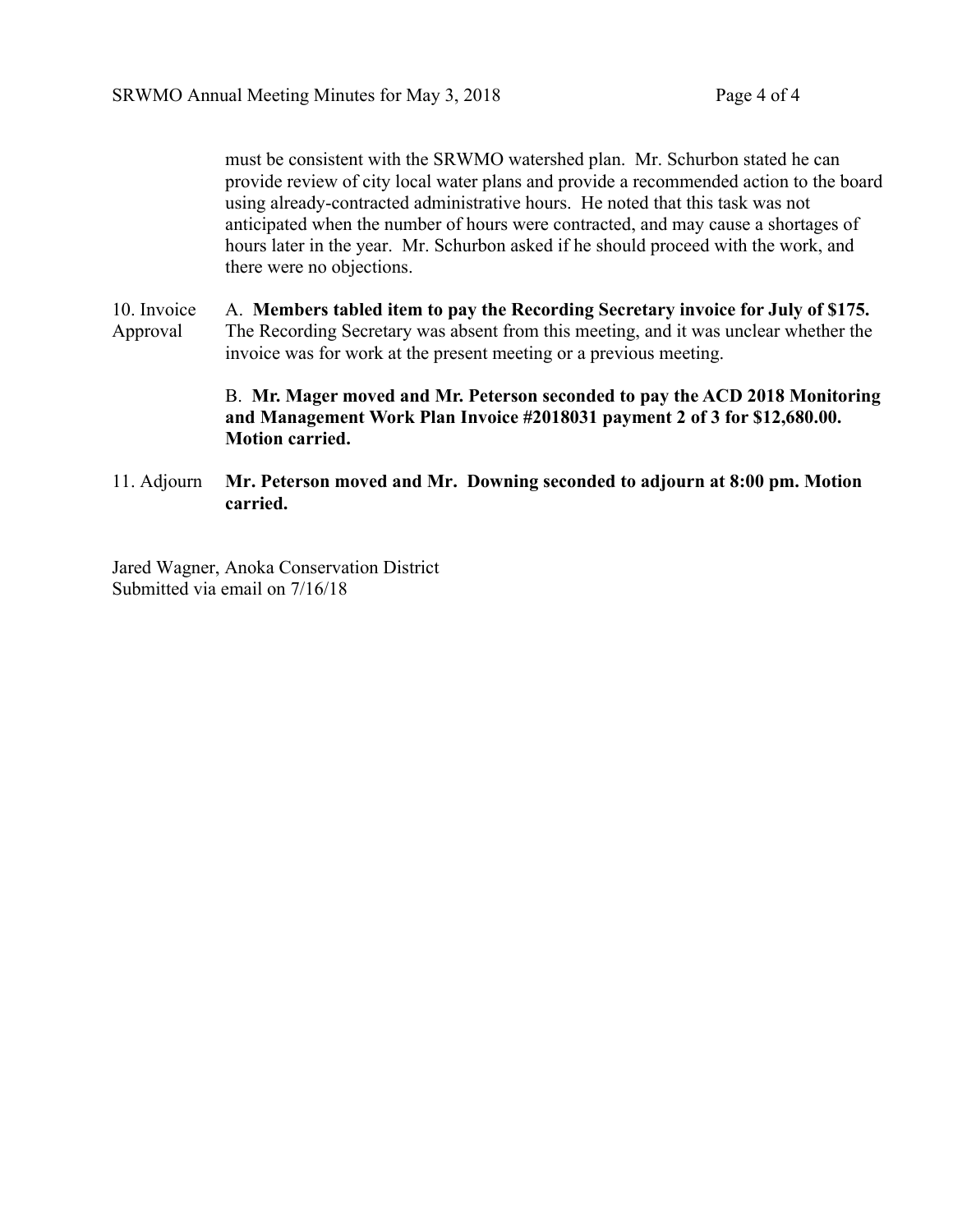Sunrise River Watershed Management Organization Thursday, August 2, 2018 Meeting start time is 6:30 pm at East Bethel City Hall

- 1. Call to Order
- 2. Roll Call
- 3. Approval of Agenda
- 4. Approval of Minutes for July 12, 2018
- 5. Treasurer's Report
	- A. Financial report
- 6. Unfinished Business

#### 7. New Business

- A. Columbus LWP review and WMO approval consideration
- B. Columbus comprehensive plan review and comment
- C. Lower St. Croix One Watershed, One Plan priorities input
- D. Lower St. Croix One Watershed, One Plan Aug 27 boat workshop Taylors Falls (informational only)
- 8. Mail

#### 9. Other

- 10. Invoice(s) approval
	- A. Recording secretary invoice for August \$175.00
	- B. ACD invoice #2018127 for watershed planning for \$6,930.90
	- C. Recording secretary July invoice tabled at last meeting
- 11. Watershed plan update work session
	- A. Evaluation of current watershed plan summary from previous meeting
	- B. Issues prioritization
- 12. Adjourn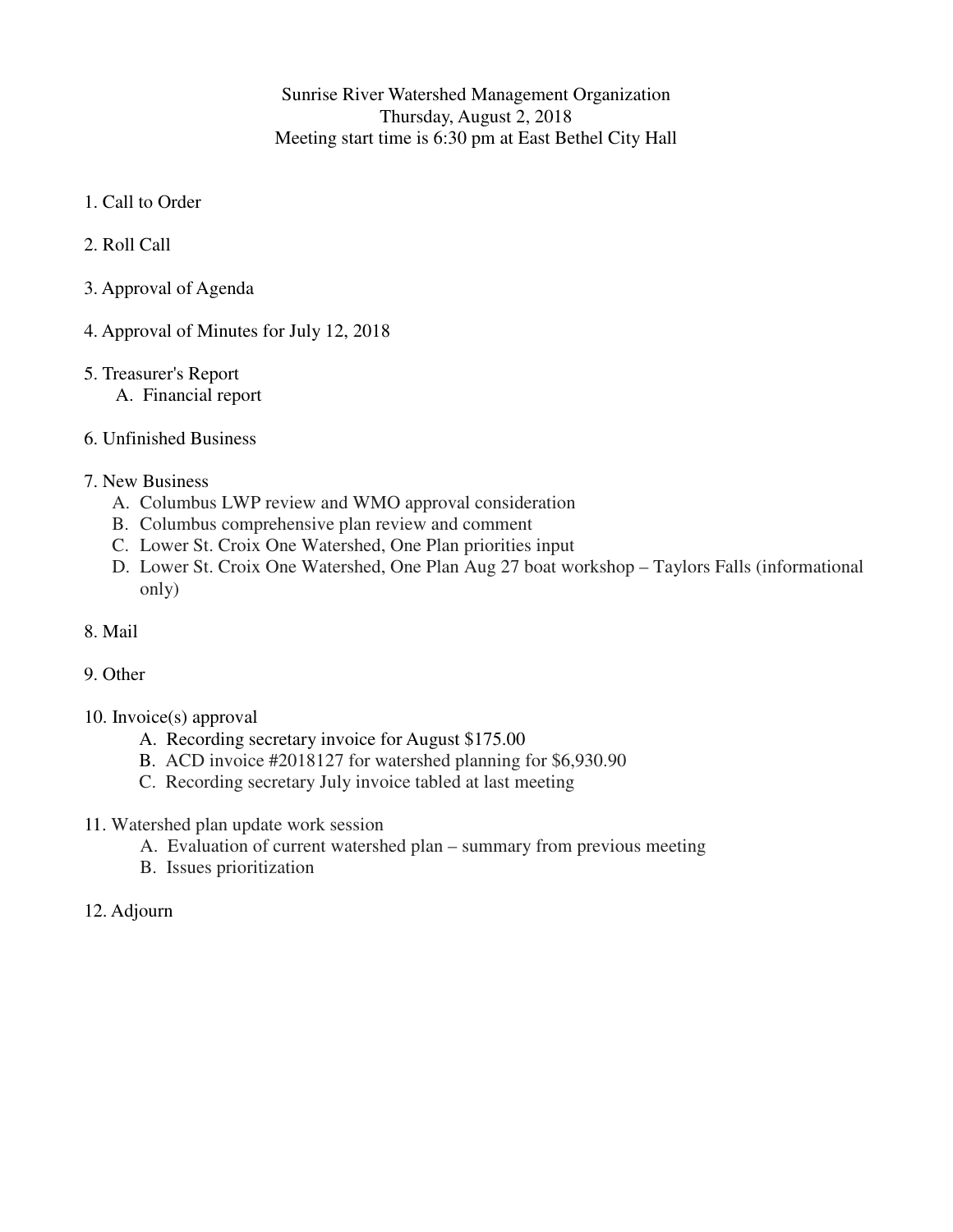#### Sunrise River Water Management Organization Meeting Thursday August 2, 2018 Meeting start time is 6:30 pm at East Bethel City Hall

Present: Leon Mager, Paul Enestvedt, Tim Harrington, Tim Peterson, Sandy Flaherty, Matt Downing,

Absent: Chair Babineau, Denny Peterson

 Audience: Jamie Schurbon, Anoka Conservation District (ACD) Jared Wagner, Anoka Conservation District (ACD) Sharon LeMay, Anoka Conservation District Supervisor Dan Fabian, MN Board of Water and Soil Resources (BWSR)

#### 3. Approval of Agenda **Mr. T. Peterson moved and Mr. Enestvedt seconded to approve the agenda as written. Motion carried.**

4. Approval of Minutes **Mr. T. Peterson moved and Mr. Downing seconded to approve the July 12, 2018 minutes as written. Motion carried.**

- 5. Treasurer's Report Mr. Downing reported a July balance of \$68,031.74 with a total of \$13,030.00 paid out, leaving a balance of \$55,001.74. **Mr. Harrington moved and Mr. T. Peterson seconded to approve the treasurer's report as presented. Motion carried.**
- 6. Unfinished None **Business**

#### 7. New Business A. Columbus LWP review and WMO approval consideration Background Columbus recently updated its Local Surface Water Management Plan. All SRWMO communities are doing so per Met Council requirements. The SRWMO has approval authority over these plans. The plans must be consistent with the SRWMO Watershed Management Plan.

Timeline issues and avoiding frequent re-planning Any changes in the new SRWMO Plan, scheduled to be done in December 2019, could necessitate revisions to the city local water plans. To avoid this situation to the degree possible, ACD informed the cities that review of new local water plans in 2019-2020 will be lenient and focus upon helping the cities include likely future content of the SRWMO plan. For cities like Columbus, the SRWMO must recognize its challenges of being part of three watershed organizations. In this way, the SRWMO hopes to minimize costs for plan revisions by cities.

Findings of review of Columbus' Water Plan

The city's local water plan is largely consistent with SRWMO standards and the SRWMO Plan. Listed below are some apparent inconsistencies. ACD emailed these comments to city staff to get their feedback and to ensure ACD not missing something. ACD hopes to have their response by the SRWMO board meeting, so informed action can be taken.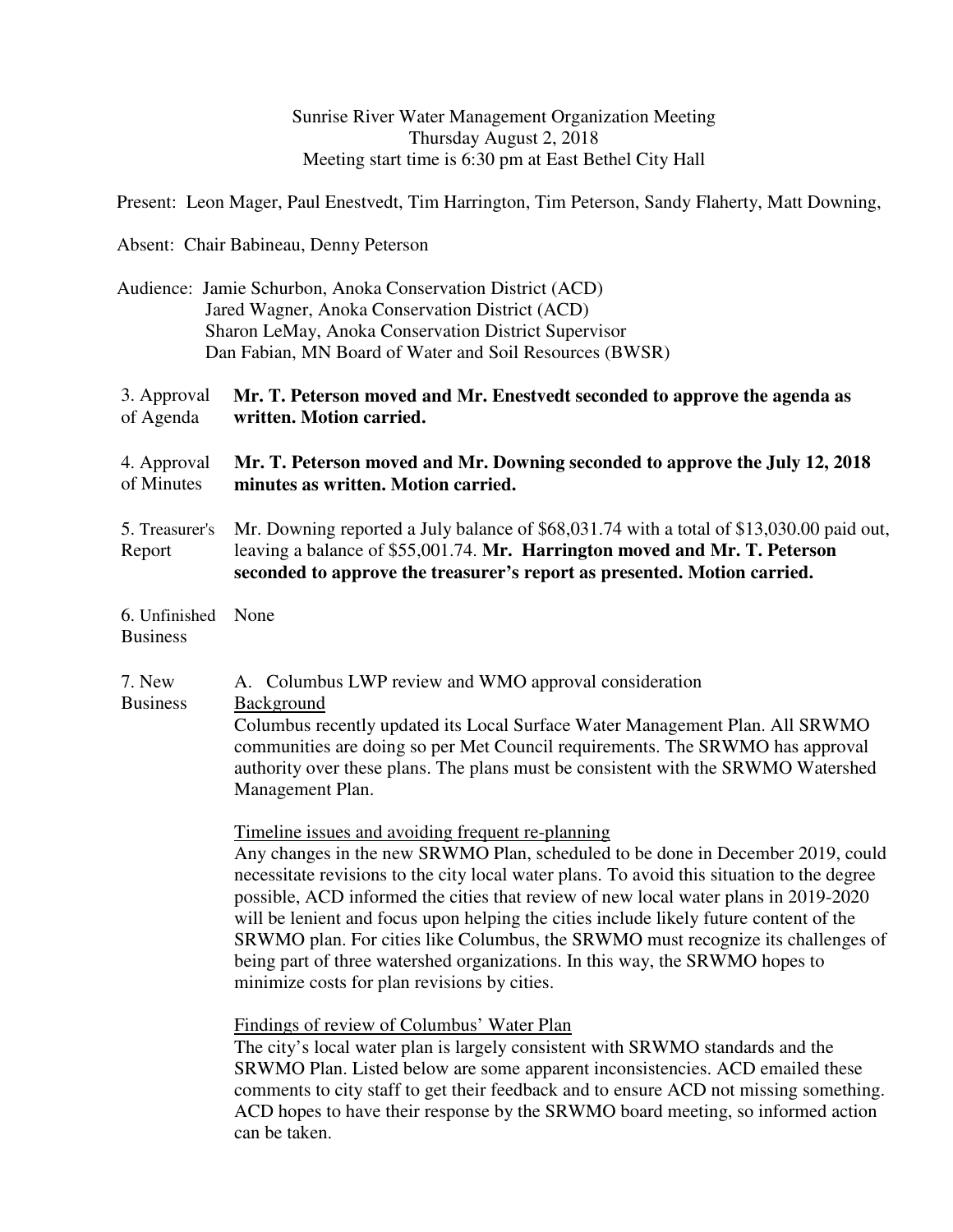#### Draft comments to Columbus

**Stormwater plan review clarification**. The city plan or ordinances states stormwater plans for projects are reviewed by the watershed organizations. Please clarify within your local water plan that in the Sunrise River WMO portion of the city, the city is expected to perform this role.

**Ensure consistency with SRWMO stormwater standard**. It appears that the city plan and/or ordinances are not consistent with SRWMO stormwater requirement for an equivalent to infiltration of the first 0.5" of runoff. If already in your official controls and we've missed them, please inform us.

**Ensure consistency with SRWMO wetland standard**. It appears that the city plan and/or ordinances are not consistent with SRWMO wetland requirement for regulation of excavation in higher priority wetlands. Please incorporate these into the city local water plan in the short term and longer term into ordinance. If they are already in your official controls and we've missed them, please inform us.

**Consider stormwater volume minimization measures**. Specifically, consider Minimum Impact Development Standards, planned unit developments or requiring stormwater volume rates and volume not exceed pre-development conditions. The SRWMO may more strongly recommend or require these approaches in its new watershed management plan, but they are not currently required.

## **Mr. Downing moved and Mr. T. Peterson seconded to table consideration of approval of the Columbus Local Water Management Plan until the four (4) comments above are addressed. Motion carried.**

#### B. Columbus comprehensive plan review and comment

Columbus is inviting comments on its draft Comprehensive Plan. Its Local Water Management Plan, which the SRWMO is commenting upon separately, is a component of their Comp Plan. While the SRWMO could review the entire Comp Plan, it seems that would be beyond its usual scope of work. The city is requesting a response from the SRWMO.

### **Mr. Downing moved and Mr. T. Peterson seconded to direct Anoka Conservation District to return the Columbus Comprehensive Plan Update Comment Form to the city indicating that the SRWMO intends to only review the Local Surface Water Management Plan with comments provided separately. Motion carried.**

#### C. Lower St. Croix One Watershed, One Plan priorities input

The SRWMO has been invited to submit priority concerns to be addressed during the One Watershed, One Plan process. The SRWMO is asked to submit its priorities on a supplied worksheet. To accelerate discussion, ACD filled in several priorities that the SRWMO has discussed in the past and will submit them on SRWMO's behalf. Mr. Downing asked if there will be anything specific for Coon Lake at the workshop. Mr. Mager suggested a carp feasibility study done on Coon Lake with the SRWMO.

**Mr. Downing moved and Mr. T. Peterson seconded to have ACD add the Coon Lake carp feasibility study to the Priority Concerns and Goals of Local Water Management Entities list and that ACD include in its notes that even though Coon**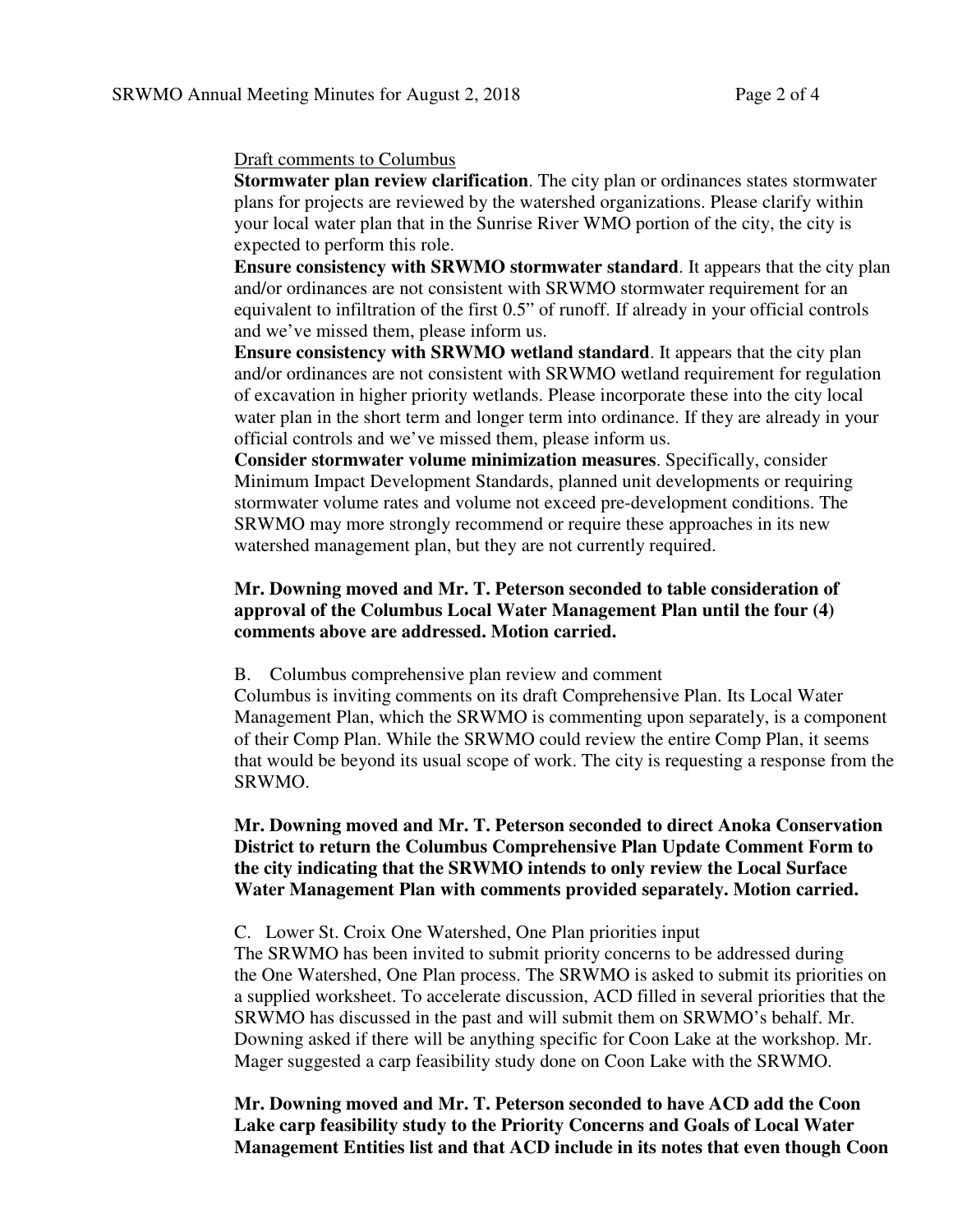#### **Lake is not impaired at this time, the SRWMO does not want to ignore the potential to become impaired.**

D. Lower St. Croix One Watershed, One Plan Aug 27 boat workshop – Taylors Falls (informational only). This is an opportunity for SRWMO representation. Mr. Enestvedt offered to attend, Mr. Downing will try to attend and Mr. T. Peterson was a maybe to attend. There is no cost.

- 8. Mail None
- 9. Other The board asked for an update on carp removal on Typo and Martin Lakes. Mr. Schurbon noted that harvests from Typo Lake have concluded for the year. Box netting will begin in late August on Martin Lake for a total of four occasions with four nets each time. Major funding was provided by the DNR, with matching funds from the SRWMO and the Martin Lakers Association for this project.

#### 10. Invoice Approval **Mr. T. Peterson moved and Mr. Enestvedt seconded to pay the August Recording Secretary invoice for \$175. Motion carried.**

Mr. Downing will follow-up with the bank and take the needed steps to ensure his signature is added to the checking account, as previously authorized.

11. Watershed Plan update A. Evaluation of current watershed plan – a summary of discussion from the previous meeting was provided by Mr. Schurbon. This evaluation will be used in the Comprehensive Plan.

work session

B. Issues prioritization

Mr. Schurbon presented suggested issues to be prioritized in the new SRWMO Watershed Management Plan. These issues were generated from previous exercises including agency and public input, the SRWMO review of its current plan, and review of neighboring watershed plans. Schurbon provided information on how each of the issues was prioritized by others in the aforementioned forums. Through discussion, the board prioritized the issues in to high, medium and low categories. Some notes or subitems were added. in order of high, medium, low as follows:

High – Lake and stream water quality, water monitoring, funding, communication with member cities, and outreach and education.

Medium – Aquatic invasive species, septic systems, development, multi-partner coordination, stormwater management, groundwater, administrative efficiencies, and chlorides.

Low – Ditching/drainage, climate change, water quantity, fisheries, and wildlife habitat.

Mr. Schurbon will meet with the SRWMO's Technical Advisory Committee, including member communities' staff, to review this prioritization and will report back to the SRWMO board at the next meeting September 6, 2018.

The next planning step will be to establish measurable goals for each priority topic.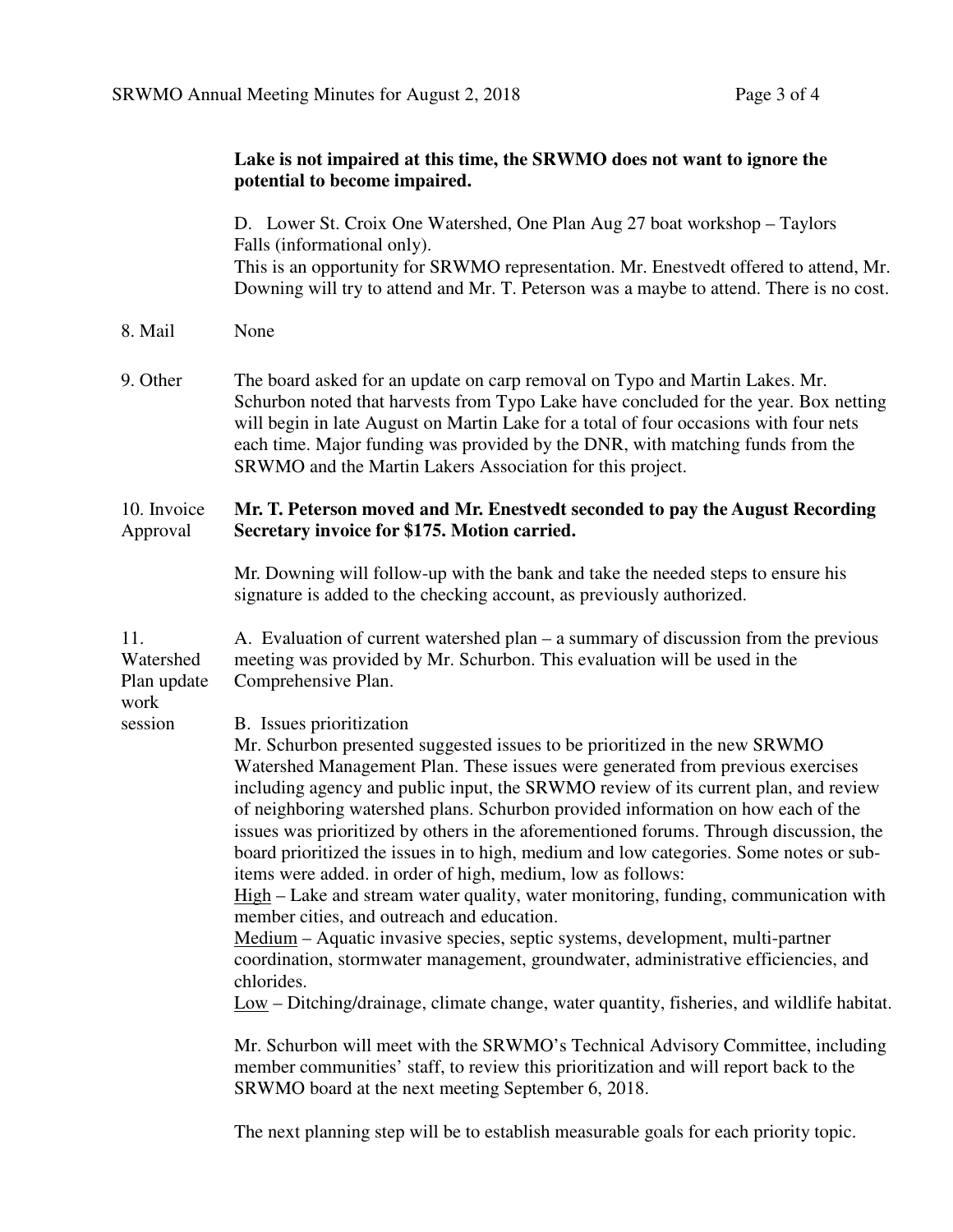# 12. Adjourn **Mr. T. Peterson moved and Mr. Enestvedt seconded to adjourn at 8:28 pm. Motion carried.**

Gail E. Gessner, Recording Secretary Submitted via email on 9/5/18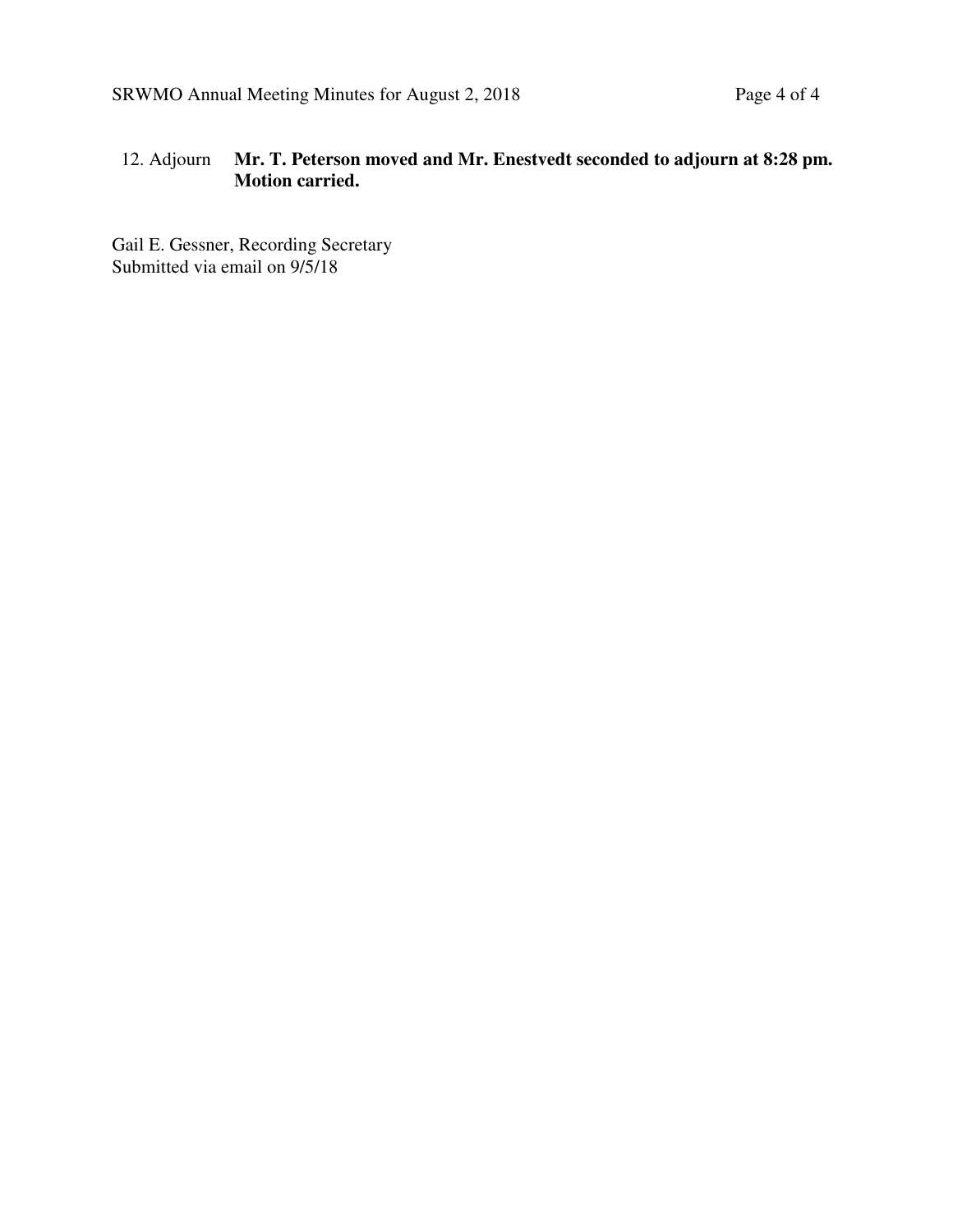Sunrise River Watershed Management Organization Thursday, September 6, 2018 Meeting start time is 6:30 pm at East Bethel City Hall

- 1. Call to Order
- 2. Roll Call
- 3. Approval of Agenda
- 4. Approval of Minutes for August 2, 2018
- 5. Treasurer's Report
	- A. Financial report

# 6. Unfinished Business

- A. Priorities input for the county-wide outreach program
- B. Watershed Based Funding Grant Agreement approval
- C. Linwood Lake Carp Management Feasibility Study Contract between Carp Solution LLC and Anoka Conservation District
- 7. New Business
	- A. AIS Public Forums discussion

# 8. Watershed Plan update

- A. Technical Advisory Committee (TAC) meeting review
- B. Goal setting
- 9. Mail
- 10. Other
- 11. Invoice(s) approval
	- A. Recording secretary invoice for September \$175.00
- 12. Adjourn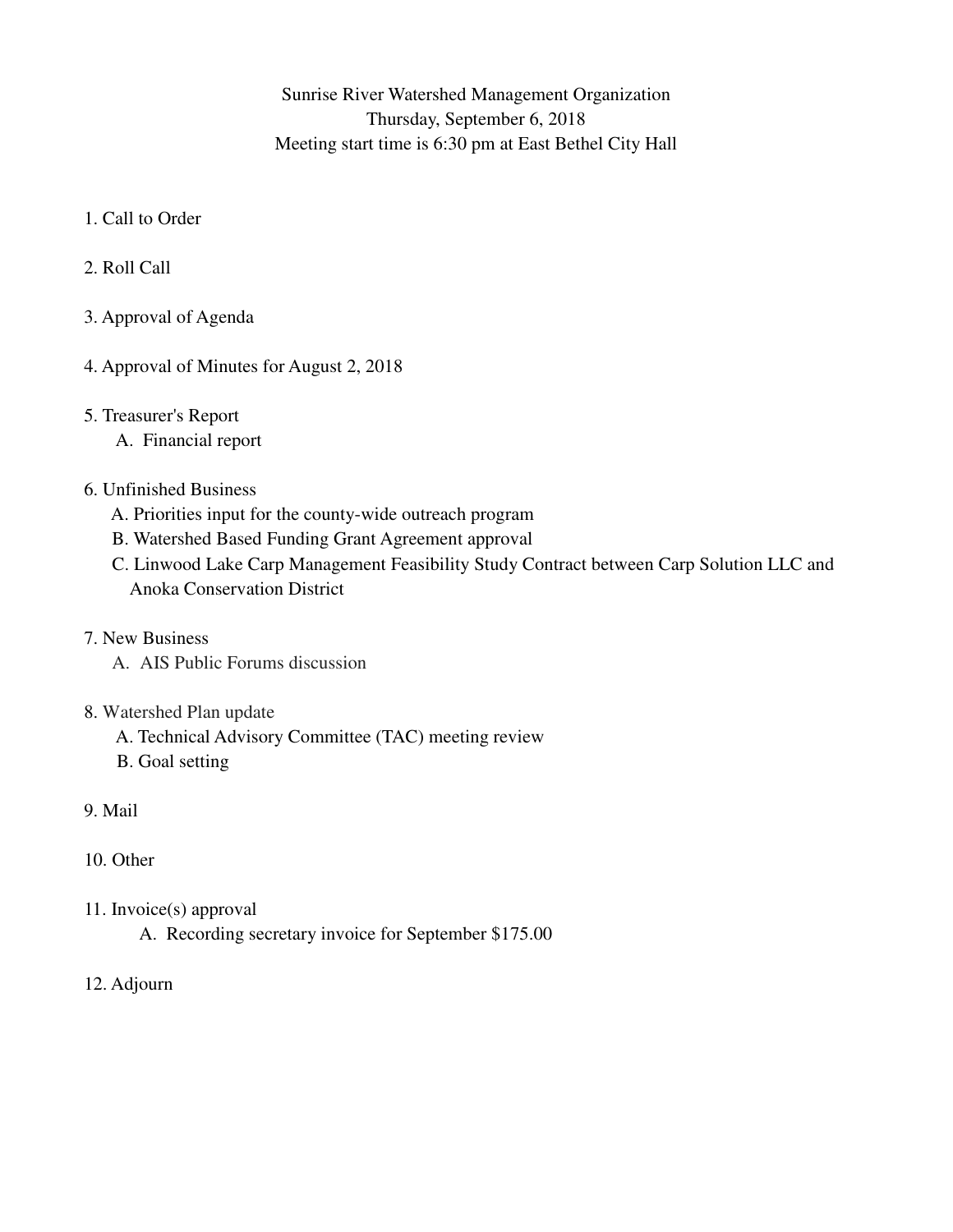Sunrise River Water Management Organization Meeting Thursday September 6, 2018 Meeting start time is 6:30 pm at East Bethel City Hall

Present: Chair Babineau, Denny Peterson, Tim Harrington, Tim Peterson, Sandy Flaherty, Matt Downing

Absent: Leon Mager, Paul Enestvedt

 Audience: Jamie Schurbon, Anoka Conservation District (ACD) Jared Wagner, Anoka Conservation District (ACD) Sharon LeMay, Anoka Conservation District Supervisor

3. Approval of Agenda **Mr. T. Peterson moved and Mr. D. Peterson seconded to approve the agenda with the addition of 6. D. Columbus Local Water Plan. Motion carried.**

4. Approval of Minutes **Mr. T. Peterson moved and Mr. Harrington seconded to approve the August 2, 2018 minutes as written. Motion carried.**

5. Treasurer's Report Data Mining Company has requested financial records from 2009 to 2018. ACD and Mike Jeziorski of East Bethel will work together to provide this information.

> Matt Downing, Dan Babineau, and Leon Major are the official check signers. Leon's signature is still required at the bank.

Mr. Downing reported an August balance of \$ \$55,001.74 with no checks written or deposits made for the month. **Mr. T. Peterson moved and Chair Babineau seconded to approve the treasurer's report as presented. Motion carried.** 

6. Unfinished Business A. Priorities input for the county-wide outreach program A water quality outreach program is slated to be funded by Watershed Based Funding. The program will be hosted at ACD but driven by the priorities of partners throughout the county, including the SRWMO. A relatively long list of priorities for the SRWMO, prepared by Matt Downing and Jamie Schurbon, was presented for narrowing through discussion then send to ACD. Aquatic Invasive Species (AIS) was added to the list as a medium priority.

> ACD has hired Emily Johnson to lead the Outreach Program. Ms. Johnson was most recently a GreenCorps member stationed at ACD. During that time she launched buckthorn control workshops, a social media presence, brochure series, water quality video contest and others. She'll be part time in 2018 and have more hours thereafter. Lakeshore stewardship outreach may be the biggest place Ms. Johnson might serve the SRWMO. She plans to meet in person with each organization in the countywide partnership, including the SRWMO. The Board consensus was to have an AIS meeting with each member community also.

> **Chair Babineau moved and Mr. Downing seconded to approve the County-wide Outreach Program Priorities list with AIS added as a medium priority and to forward the list to Anoka Conservation District, and to invite Ms. Emily Johnson to the October 4, 2018 meeting. Motion carried.**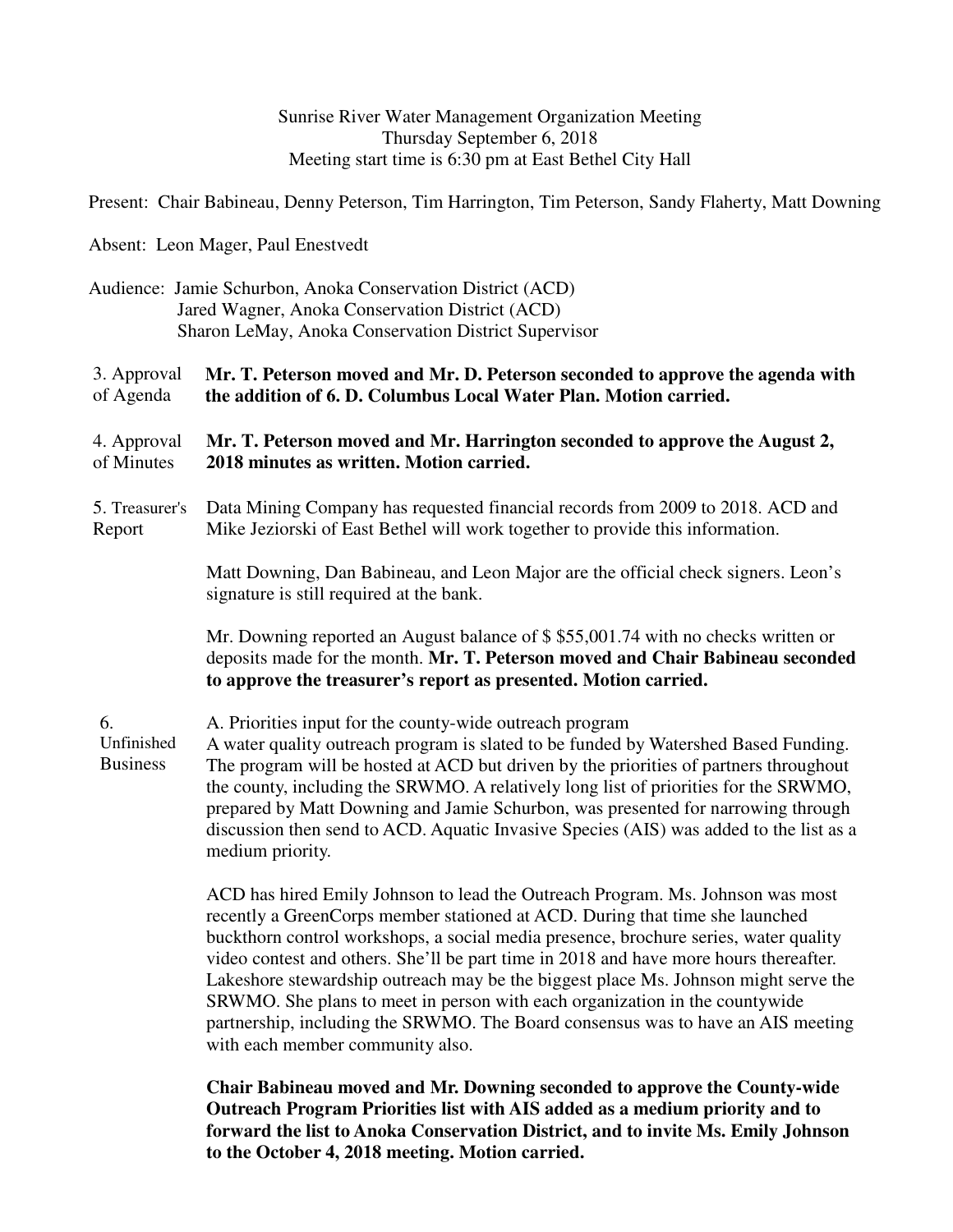B. Watershed Based Funding Grant Agreement approval

BWSR will be looking to finalize a grant work plan and grant agreement with the SRWMO for Watershed Based Funding. Previously the SRWMO selected projects for that grant; BWSR has reviewed those submittals. Now, it's time for the formality of work plans and grant agreements. While these documents are not yet ready, the timeline suggests that the SRMWO should consider delegating approval authority to the Chairperson now.

BWSR is already about a month behind. The Linwood Lake Carp Management Feasibility Study includes radio tagging carp this fall so they can be tracked in spring. ACD is hopeful BWSR will have the grant paperwork in hand by mid-September, and work can begin immediately thereafter. No funds can be spent until the SRWMO signs the grant agreement.

There are two parts to finalizing this grant:

1. Work Plan – The work plan is typically drawn up by the grant recipient's staff. It must be done in BWSR's eLink online tool. It includes tasks, a budget for each, and work products.

2. Grant Agreement – This is a template grant agreement provided by BWSR. It refers to the Work Plan. The grant recipient's Board approves the grant agreement.

Mr. Schurbon proposed that ACD write the grant Work Plan for the SRWMO to be consistent with the grant request that the SRWMO already approved months ago. He also proposes that the SRWMO delegate approval authority for the Grant Agreement to the Chair. In this way, the Chair can sign the grant agreement as soon as it is ready, and work can begin on the Linwood Lake Carp Study.

The SRWMO previously moved for the ACD to serve as Fiscal Agent for these grants. That means that the SRWMO is the Grant Recipient and has control over the grant. ACD will receive the funds and do all the fiscal management. It's expected that ACD will manage implementation of these projects, so it seems to make sense that ACD would also do the fiscal reporting and have the ability to pay bills in a timely manner.

SRWMO was asked to consider signing a contract with Carp Solutions and ACD for the Linwood Lake Carp Study. The other two projects will have a separate agreement between the ACD and SRWMO later to clarify respective roles.

Watershed Based Funding grants do require a 10% match. For these projects, it totals \$15,675. The plan previously discussed was to use budgeted "upcoming water quality project funds" for this purpose. \$8,000 is from your 2018 budget, and already in-hand. \$10,000 is from your 2019 approved budget. Additionally, the Linwood Lake Improvement Association is providing \$1,086. The SRWMO has more available match funds than needed. In the grant agreement, ACD only commit the minimum required.

**Mr. D. Peterson moved and Mr. Harrington seconded to move to authorize Chair Babineau to approve the Work Plan and Grant Agreement with the MN Board of Water and Soil Resources for FY2018-2019 Watershed Based Funding to include a**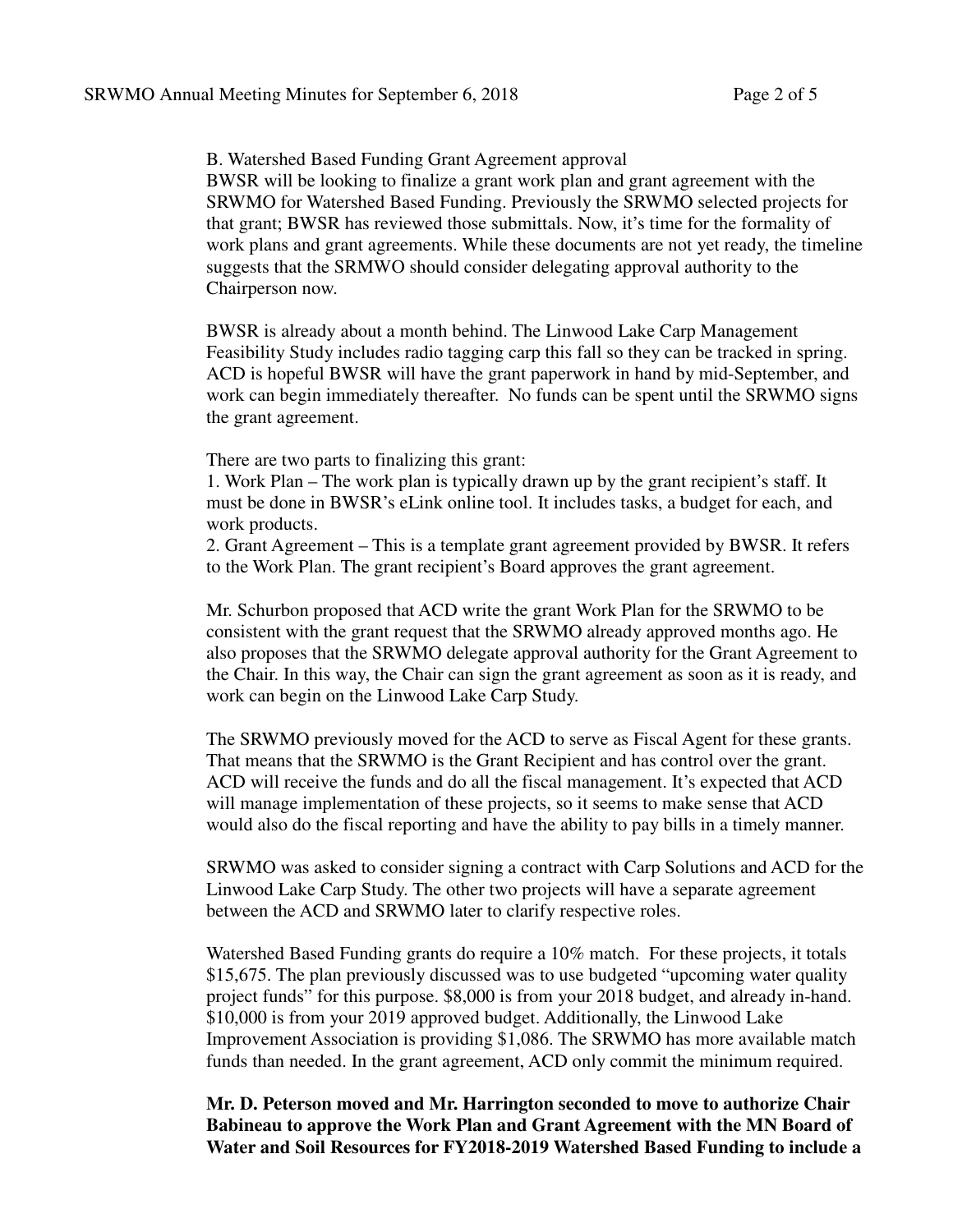### **Linwood Lake Carp Management Feasibility Study, Coon and Martin Lakes stormwater retrofits, and a lakeshore stewardship outreach effort. The Anoka Conservation District will serve as grant fiscal agent for the SRWMO. Motion carried with Chair Babineau opposed.**

C. Linwood Lake Carp Management Feasibility Study Contract between Carp Solution LLC and Anoka Conservation District

One of the projects selected for your Watershed Based Funding was a carp management feasibility study at Linwood Lake. This study is a prerequisite to spending other, future Clean Water Fund grants on carp management at this lake. Carp Solutions has provided a proposal to do the study and ACD to oversee the work and serve as fiscal agent. Mr. Schurbon drafted a three-way contract between these organizations to define responsibilities.

Funding for this work is:

SRWMO - \$1,086 ("upcoming projects" funds at ACD) Linwood Lake Improvement Association - \$1,086 (committed, invoiced) Watershed Based Funding –Sunrise watershed \$21,720 (preliminarily approved, grant agreement to be ready by mid-Sept)

Expenditures are: ACD project management and fiscal agent - \$2,472 Carp Solutions services - \$17,720 Radio transmitters - \$3,700

This work must begin in early fall, but not until the BWSR grant agreement is executed. The project contract to consider does not become effective until the SRWMO-BWSR grant agreement is signed.

This is a three-party agreement with the following roles: SRWMO – Grant recipient. Final control over review of results. ACD – Project management and fiscal agent. (ACD will be managing the projects, so for us to have a fiscal agent role too will be efficient.) Carp Solutions, LLC – Contracted professional services.

**Mr. Harrington moved and Mr. T. Peterson seconded to approve the Contract for Services between Carp Solution LLC, the Sunrise River WMO, and Anoka Conservation District for Determining the Abundance and Recruitment History of Common Carp in Linwood Lake. Motion carried.**

D. Columbus Local Water Plan

Columbus is working on its local water plan with comments from the SRWMO and Met Council.

7. New A. AIS Public Forums discussion

Business ACD will check with Ms. Johnson on her ability to hold public forums. There are also county resources available to run forums.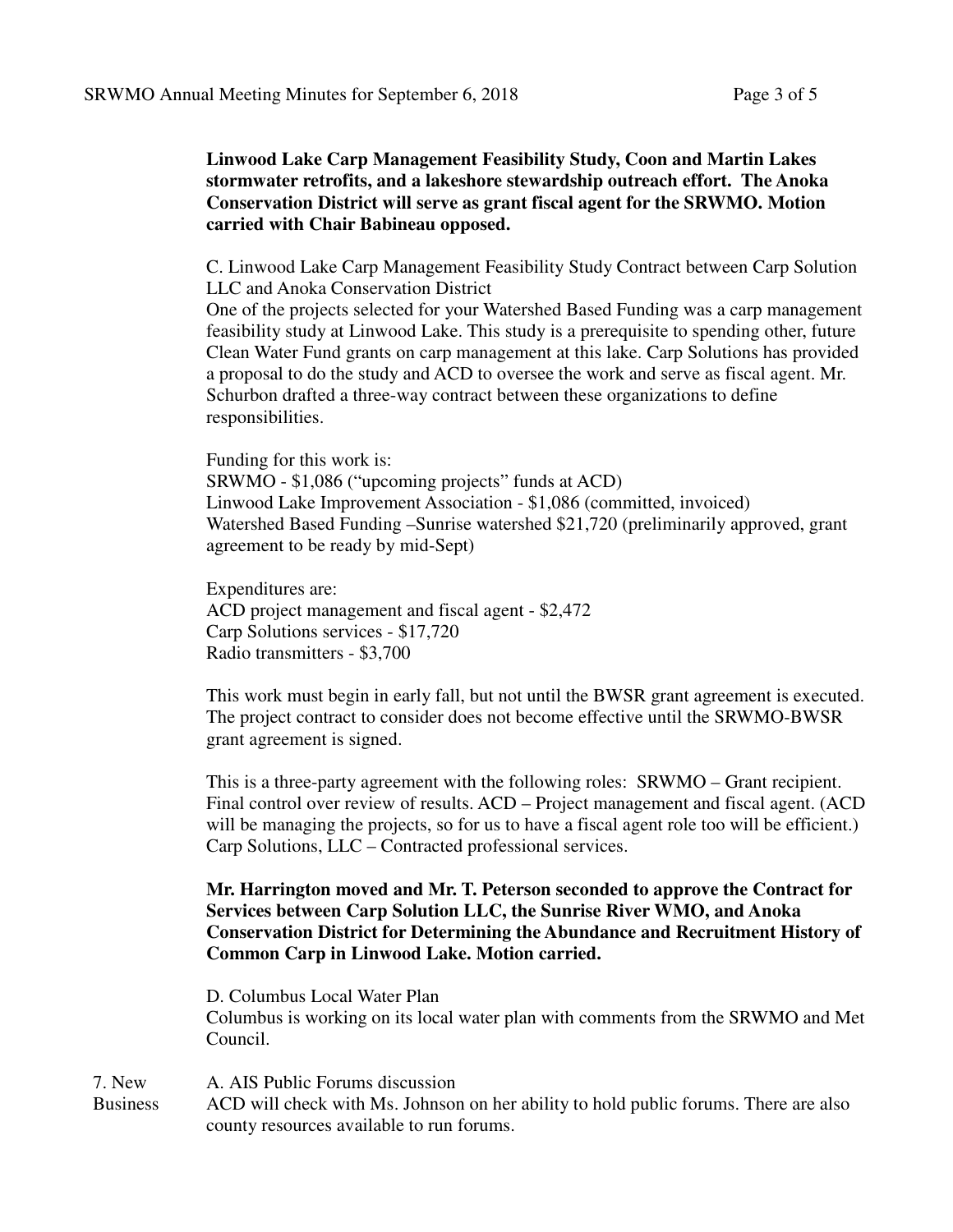#### 8. Watershed Plan Update A. Technical Advisory Committee (TAC) meeting review Mr. Schurbon reported that the SRWMO's Technical Advisory Committee (TAC) met Aug 22, 2018. Attendance was poor, but some good input was received. Dan Fabian was not able to make it to the TAC meeting but indicated he may have some feedback on topics.

Based on input, it seems clear that some revisions to the SRWMO's Wetland and Stormwater Standards may be in order. The goal will be simplification and deleting anything duplicate of other requirements. Also, improvements are needed with community staff awareness of these requirements, as well as putting them someplace in city code where developers will find them.

### B. Goal setting

Mr. Schurbon provided the following summary of meeting recommendations: Consider including in the new SRWMO Plan:

- AIS AIS early detection program and emergency response fund for small new infestations that might be eliminated if treated immediately.
- Council liaisons City council liaison from each community to the SRWMO be standard procedure.
- Updates to communities Periodic (quarterly?) updates from the SRWMO's contracted staff to city councils and staff.
- Incorporate community CIPs Incorporate city CIPs by reference into the SRWMO Plan so those projects are eligible for WBF. Have an annual procedure for reviewing and ranking those projects from a water quality standpoint.
- Community checks Periodic "audits" of member communities by the SRWMO to verify work delegated to the cities by the SRWMO is being completed.
- Development reviews Review of new development sketch plans by the SRWMO contracted staff, with board member's copied, to identify water quality or natural community concerns. 30 day turn-around is needed. SRWMO would not have any approval or permitting authorities but would provide recommendations for communities to consider.
- SRWMO boundary Consider revising the SRWMO-CCWD boundary around Coon Lake to follow the hydrologic boundary. The action should leave East Bethel portions as-is.
- Simplify SRWMO Stormwater Standards Consider removing the standards and instead state that MS4 standard for treatment and infiltration should be followed for all SRWMO communities. Only Linwood is not an MS4 community. Also, any stormwater standards should use newer Atlas 14 precipitation data.
- Simplify SRWMO Wetland Standards Consider revising the wetland standards to either be identical to the URRWMO standards (unclear if they are keeping their standards) or perhaps be more like the simpler Lower Rum River WMO standards.

Mr. Schurbon provided binders to board members to store handouts and printed information.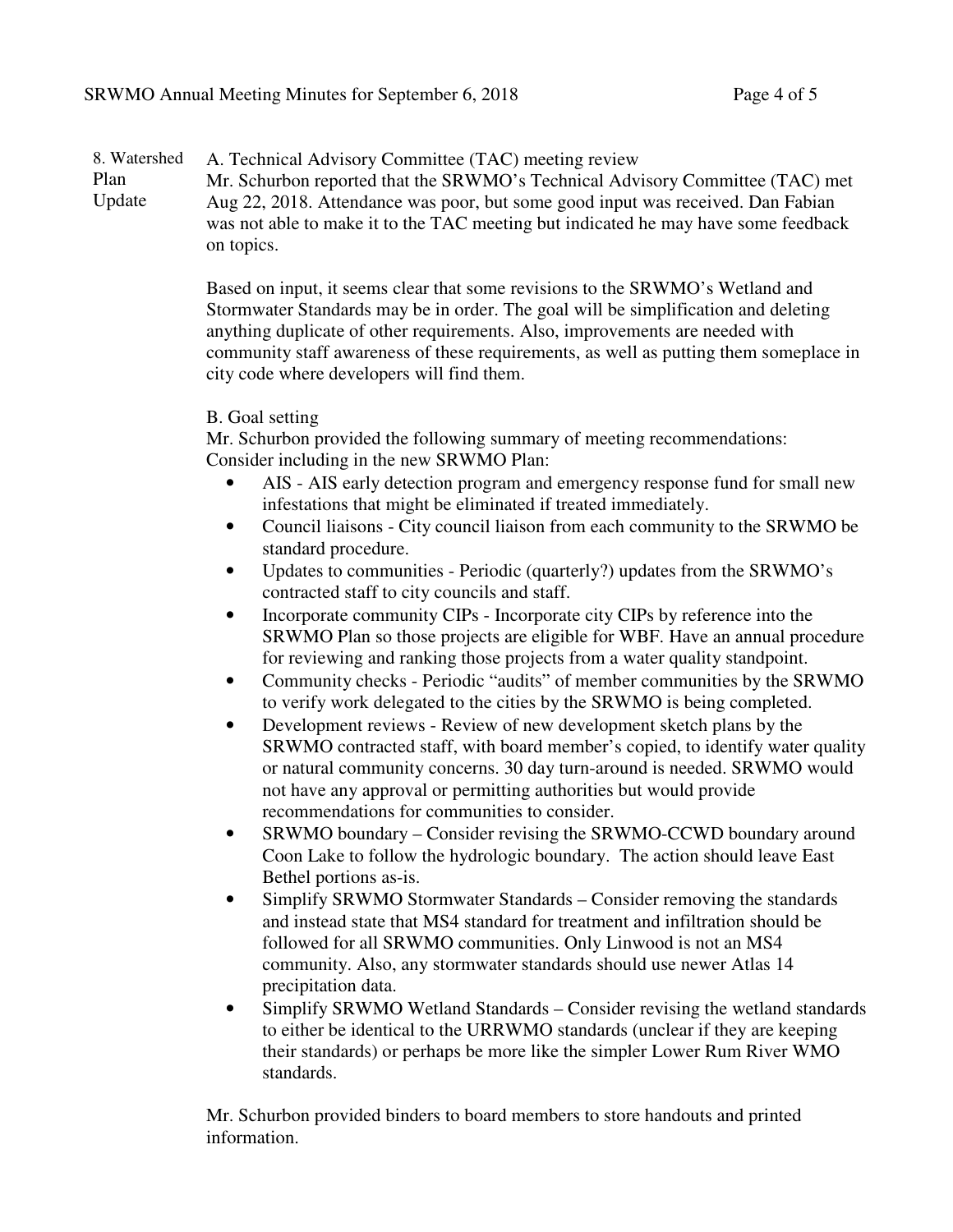| 9. Mail                 | None                                                                                                                                                                                                                                                                                                                                     |
|-------------------------|------------------------------------------------------------------------------------------------------------------------------------------------------------------------------------------------------------------------------------------------------------------------------------------------------------------------------------------|
| 10. Other               | Update on carp removal at Martin Lake. Bait trapping has already caught 800 carp. This<br>will be done two more times this fall. Next year Martin Lake will have box netting<br>done. Mr. Schurbon will talk with Carp Solutions and invite them to present at a<br>meeting. He will also send out information on planned carp harvests. |
| 11. Invoice<br>Approval | Mr. T. Peterson moved and Mr. D. Peterson seconded to pay the September<br>Recording Secretary invoice for \$175. Motion carried.                                                                                                                                                                                                        |
| 12. Adjourn             | Mr. T. Peterson moved and Mr. Harrington seconded to adjourn at 8:25 pm.<br><b>Motion carried.</b>                                                                                                                                                                                                                                       |

Gail E. Gessner, Recording Secretary Submitted via email on 9/30/18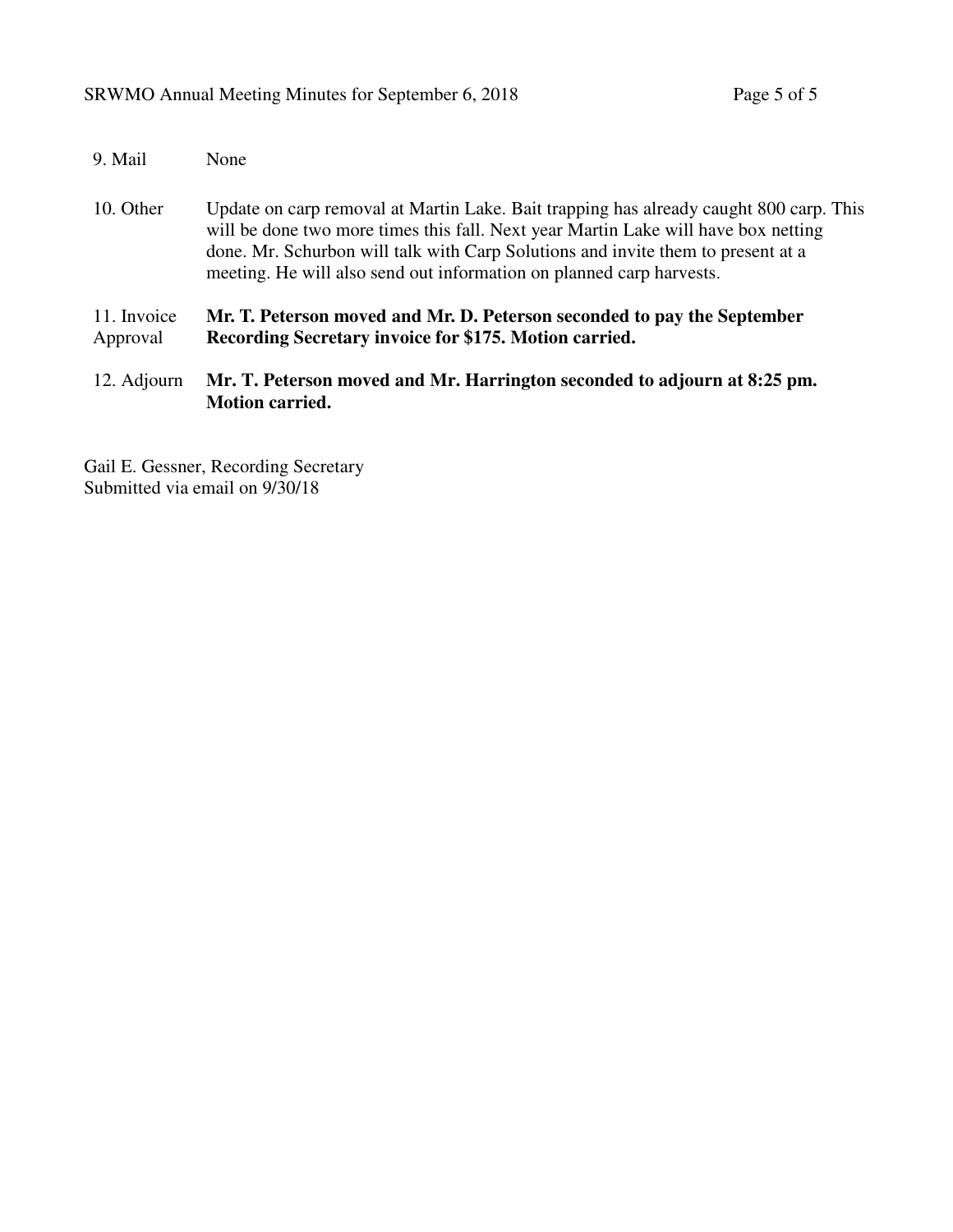Sunrise River Watershed Management Organization Thursday, October 4, 2018 Meeting start time is 6:30 pm at East Bethel City Hall

- 1. Call to Order
- 2. Roll Call
- 3. Approval of Agenda
- 4. Approval of Minutes for September 6, 2018
- 5. Treasurer's Report
	- A. Financial report

### 6. Unfinished Business

- A. Martin Lake carp harvests update
- B. Linwood Lake carp study progress update

## 7. New Business

- A. BWR survey about SRWMO performance
- B. Consider contract with ACD for Watershed Based Funding projects management
- C. Consider contract amendment for additional ACD on-call administration

#### 8. Watershed Planning

- A. Review lake and stream water quality goals, actions and policies drafted after the last meeting
- B. Develop goals for priority topics:
	- 1. Outreach and education
		- a. Providing input to new County-wide Outreach Program Coordinator Emily Johnson
		- b. SRWMO Watershed Plan goals
	- 2. Communications with member communities
	- 3. Funding goals
	- 4. Water monitoring goals

### 9. Mail

- 10. Other
- 11. Invoice(s) approval
	- A. Recording secretary invoice for October \$175.00
	- B. ACD invoice #2018031 2018 Monitoring and Management Work Plan for \$12,680.00
- 12. Adjourn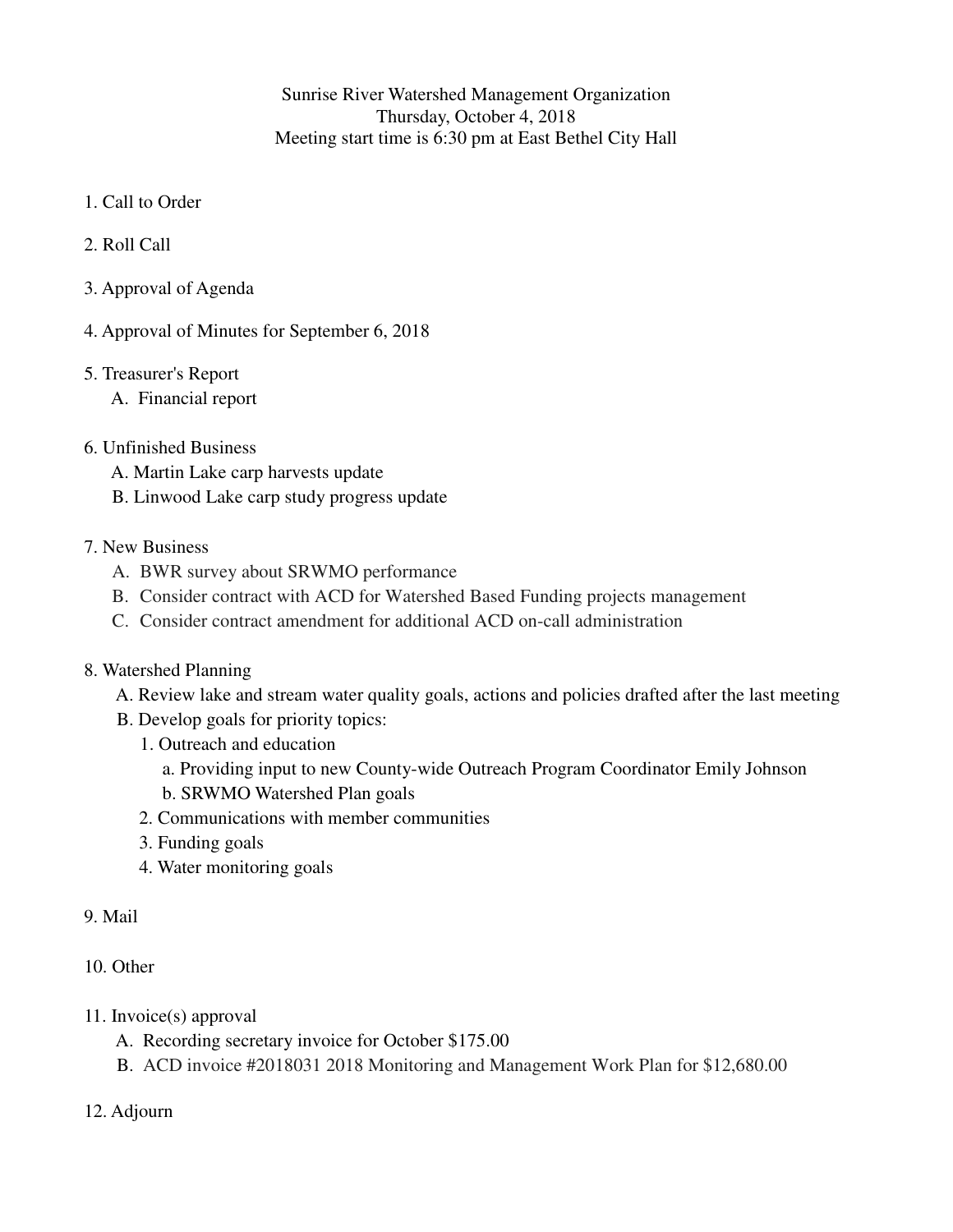Sunrise River Water Management Organization Meeting Thursday October 6, 2018 Meeting start time is 6:30 pm at East Bethel City Hall

 Present: Chair Babineau, Leon Mager, Paul Enestvedt, Denny Peterson, Tim Peterson, Sandy Flaherty, Matt Downing

Absent: Tim Harrington

 Audience: Jamie Schurbon, Anoka Conservation District (ACD) Emily Johnson, Anoka County Outreach Jaron Cook, Green Corp. Member Sharon LeMay, Anoka Conservation District Supervisor

3. Approval of Agenda **Mr. T. Peterson moved and Mr. D. Peterson seconded to approve the agenda as presented. Motion carried.**

- 4. Approval of Minutes **Mr. Downing moved and Mr. T. Peterson seconded to approve the September 6, 2018 minutes as written. Motion carried.**
- 5. Treasurer's Report Mr. Downing reported a September beginning balance of \$ \$55,001.74 with one check written for \$6,930 bringing the month end balance to #48,070.48. **Mr. D. Peterson moved and Mr. T. Peterson seconded to approve the treasurer's report as presented. Motion carried.**
- 6.Unfinished Business A. Martin Lake carp harvests update Two harvests have been completed. The first harvest netted 2,374 carp which went to Pine Haven Farm and three weeks later 187 carp were harvested.

B. Linwood Lake carp study progress update Electronic fishing is starting. 50 carp have been removed to check the aging of the carp and 20 radio tags have been implanted. Trap nets are being set for young carp.

Boot Lake will only have trap netting done.

7. New A. BWSR survey about SRWMO performance

Business The Sunrise River Watershed Management Organization PRAP performance review was conducted in 2016. The report contained two recommendations. Mr. Schurbon asked the board members to provide a response that closely describes the action taken by the board or staff. 1. Assess organizational activity and develop a strategic direction for meeting the water quality and other planned goals. Answer: Partially done. 2. Use a citizen's advisory committee to expand organizational effectiveness. Answer: Completed and ongoing.

> Since 2012 BWSR has provided grant money to cost-share with local governments for organizational improvements, strategic planning, and staff realignment. Sometimes the performance review recommendations are eligible for PRAP Assistance Grant funding.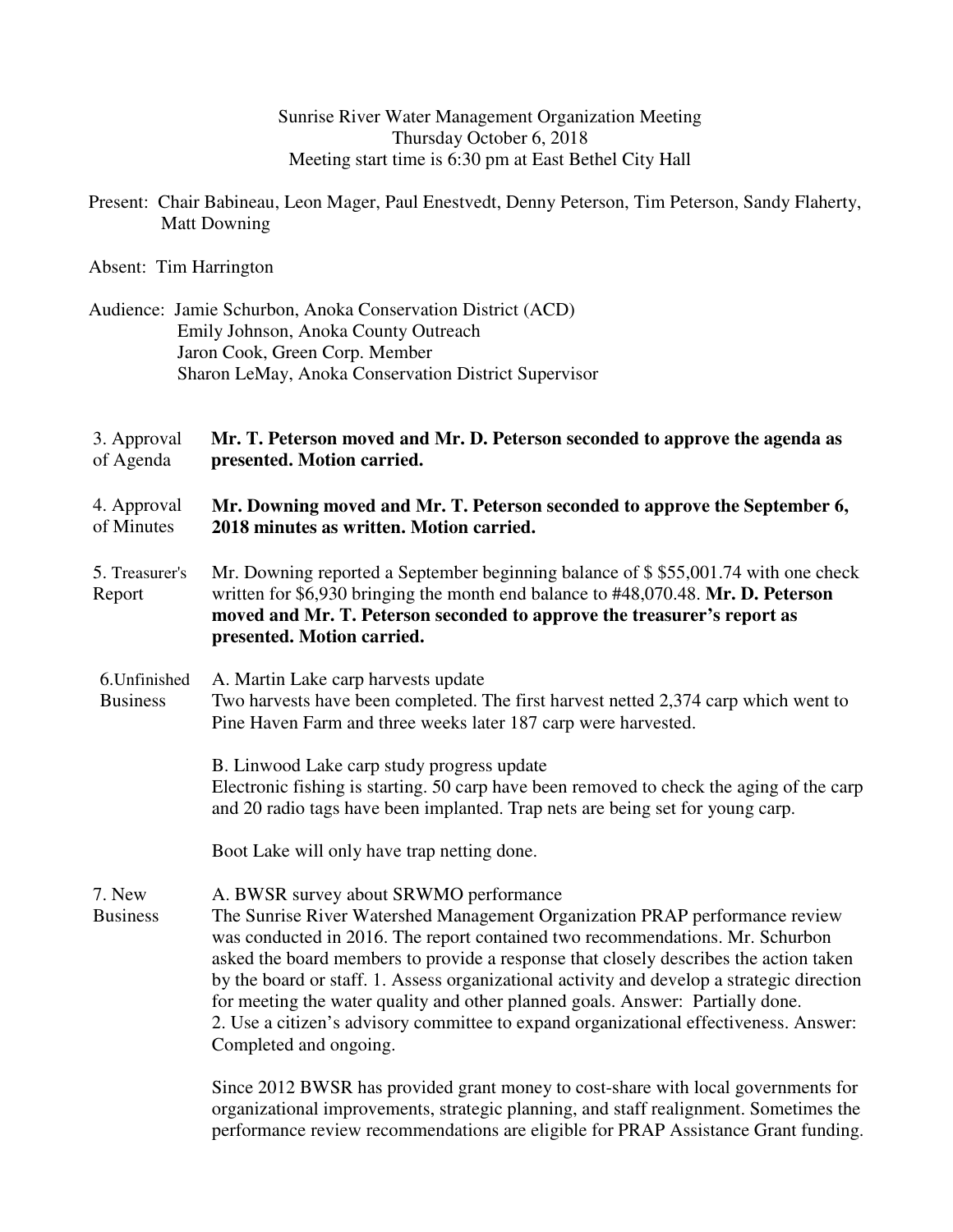3. Did you use PRAP Assistance Grant money to help implement one or more of the performance review recommendations? Answer: Considered, but no.

### **Mr. T. Peterson moved and Mr. Enestvedt seconded to direct Mr. Schurbon to send the survey answers to BWSR. Motion carried.**

B. Consider contract with ACD for Watershed Based Funding projects management As approved at the September meeting, the SRWMO signed its grant agreement with the State for FY 2018 Watershed Based Funding. A grant work plan is also complete. Funds will be received soon at ACD and tracked separately in a special QuickBooks account. Work can begin.

The grant will pay 90% of three projects: (1) Linwood Lake carp management feasibility Study, (2) Martin and Coon Lake stormwater retrofits and (3) lakeshore restoration outreach. At last meeting the board signed an agreement with ACD and Carp Solutions for management of the first project #1. The contract specifies everyone's roles. Board members were asked to sign a similar agreement with ACD to manage the second and third projects.

This new contract refers to SRWMO grant work plan with the State to define the work that ACD is to do for SRWMO. In short, ACD will completely manage these projects for the SRWMO. The grant, and the 10% match that SRWMO provides will pay for ACD's time as well as construction and other costs. ACD will regularly update the board so it can provide high level oversight and direction.

The following contract amendments were requested:

#4.2 The ACD, as fiscal agent, may re-allocate available funding amongst these or other expenditures as needed. *Include the process of notification to SRWMO for transferring of monies by ACD.*

#2.2 Expiration date: June 30, 2019, or completion of the PROJECTS to the SRWMO'S satisfaction, whichever is earlier. *Change expiration date to 12/31/21.* 

#### **Mr. T. Peterson moved and Mr. D. Peterson seconded to approve the Contract for Services between the Sunrise River WMO and ACD for Martin and Coon Lake Stormwater Retrofits and Lakeshore Restorations Outreach Projects Management as amended. Motion carried.**

C. Consider contract amendment for additional ACD on-call administration The SRWMO-ACD 2018 contract for water monitoring and similar work includes a 40-hour allowance for "on call administrative assistance." Mr. Schurbon has worked to minimize hours logged against this category, knowing it is limited. Nonetheless, work this year has been more than anticipated. He reluctantly asked for a contract amendment increasing 2018 administration hours from 40 hours (\$3,200) to 65 hours (a \$2,000 increase).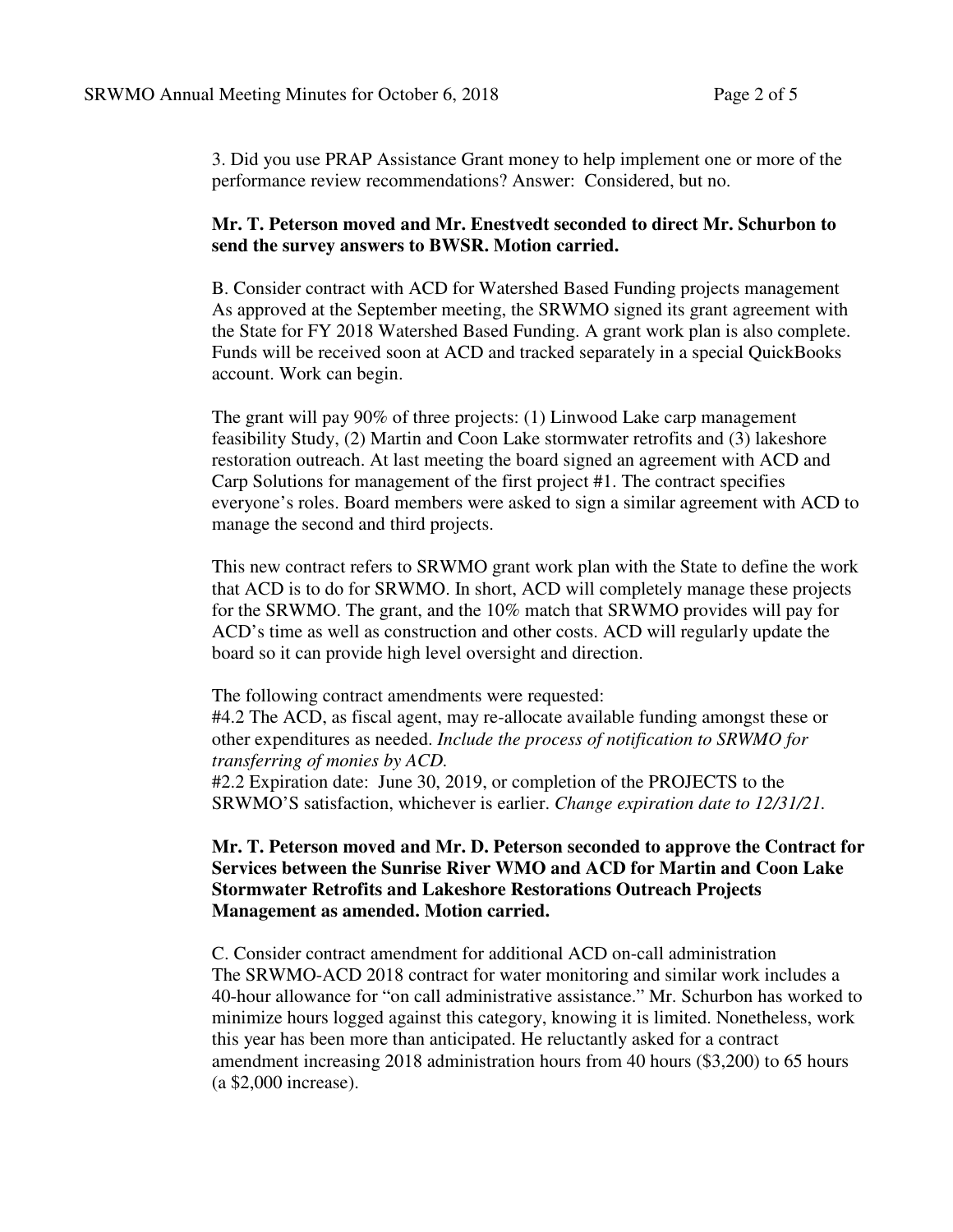So far this year he has worked 64.25 hours on SRWMO administration. Unanticipated but necessary tasks were big and included:

- Watershed Based Funding.
- Lower St. Croix One Watershed, One Plan (1W1P).
- City local water plan reviews. County-wide outreach program input.
- Preparing meeting minutes twice.

More specifically, administrative work included:

- Prepared information about "One Watershed One Plan" and "Watershed Based Funding" to guide a discussion about participation.
- Led a process with the SRWMO board and cities to select projects for Watershed Based Funding.
- Prepared a Watershed Based Funding contract with the State, created an eLink work plan, and followed it through to approval. The grant is for \$156,750.
- Helped the SRWMO come up with priority suggestions for the new county-wide outreach program.
- Coordinated a Linwood Lake Carp Management Feasibility Study with the Linwood Lake Association.
- Prepared a draft 2019 budget for the SRWMO and subsequent revisions.
- Responded to an MPCA request for water monitoring requests. MPCA is planning a once-every10-years monitoring blitz in the area, and I communicated that the SRWMO would like its watershed outlets to be monitored. This will likely result in a \$2,850 savings to the SRWMO, which would have otherwise paid for the monitoring.
- Dealt with a very annoying data mining company that submitted a public information request for all the SRWMO's financial records for the last 5 years. The company uses the information to determine government purchasing trends, which it sells to interested businesses. It required 8 emails to resolve.
- Reviewed the Columbus Local Water Plan and presented findings.
- Prepared requests for proposals for 2018 water monitoring and watershed plan update.
- Fielded permitting questions from the county highway department and builders.
- Determined a planned meeting would not have a quorum, then sent cancellation and rescheduling notices.
- Distributed contact information for two new board members to the rest of the board and sent welcome emails.
- Presented the county weed management program to the SRWMO Board, which decided to participate.
- Prepared a display for a Linwood Family Fun booth staffed by the SRWMO board.
- Prepared seven meeting agendas and packets of information (some of which was related to projects and paid by other funds).
- Attended seven SRWMO meetings, portions of which were not related to projects paid by other funds. I don't use administrative hours for meeting attendance, except when it can't be charge to some other project.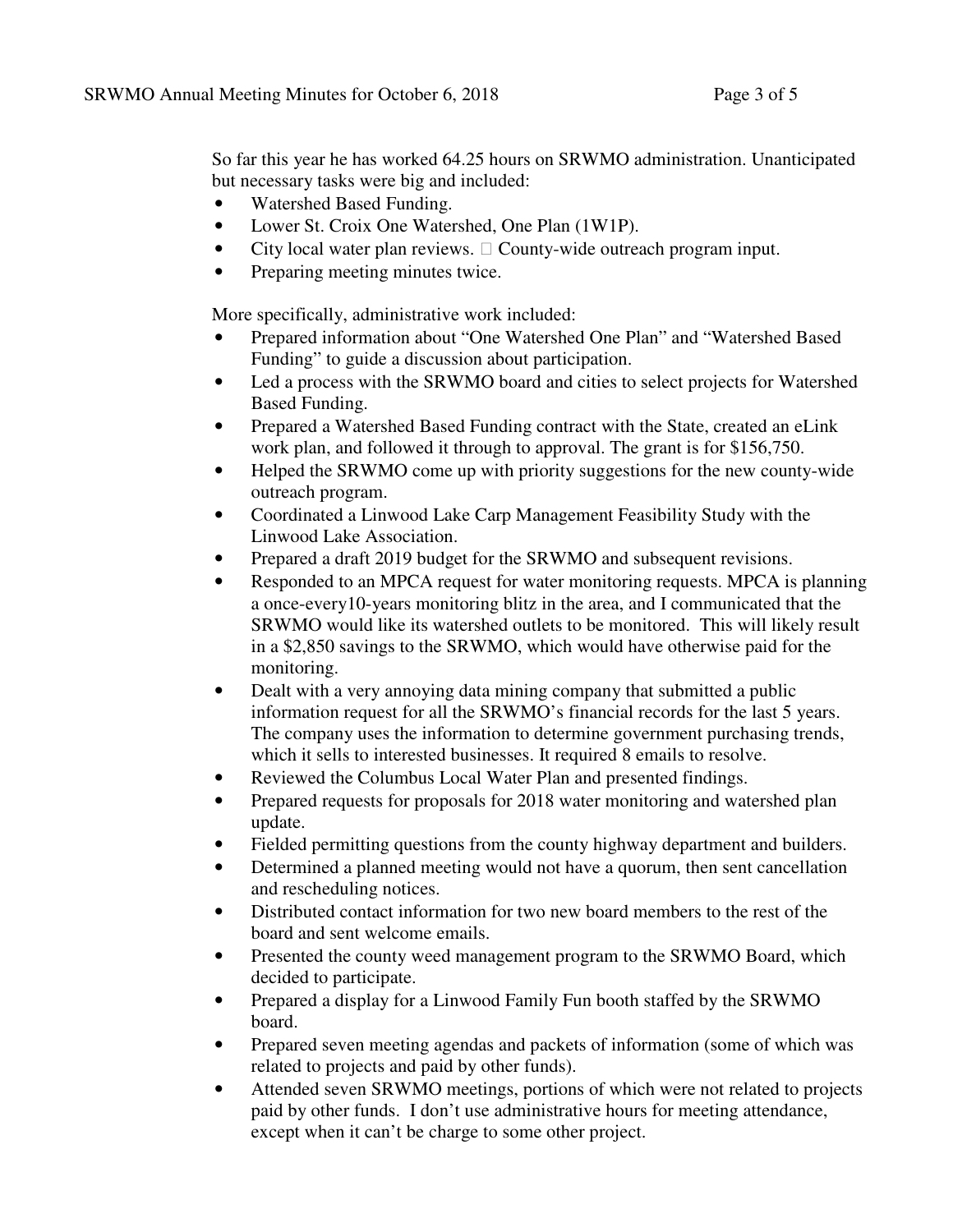- Reviewed and edited meeting minutes three times.
- Wrote meeting minutes twice in the absence of the recording secretary.

Summary of request:

- 40 # of contracted hours
- 64 # actual hours to date
- 1 hour allowance for the remainder of the year
- 25 REQUESTED HOURS TO ADD TO THE CONTRACT

The cost would be \$2,000 additional.

# **Mr. Downing moved and Mr. T. Peterson seconded to approve an amendment to the SRWMO-ACD 2018 Water Monitoring and Management contract for services to add \$2,000 (25 hours) for on-call administrative assistance. Motion carried.**

8. Watershed Plan A. Review lake and stream water quality goals, actions and policies draft after the last meeting.

> The board reviewed the draft and had the following comments and/or requested changes:

### Goals

- #5 Manage carp in recreational lakes to 100/lbs. per hectare, the threshold above which they are destructive to lake health. *Mr. Schurbon to check with Carp Solutions on the feasibility of achieving 100/lbs. per hectare.*
- #7 DNR enforcement of existing lakeshore clearing/alteration rules. *Remove.*

# Policies

• #8ii Stormwater retrofit studies for Martin and Coon Lake completed by the Anoka Conservation District. *Include the date of when the study was done.*

# Actions

- #5 Lobby the MN DNR to patrol lakes for violations of lakeshore clearing rules. *Remove.*
- Add to Policy "*if SRWMO works with Isanti County, both should share the costs."*
- #11 Sustain outreach to landowners along Ditch 20 where the SRWMO previously identified wetland restoration projects to benefit water quality. Seek a partnership to implement those projects. *The draft water plan should state a frequency for landowner contacts.*
- #4 Screen carp population levels in Linwood and Coon Lakes to determine biomass per acre. *Change acre to hectare.*
- *Group actions by topic.*
- B. Develop goals for priority topics:
	- 1. Outreach and education Ideas for a county-wide outreach program Mr. Schurbon handed out a SRWMO Goal Setting for Outreach and Education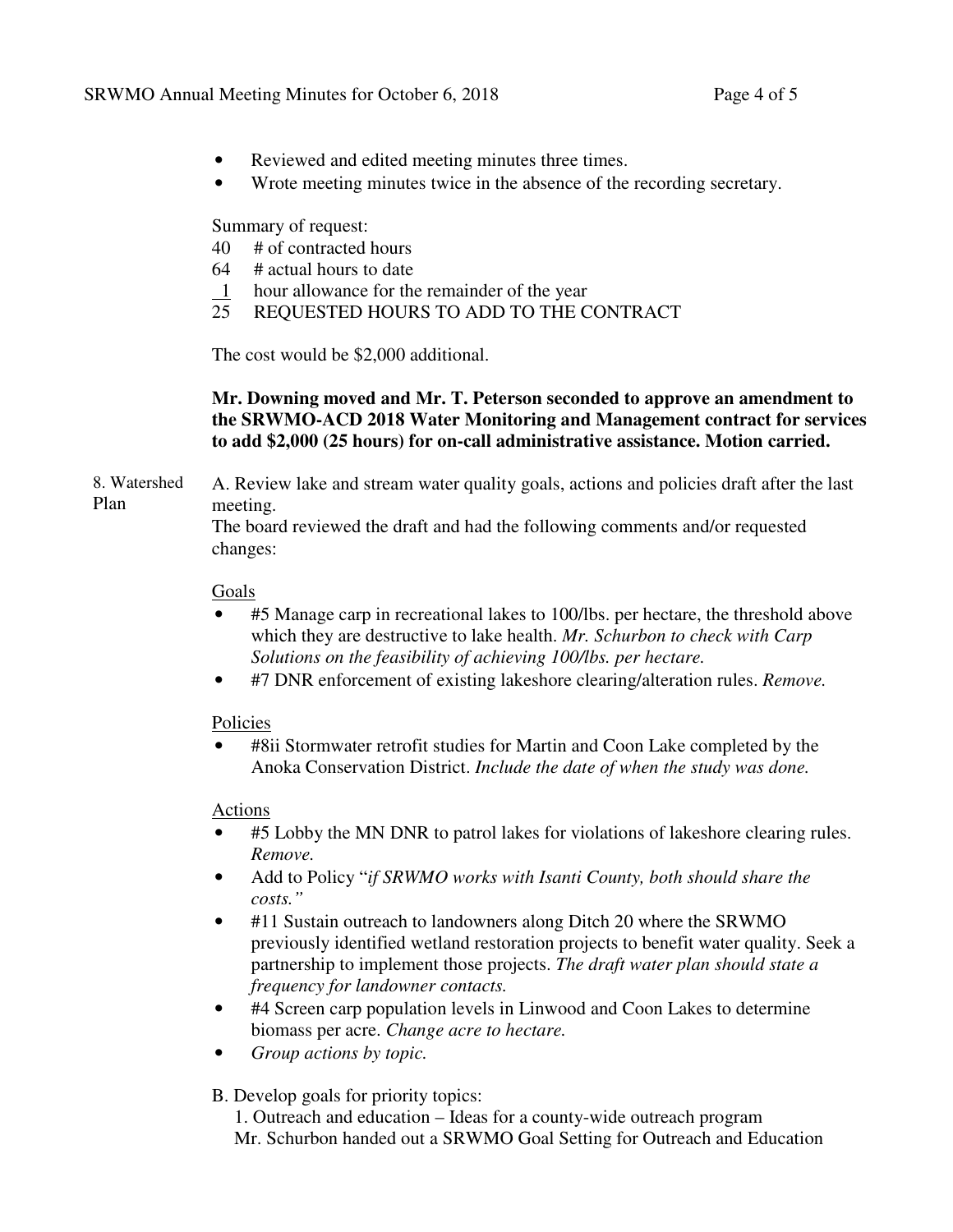worksheet. Board members selected the highest goals to be in the Plan. Answers were reviewed with these being priorities:

- Septic systems
- The SRWMO exists
- Lakeshore restoration
- Use of less deicing salt
- Aquatic plants have value

The sheets were given to Emily Johnson and Jaron Cook to use as priorities for outreach.

9. Mail None 10. Other Next time around, add AIS to the Water Based Funding application. 11. Invoice Approval **A. Mr. T. Peterson moved and Mr. Enestvedt seconded to pay the October Recording Secretary invoice for \$175. Motion carried. B. Mr. Downing moved and Mr. Enestvedt seconded to pay the ACD invoice #2018031 2018 Monitoring and Management Work Plan for \$12,680 payment 3 of 3. Motion carried.**  12. Adjourn **Mr. Mager moved and Mr. T. Peterson seconded to adjourn at 8:38 pm. Motion carried.** 

Gail E. Gessner, Recording Secretary Submitted via email on 10/22/18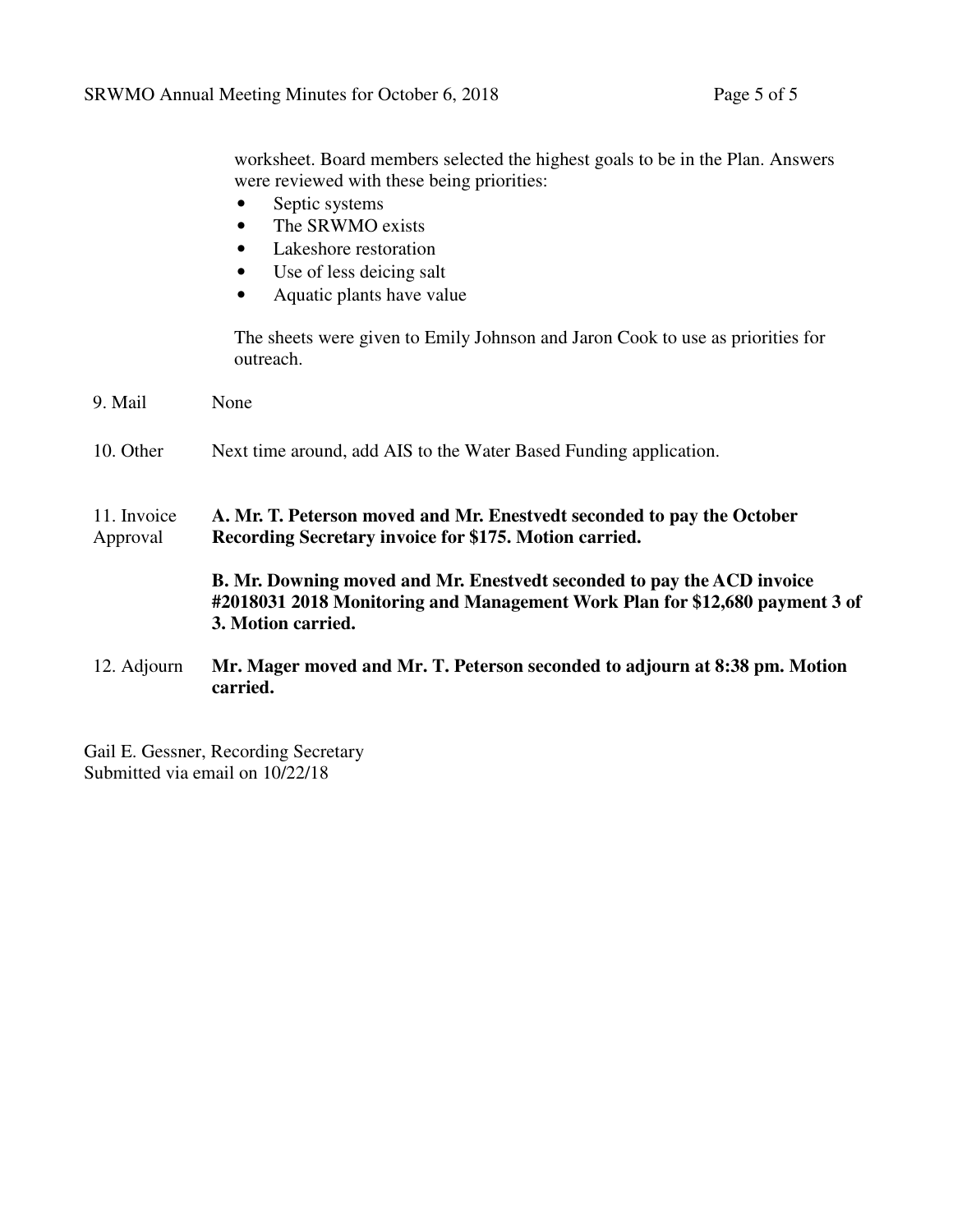Sunrise River Watershed Management Organization Thursday, November 1, 2018 Meeting start time is 6:30 pm at East Bethel City Hall

- 1. Call to Order
- 2. Roll Call
- 3. Approval of Agenda
- 4. Approval of Minutes for October 6, 2018
- 5. Treasurer's Report
	- A. Financial report
- 6. Unfinished Business

A.

7. New Business

A.

- 8. Watershed Plan update
	- A. Requested information about cost effectiveness of carp harvests
	- B. Review draft Outreach and Education goals, actions and policies
	- C. Goal setting for
		- a. Communications with member cities
		- b. Funding
		- c. Water monitoring
		- d. Determine goal setting approach for medium and low priority topics
	- D. Discuss next steps for Citizen and Technical Advisory Committee engagement
- 9. Mail
- 10. Other
- 11. Invoice(s) approval

A. Anoka Conservation District invoice #2018237, \$2,000 for additional on-call administrative

12. Adjourn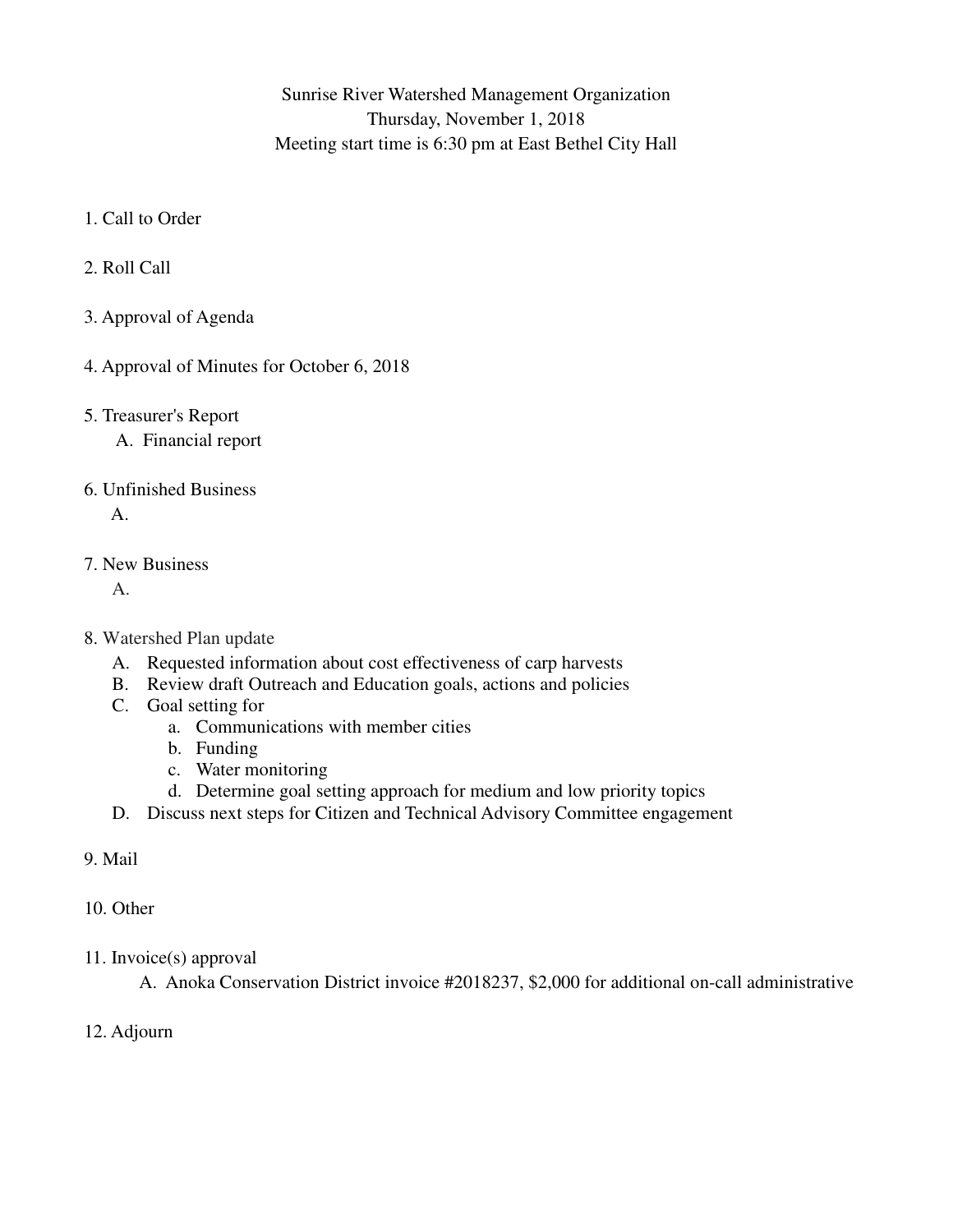# Sunrise River Water Management Organization Meeting Thursday November 1, 2018 6:30 pm at East Bethel City Hall

|                                  | Present: Chair Babineau, Leon Mager, Paul Enestvedt, Denny Peterson, Tim Peterson, Sandy Flaherty,<br>Matt Downing, Tim Harrington                                                                                                                                                                                                                                                                                                                                                                              |  |  |  |  |
|----------------------------------|-----------------------------------------------------------------------------------------------------------------------------------------------------------------------------------------------------------------------------------------------------------------------------------------------------------------------------------------------------------------------------------------------------------------------------------------------------------------------------------------------------------------|--|--|--|--|
|                                  | Audience: Jamie Schurbon, Anoka Conservation District (ACD)<br>Jared Wagner, Anoka Conservation District (ACD)<br>Sharon LeMay, Anoka Conservation District Supervisor                                                                                                                                                                                                                                                                                                                                          |  |  |  |  |
| 3. Approval<br>of Agenda         | Mr. T. Peterson moved and Mr. Harrington seconded to approve the agenda with<br>the addition of MCIT invoice under Other. Motion carried.                                                                                                                                                                                                                                                                                                                                                                       |  |  |  |  |
| 4. Approval<br>of Minutes        | Mr. T. Peterson moved and Mr. Enestvedt seconded to approve the October 6,<br>2018 minutes as written. Motion carried.                                                                                                                                                                                                                                                                                                                                                                                          |  |  |  |  |
| 5. Treasurer's<br>Report         | Mr. Downing reported a September beginning balance of \$48,070.84 with four checks<br>written totaling \$13,205.00, bringing the month end balance to \$34,865.84. Mr. T.<br>Peterson moved and Mr. Harrington seconded to approve the treasurer's report<br>as presented. Motion carried.                                                                                                                                                                                                                      |  |  |  |  |
| 6. Unfinished<br><b>Business</b> | None                                                                                                                                                                                                                                                                                                                                                                                                                                                                                                            |  |  |  |  |
| 7. New<br><b>Business</b>        | None                                                                                                                                                                                                                                                                                                                                                                                                                                                                                                            |  |  |  |  |
| 8. Watershed<br>Plan             | A. Requested information about cost effectiveness of carp harvests<br>The board reviewed an informational email provided Przemek 'Shemick' Bajer, PhD<br>Owner of Carp Solutions LLC which answered questions asked at the previous meeting<br>regarding the cost effectiveness of carp removal to improve lake water quality.<br>Discussion ensued regarding the cost effectiveness, population assessment methods,<br>and role that aeration systems play in ensuring game fisheries that prey on young carp. |  |  |  |  |
|                                  | The board requested ACD provide periodic financial reports for projects using<br>SRWMO funds or grants secured by the SRWMO including the DNR grant for Martin<br>and Typo Lake carp management, SRWMO cost share fund for landowners, and<br>watershed based funding grant.                                                                                                                                                                                                                                    |  |  |  |  |
|                                  | B. Review draft Outreach and Education goals, actions and policies<br>Mr. Schurbon reviewed draft SRWMO watershed management plan content. The<br>content was written considering discussion at the last SRWMO meeting. The draft<br>content was reviewed with the board providing feedback on changes, additions, and/or<br>deletions.                                                                                                                                                                         |  |  |  |  |
|                                  | Mr. Schurbon noted that draft actions within the watershed management plan will be<br>reviewed twice -during preparation of the plan narrative and again later during                                                                                                                                                                                                                                                                                                                                           |  |  |  |  |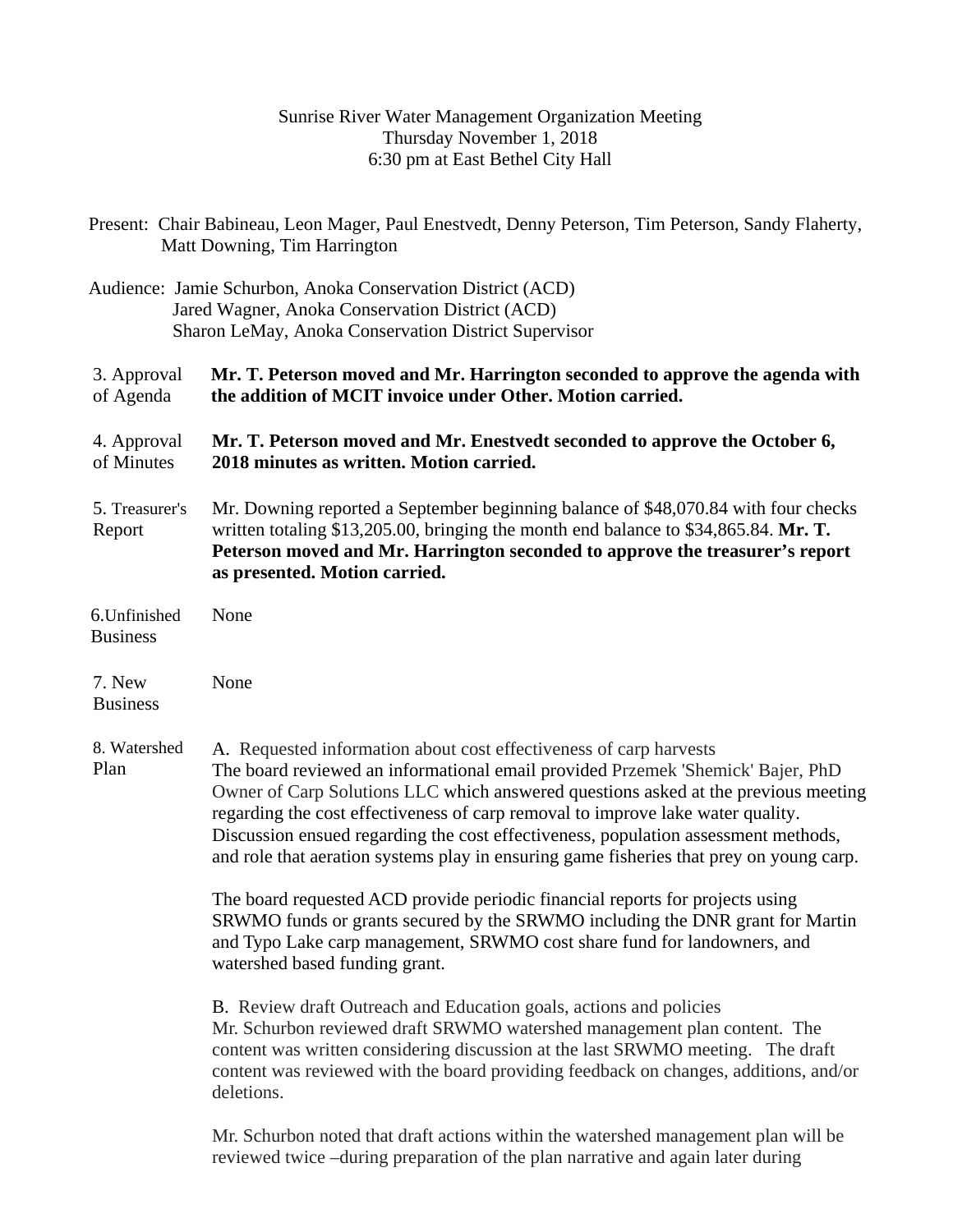preparation of the implementation plan. The latter step includes detailed consideration of costs and scheduling.

C. Goal setting

Board members completed worksheets and discussed goals, actions and policies for the following topics. Discussion points are listed below.

- 1. Communications with member communities
	- Non-council member representatives are requested to attend and present information at city council meetings. Visual aids and leveraged dollar amounts can be provided by the SRWMO's on-call administrator for reps to use.
	- Ask to have SRWMO meetings included on community calendars.
	- Tours of major milestones accomplished by the SRWMO (funding will need to be established to organize and hold the tours).
- 2. Funding
	- Have 10% match available annually to ensure Water Based funding grants can be fully secured.
- 3. Water monitoring
	- Every three years for current lakes
	- Monitor lakes where projects are occurring every 1-2 years.
	- Boot Lake do two more years of diagnostic monitoring.
	- Fawn Lake monitor water clarity by volunteers only.
	- Island Lake Monitor clarity and chemical analysis by a volunteer, if one can be secured.
	- Increasingly use Citizen Assisted Monitoring Program (CAMP) volunteers for cost savings.
	- Try to secure volunteers to check clarity on smaller lakes without public access such as Tamarack Lake, Pet Lake, Rice Lake etc.
	- $\bullet$  Screen chloride levels in lakes once every ten years

Mr. Schurbon will bring back Watershed Plan content addressing these items to the next meeting.

 4. Determine goal setting approach for medium and lower priority topics Mr. Schurbon noted that there are 13 medium and lower priority issues for which watershed plan content still needs to be developed. High priority topics were addressed through facilitated discussion and board member worksheets. Mr. Schrubon suggested that for medium and lower priority topics he will write draft plan content utilizing feedback already received from stakeholders and the board. Then, he will provide it for board member review. These topics, and board comments, can be discussed at an upcoming meeting. Given that budgeting and other matters will demand time at the next scheduled meetings in January and February, adding a December meeting was discussed. **Chair Babineau moved and Mr. Downing seconded to schedule an additional meeting on December 6, 2018 at the regular time and place. Motion carried.**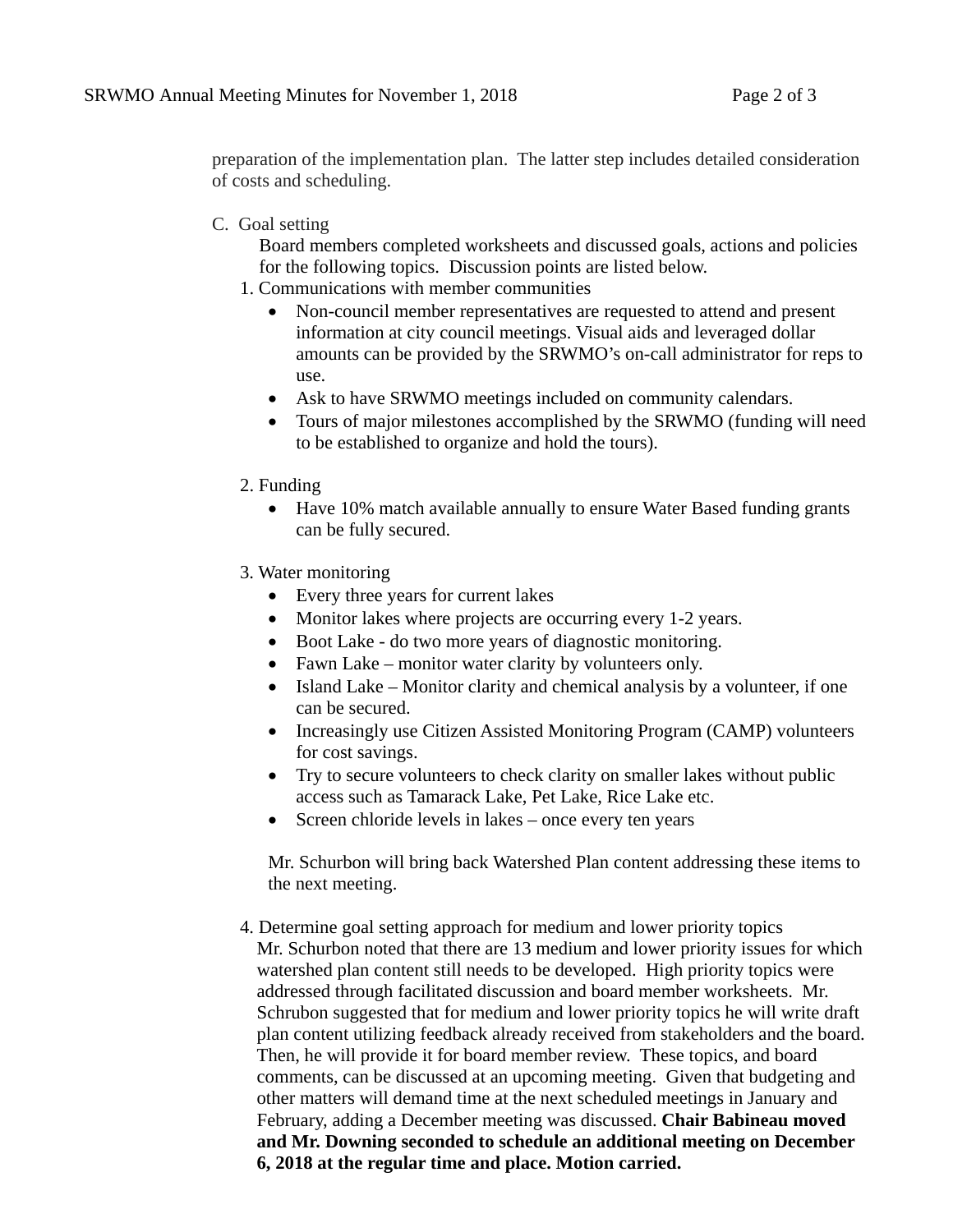|                         | D. Discuss next steps for Citizen and Technical Advisory Committee engagement<br>Mr. Mager moved and Mr. T. Peterson seconded to table item to the December 6<br>meeting. Motion carried.                                                                                                                                                                                        |
|-------------------------|----------------------------------------------------------------------------------------------------------------------------------------------------------------------------------------------------------------------------------------------------------------------------------------------------------------------------------------------------------------------------------|
| 9. Mail                 | None                                                                                                                                                                                                                                                                                                                                                                             |
| 10. Other               | <b>MCIT</b> Insurance payment<br>It was noted that the organization's annual insurance premium invoice is often received<br>in December, and often must be paid before the next SRWMO meeting to avoid late<br>penalties.<br>Mr. Mager moved and Mr. T. Peterson seconded to approve payment of the<br>anticipated MCIT insurance invoice not to exceed \$2,500. Motion carried. |
| 11. Invoice<br>Approval | A. Mr. Downing moved and Mr. T. Peterson seconded to pay the November<br>Recording Secretary invoice for \$175. Motion carried.                                                                                                                                                                                                                                                  |
|                         | B. Mr. Mager moved and Mr. T. Peterson seconded to pay the ACD invoice<br>#2018237 for \$2,000 for additional on-call administrative assistance. Motion<br>carried.                                                                                                                                                                                                              |
| 12. Adjourn             | Mr. Harrington moved and Mr. Downing seconded to adjourn at 8:45 pm.<br><b>Motion carried.</b>                                                                                                                                                                                                                                                                                   |

Gail E. Gessner, Recording Secretary Submitted via email on 11/29/18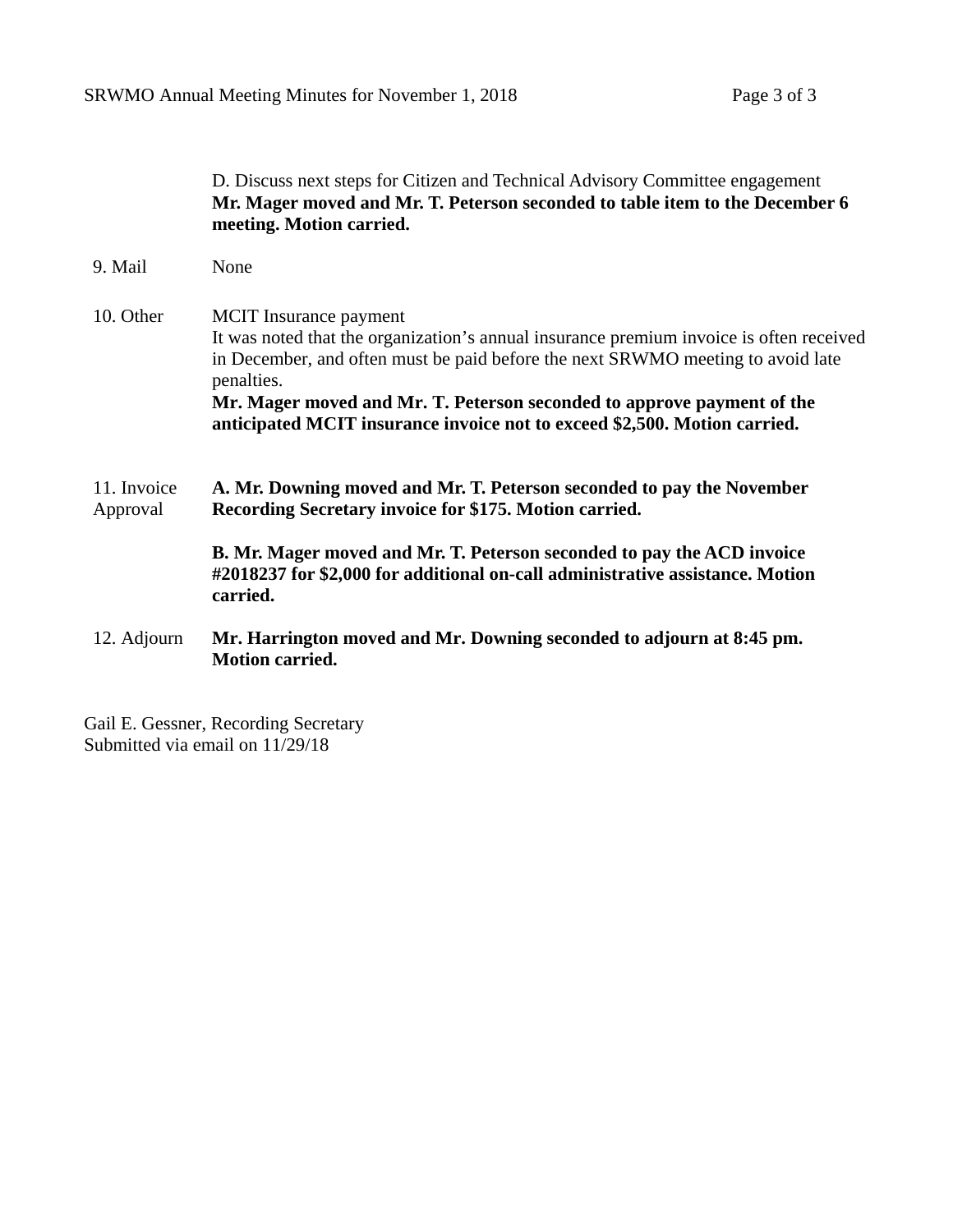# Sunrise River Watershed Management Organization **Thursday, December 6, 2018 6:30 pm at East Bethel City Hall**  *Agenda to be finalized at meeting*

### **AGENDA**

- 1. Call to Order
- 2. Roll Call
- 3. Approval of Agenda
- 4. Approval of Minutes for November 1, 2018
- 5. Financial Reports
	- a. Treasurer's report
	- b. Current grants financial report from Anoka Conservation District
- 6. Unfinished Business

a.

- 7. New Business
	- a. Cost share grant policy update
	- b. Consider special meeting for watershed plan update with Technical Advisory Committee Dec. 19, 2018 9am-Noon at Columbus City Hall
- 8. Watershed management plan update work session
	- a. Review draft goals/policies/actions developed at last meeting
	- b. Discuss whether to include reference wetland monitoring
	- c. Goal/policy/action setting for 13 medium and lower priority issues
	- d. Consider sending draft plan content to citizens advisory committee for email comment, or in-person comment at next SRWMO meeting
- 9. Mail
- 10. Other
- 11. Invoice(s) approval

a.

12. Adjourn

Upcoming Meeting Dates:

- Wed, December 19, 2018 9am-Noon SRWMO Technical Advisory Committee **Note special location**: Columbus City Hall
- Thurs, January 3, 2019 6:30pm SRWMO meeting
- Thurs, February 7, 2019 6:30pm SRWMO meeting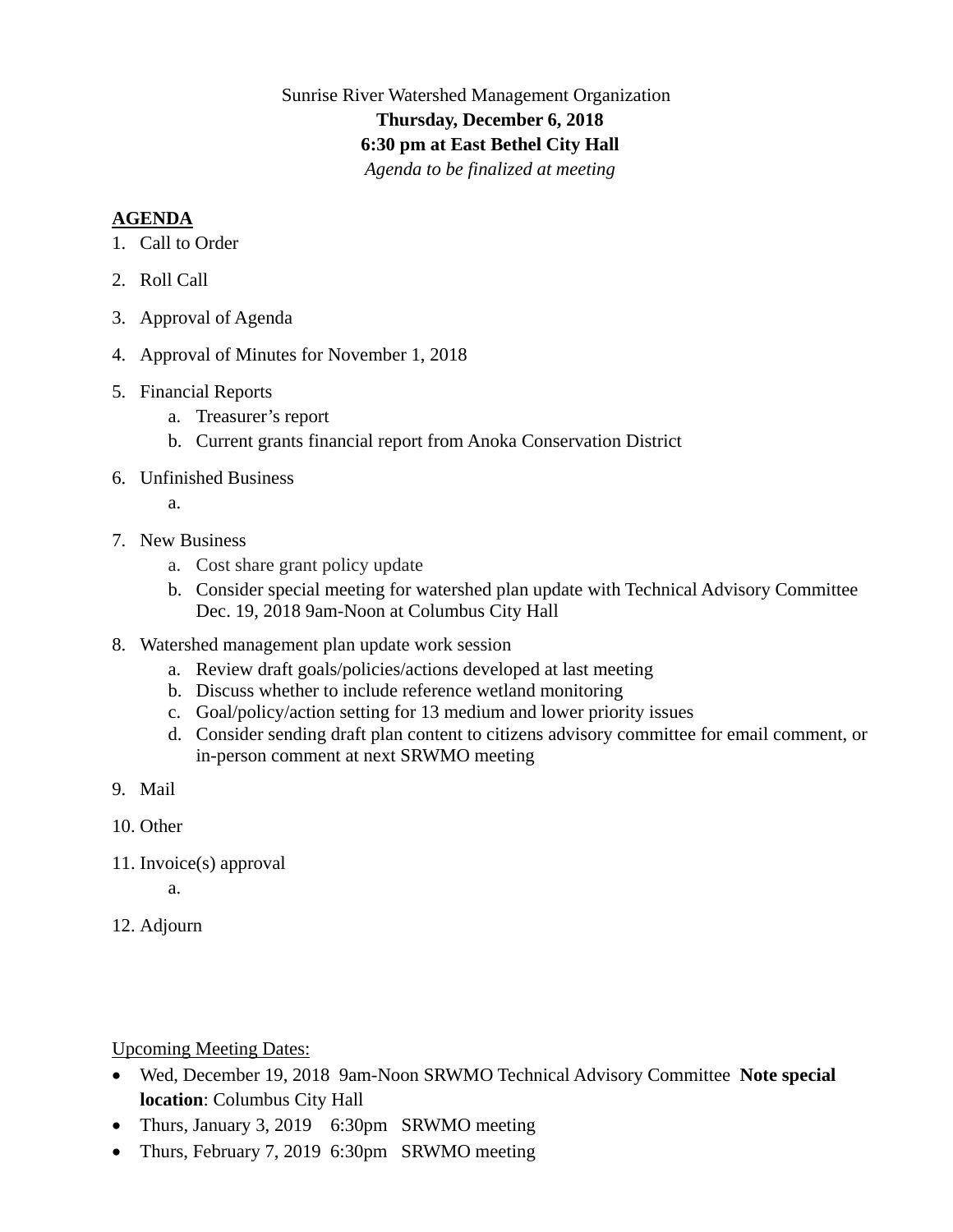Sunrise River Water Management Organization Meeting Thursday December 6, 2018 Meeting start time is 6:30 pm at East Bethel City Hall

Present: Chair Babineau, Denny Peterson, Leon Mager, Tim Harrington, Paul Enestvedt, Matt Downing, Sandy Flaherty

Absent: Tim Peterson

Audience: Jamie Schurbon, Anoka Conservation District (ACD) Jared Wagner, Anoka Conservation District (ACD) Sharon LeMay, Anoka Conservation District Supervisor

#### 3. Approval of Agenda **Mr. T. Harrington moved and Mr. P. Enestvedt seconded to approve the agenda as written. Motion carried.**

#### 4. Approval of Minutes **Mr. M. Downing moved and Mr. T. Harrington seconded to approve the November 1, 2018 minutes as written. Motion carried.**

- 5. Financial a. Treasurer's Report
- Reports Mr. Downing reported a November beginning balance of \$34,865.84 with one check written for \$2,000 and one deposit of \$259 for and ending balance of \$33,124.84. Mr. Downing asked if he needs to invoice member communities, Mr. Schurbon indicated that Mike with East Bethel usually does.

# **Mr. Downing was not sure what the \$259 deposit was for, approval tabled for next meeting**

- b. Current grants financial report from Anoka Conservation District Mr. Schurbon shared updates for 3 grants:
	- 1. SRRWMO Cost share grant fund held at ACD. Current balance is about \$3,800 with no new money going in for next year
	- 2. Watershed based funding. Approved grant agreement from BWSR, ACD now has 50% of funds as fiscal agent. 3 projects planned add up to \$157,751. Only activity so far is Linwood Carp Feasibility Study-Carp Solutions surveys.
	- 3. Martin/Typo Lakes Carp Harvest Grant. \$20,496 left after last payment of \$5,000. Used \$2,350 of SRWMO \$5,000 contribution so far. ACD has not charged 2018 hours yet.

Mr. Schurbon asked if this format for grant reporting worked, members agreed it does. Mr. Mager asked about money for "upcoming projects", Mr. Schurbon indicated that there was \$8,000 for 2018 and \$10,000 for 2019 that did not yet have a home. ACD is holding it. Mr. Schurbon suggested the members think about projects to spend it on and suggested a Martin Lake Carp Harvest (\$3,411). Mr. Mager expressed concern that spending reports aren't broken down and detailed enough. Mr. Downing said he would check with Mike at East Bethel to look at the spending ledger and consider tracking finances.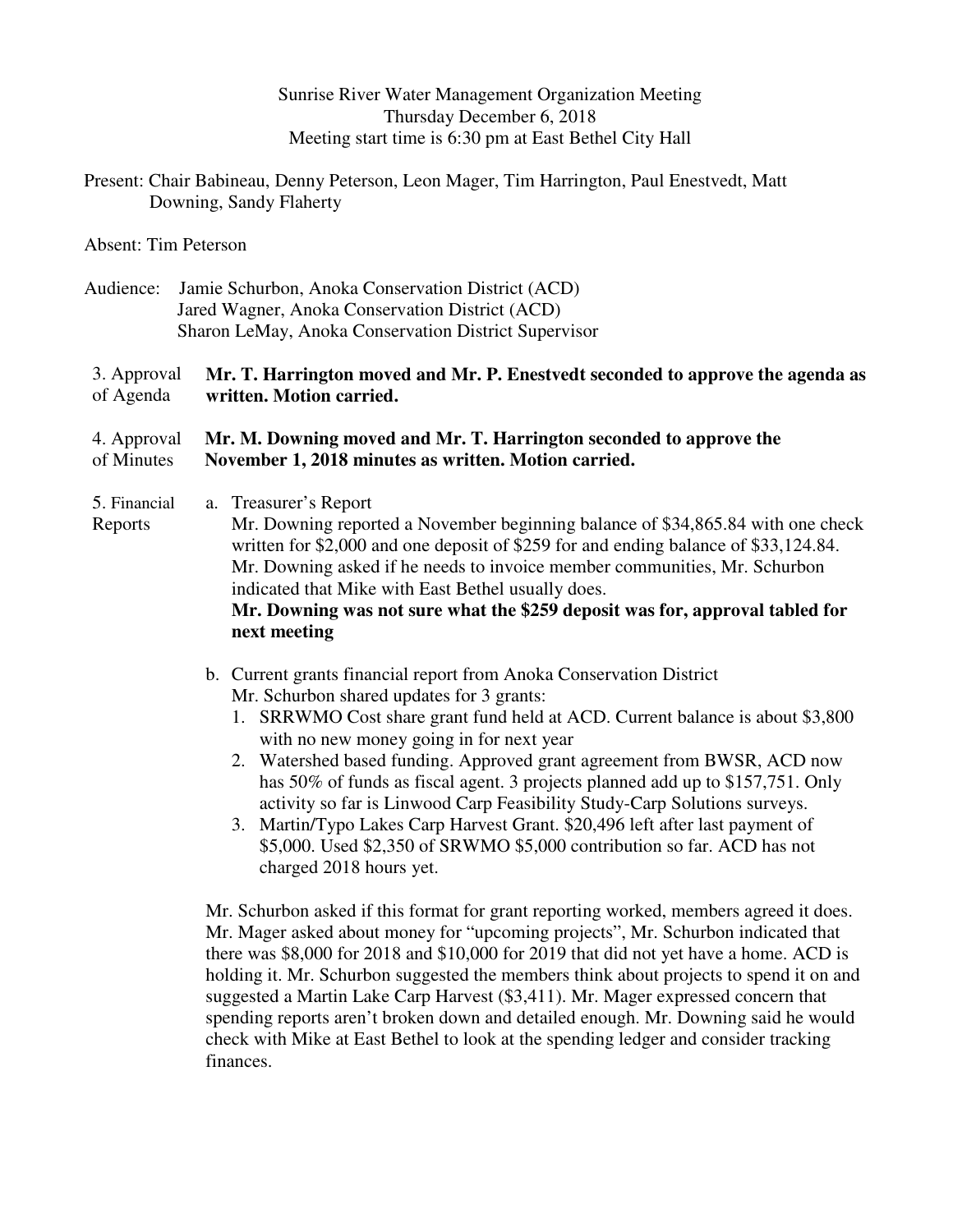6. Unfinished Business

| 7. New<br><b>Business</b>                                 | a. Cost Share Grant Policy update<br>ACD recently changed cost-share grant policy making it more open and less restrictive.<br>Jamie brought draft policy for SRWMO to consider adopting. Discussion ensued about<br>project approval and reporting. ACD reports all projects to SRWMO.<br>Mr. Mager was concerned that adding more project types would be a financial burden,<br>but Mr. Downing pointed out that more money is not going into the fund so opening up<br>more projects will not increase spending. AIS, Groundwater, and Aquatic habitat projects<br>were discussed. Three edits to be made to policy-Require some landowner contribution,<br>delete AIS projects, add language to notify SRWMO Board when projects are up for<br>ACD Board approval so members could attend and comment.Mr. Mager moved to<br>approve policy with three edits, Mr. Downing seconded, motion carried. |  |  |  |
|-----------------------------------------------------------|--------------------------------------------------------------------------------------------------------------------------------------------------------------------------------------------------------------------------------------------------------------------------------------------------------------------------------------------------------------------------------------------------------------------------------------------------------------------------------------------------------------------------------------------------------------------------------------------------------------------------------------------------------------------------------------------------------------------------------------------------------------------------------------------------------------------------------------------------------------------------------------------------------|--|--|--|
|                                                           | b. Consider special meeting for watershed plan update with TAC Dec. 19, 2018 9:00am-<br>noon at Columbus City Hall<br>Quorum planning to attend, Mr. Schurbon should post as a meeting. Mr. Downing<br>moved for Mr. Schurbon to post December 19, 2108 TAC meeting as official<br>SRWMO meeting, Mr. Mager seconded, motion carried.                                                                                                                                                                                                                                                                                                                                                                                                                                                                                                                                                                  |  |  |  |
| 8. Watershed<br>Management<br>Plan update<br>work session | a. Review draft goals/policies/actions developed at last meeting<br>Discussion on water monitoring goals, Mr. Schurbon prepared master table for review.<br>Mr. Mager and Mr. Downing would like to see lake Chloride sampling removed unless<br>stream results become concerning. Discussion ensued about getting Secchi volunteers for<br>small lakes. Staying in plan because cost is minimal and SRWMO wants the data.<br>Mr. Schurbon asked about paying for monitoring Data Creek, which flows from Isanti<br>Co. Mr. Downing indicated that an attempt should be made to partner with Isanti Co. on<br>cost, but if no ground is made SRWMO will pay for 1 out of 10 years of monitoring.                                                                                                                                                                                                       |  |  |  |
|                                                           | Mr. Schurbon started discussion about funding wish list. Members agreed that goals<br>should be big, but realistic, so everything doesn't have to be scratched later.<br>Mr. Schurbon expressed vision that implementation plan be broken down by projects<br>SRWMO for sure wants to do and project they'll do IF there's grant funding.<br>Mr. Mager wanted to discuss the $25\%$ reserve fund. Members agreed $25\%$ was too much,<br>but some reserve was necessary. Decided 15% was better.                                                                                                                                                                                                                                                                                                                                                                                                       |  |  |  |
|                                                           | Mr. Schurbon moved on to communicating with member cities. Members agreed with<br>current draft. Mr. Mager asked if SRWMO helped pay for bus tour. Mr. Schurbon<br>indicated they had.                                                                                                                                                                                                                                                                                                                                                                                                                                                                                                                                                                                                                                                                                                                 |  |  |  |
|                                                           | a. Discuss whether to include reference wetland monitoring<br>Discussion about other WMOs paying for it, Mr. Downing indicated that Upper Rum<br>does, Mr. Schurbon indicated that others do as well. It helps residents at a low cost. Mr.<br>Schurbon keeping it in plan.                                                                                                                                                                                                                                                                                                                                                                                                                                                                                                                                                                                                                            |  |  |  |

b. Goal/Policy/Action setting for 13 medium and lower priority issues Mr. Schurbon prepared draft of all for reaction by members.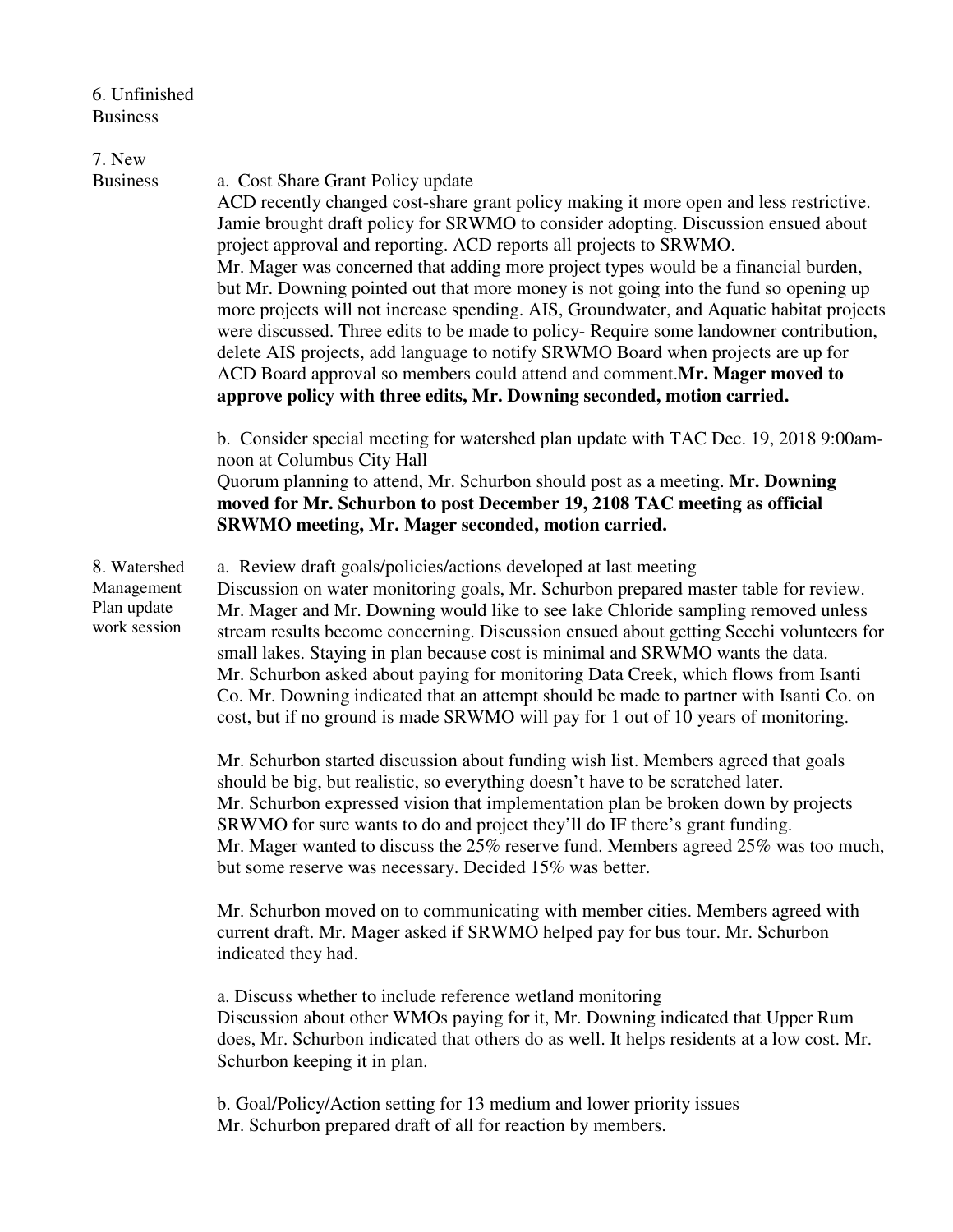#### Discussion about AIS

Members agreed SRWMO should not have rapid response fund or fund efforts repeated by County or U of M Extension. Agreed to help recruit volunteers. Agreed to not fund Curly-leaf pondweed treatment for recreational management but could fill gaps if water quality benefit would be shown.

#### Discussion on septic systems mandatory inspections

Mr. Schurbon shared that Chisago implemented successful program inspecting all systems 11+ years old and sent out letters with funds waiting to help repair leaks. Members agreed to take topic to TAC meeting to ask city opinions.

#### Discussion on Development

Mr. Schurbon indicated that the big new thing in this draft plan is the SRWMO board receiving sketch plans for comment. Discussion on clarifying SRWMO role and timeline. Decided to also discuss at TAC meeting with cities.

No further discussion on multi-partner coordination.

Discussion on Stormwater management This should also be brought up at TAC meeting with cities. Most actions in this section fall on cities. Mr. Mager asked whether Mr. Schurbon would have all of these points prepared for cities at TAC meeting. Mr. Schurbon indicated that he would.

Discussion on Groundwater Mr. Schurbon indicated that the main points in this section are smart irrigation controllers and infiltration standards. Discussion ensued about cost share for smart irrigation controller hardware, but not installation. Mr. Babineau asked about regulating digging holes, Mr. Downing asked if surficial or deep aquifer need to be specified. Discussion to continue in January.

Mr. Mager asked about alum feasibility study. Mr. Downing indicated that other entities really want it. Mr. Schurbon indicated it was in plan as a wish list item, not something SRWMO is for sure doing.

- a. Consider sending draft plan content to citizens advisory committee for email comment, or in-person comment at next SRWMO meeting. Members indicated that Mr. Schurbon should send out draft plan and invitation to next meeting.
- 9. Mail Chair Babineau explained that a letter was received about the annual meeting for MCIT on December 3, 2018.
- 10. Other None
- 11. Invoices None

#### 12. Adjourn **Mr. D. Peterson moved to adjourn, Mr. Enestvedt seconded. Motion carried.**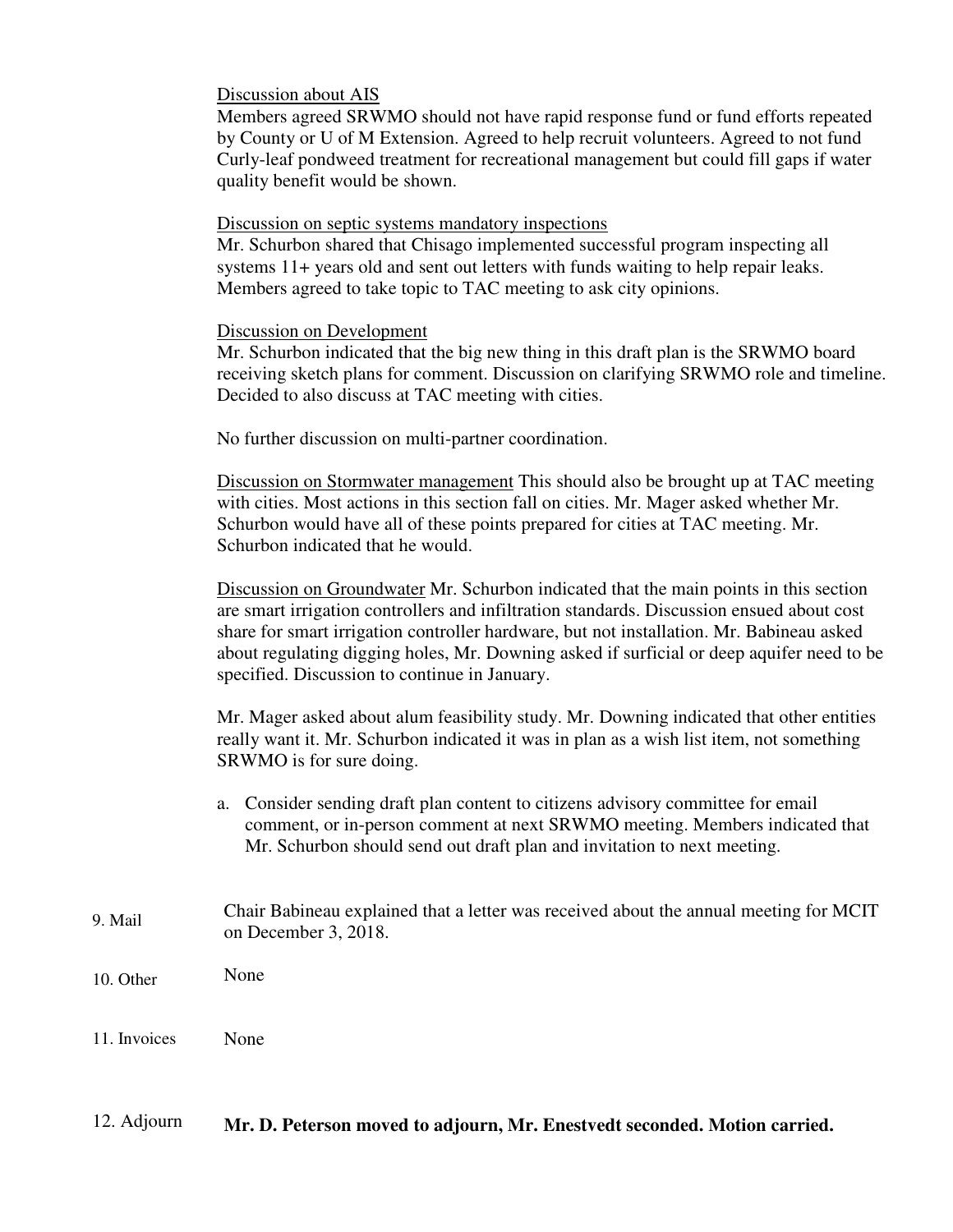

# **4th Generation Watershed Management Plan Technical Advisory Committee (TAC) meeting**

Wed, December 19 at 9:00am to Noon Columbus City Hall 16319 Kettle River Road Columbus, MN 55025

# Agenda

- 1. Introductions
- 2. Watershed plan update status
- 3. Review SRWMO draft issue prioritization
- 4. Review SRWMO draft goals, policies, & actions
- 5. Existing SRWMO stormwater standards overview. Should it be revised?
- 6. Existing SRWMO wetland standards overview. Should it be revised?
- 7. Septic system programs. How to identify and fix failing shoreland septics?
- 8. Other

# Upcoming meetings

| Thurs, Jan. 3, 2019 | 6:30 <sub>pm</sub>                                                                                                                                                                                         | East Bethel City Hall |  |  |
|---------------------|------------------------------------------------------------------------------------------------------------------------------------------------------------------------------------------------------------|-----------------------|--|--|
|                     | SRWMO regular meeting. 2020 budgeting begins. Review of<br>TAC and CAC comments. CAC members invited to meeting.<br>Watershed planning - continue goal/action/policy setting for lower<br>priority topics. |                       |  |  |
| Thurs, Feb. 7, 2019 | 6:30 <sub>pm</sub>                                                                                                                                                                                         | East Bethel City Hall |  |  |
|                     | SRWMO regular meeting. 2020 draft budget sent to communities<br>for ratification. Watershed planning - goal/action/policy setting,<br>begin implementation plan development.                               |                       |  |  |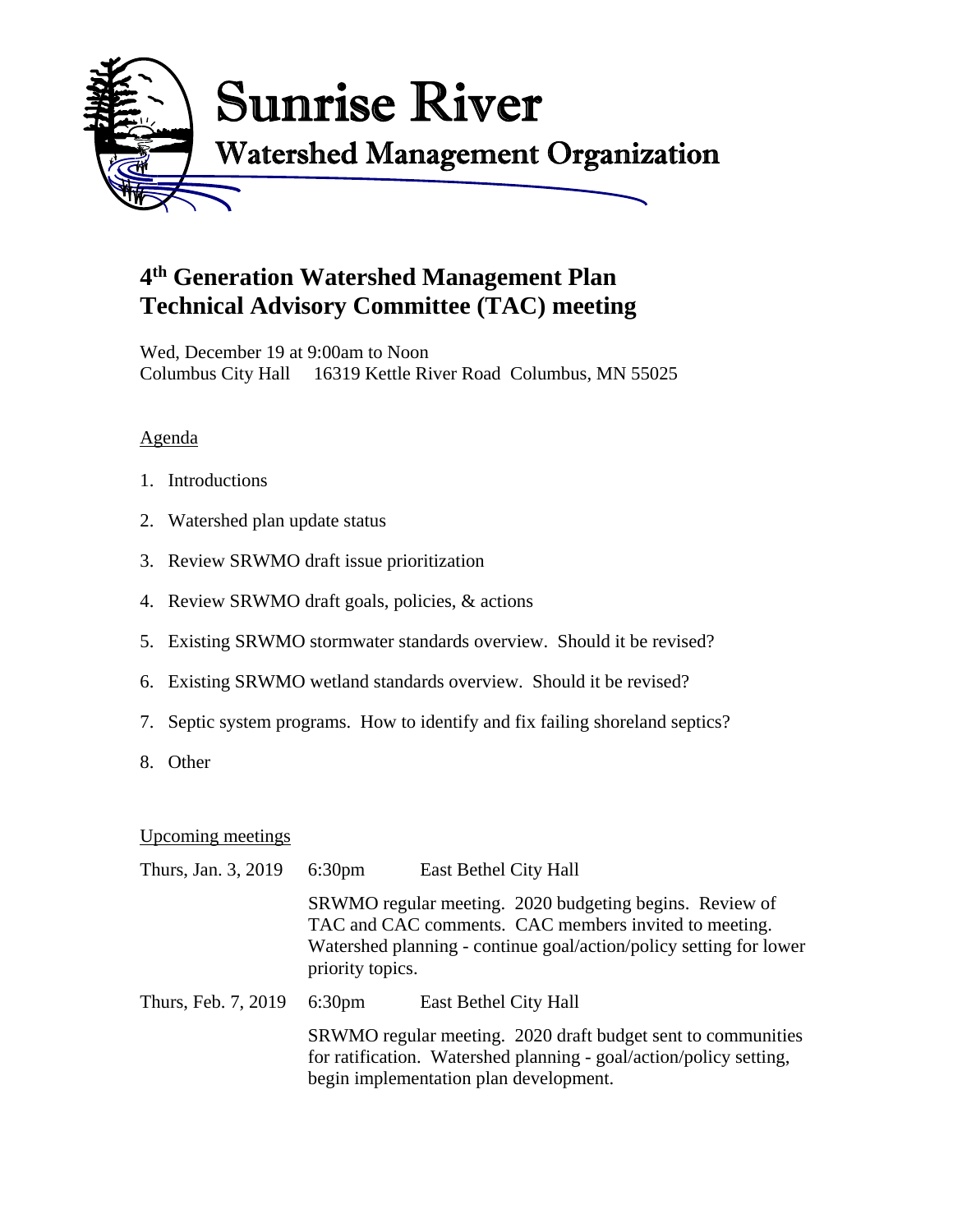

# **4 th Generation Watershed Management Plan Technical Advisory Committee (TAC) meeting**

# **Meeting Notes**

Wed, Dec 19, 2018 at 9:00am to Noon Columbus City Hall

### Attendees:

Leon Mager, SRWMO Board Sandy Flaherty, SRWMO Board Tim Harrington, East Bethel City Council and SRWMO Board Denny Peterson, Columbus city council and SRWMO Board Jason Spiegel, MN DNR Area Hydrologist Jen Kostrzewski, Metropolitan Council Dan Fabian, MN Board of Water and Soil Resources Eric Alms, MN Pollution Control Agency Dennis Postler, TKDA for the City of Columbus Elizabeth Mursko, City of Columbus Karen Blaska, Anoka County Becky Wozney, Anoka Conservation District Jamie Schurbon, SRWMO Planner and Anoka Conservation District

# 1. **Watershed plan update status**

Schurbon described that the SRWMO plan process is approximately 60% complete. Completed work includes a public kickoff meeting, public officials tour, citizen and technical advisory committee meetings, and numerous SRWMO board work sessions. An issue prioritization is complete, as well as goals, actions and policies for most priority issues. A full draft plan is anticipated by May 2019. Final approval is anticipated by December 2019.

Timing of local water plan updates and the WMO plan updates were discussed. Cities are required to update their comprehensive plans, of which local water plans are part, by December 31, 2018. However, city local water plans must also be updated within two years of update of the WMO plan, expected in December 2019. This is a problematic timeline that leads to additional expense for the communities. Fabian suggested that over the next 10 years WMO plans should be regularly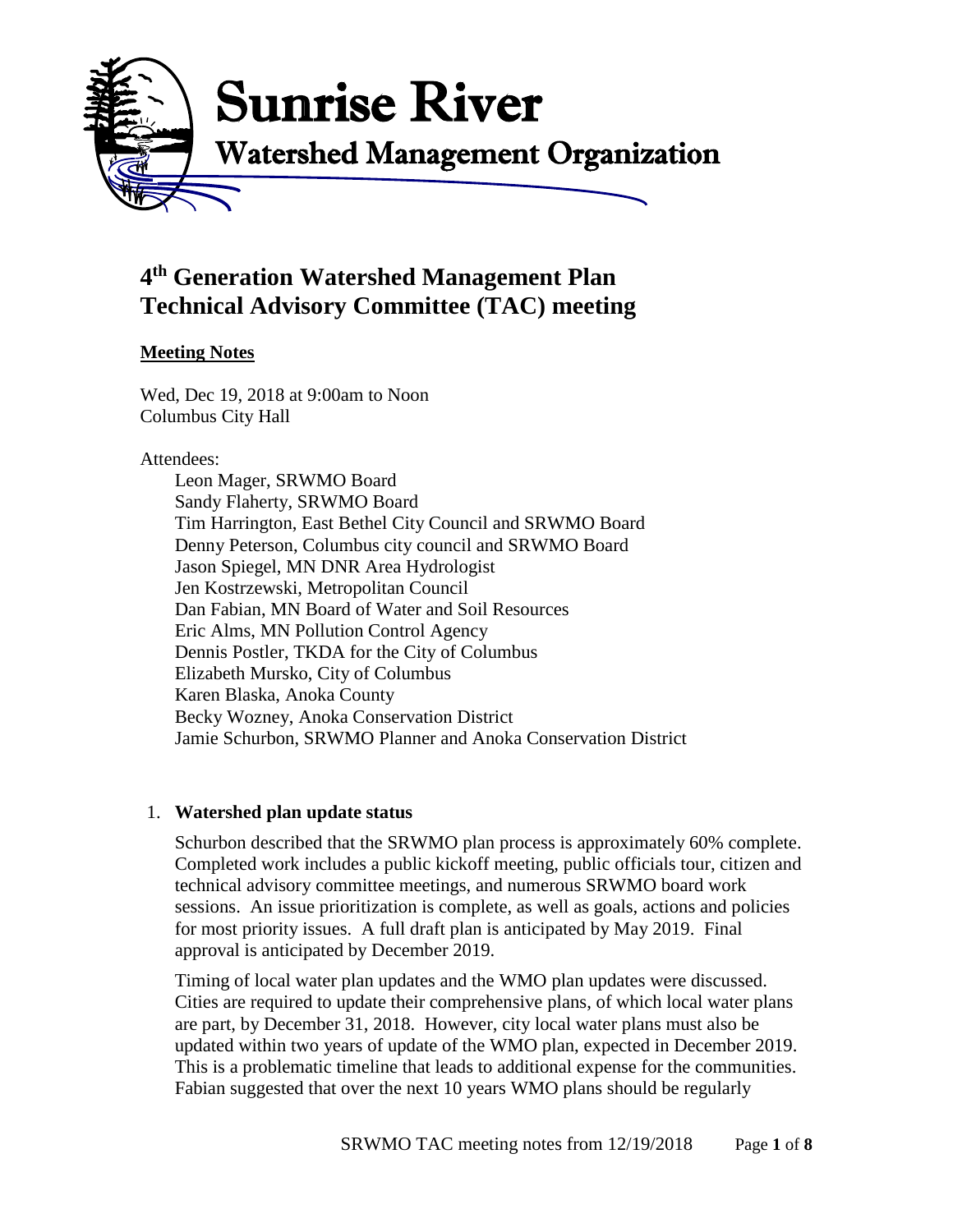amended or updated as "living documents," and thereby reduce the amount of change that occurs during major plan updates. Schurbon noted that WMO's may allow some consideration of the poor timing and expense of revising plans when approving city local water plans. Kostrzewski stated she would find out Met Council's official position. After the meeting, Kostrzewski informed Schurbon that Met Council requires that local water plans be written to be consistent with current WMO plans and when WMO plans are revised an update to the city local water plan may be needed.

# 2. **Review SRWMO draft issue prioritization**

Schurbon reviewed the SRWMO's process for identifying priority issues, which included considering the prioritizations discussed in agency input letters, stakeholder events, SRWMO review of its current plan, priorities in neighboring watershed organizations, and city local water plans. The SRWMO's priority issues are:

High Priority Issues

- **1.** Lake and stream water quality
- **2.** Water monitoring
- **3.** Funding
- **4.** Communications with member communities
- **5.** Outreach and education

Medium Priority Issues

- **6.** Aquatic invasive species (AIS)
- **7.** Septic systems
- **8.** Development
- **9.** Multi-partner coordination
- **10.** Stormwater management
- **11.** Groundwater
- **12.** Administrative efficiencies
- **13.** Chlorides

Lower Priority Issues

- **14.** Ditching/Drainage
- **15.** Climate change
- **16.** Water quantity
- **17.** Fisheries
- **18.** Wildlife habitat

Mager noted that Coon Lake was referred to as "near impaired" in one plan section and "impaired" (for mercury) in another section. Clarification is warranted.

Flaherty noted that while wildlife habitat is low on the list, actions in many other areas will have secondary benefits for wildlife habitat. The SRWMO is focusing on protection of wildlife habitat through a variety of actions.

#### 3. **Review SRWMO draft goals, policies and actions**

The group reviewed draft goals, policies and actions for the priority issues. Discussion included:

• Lake and stream water quality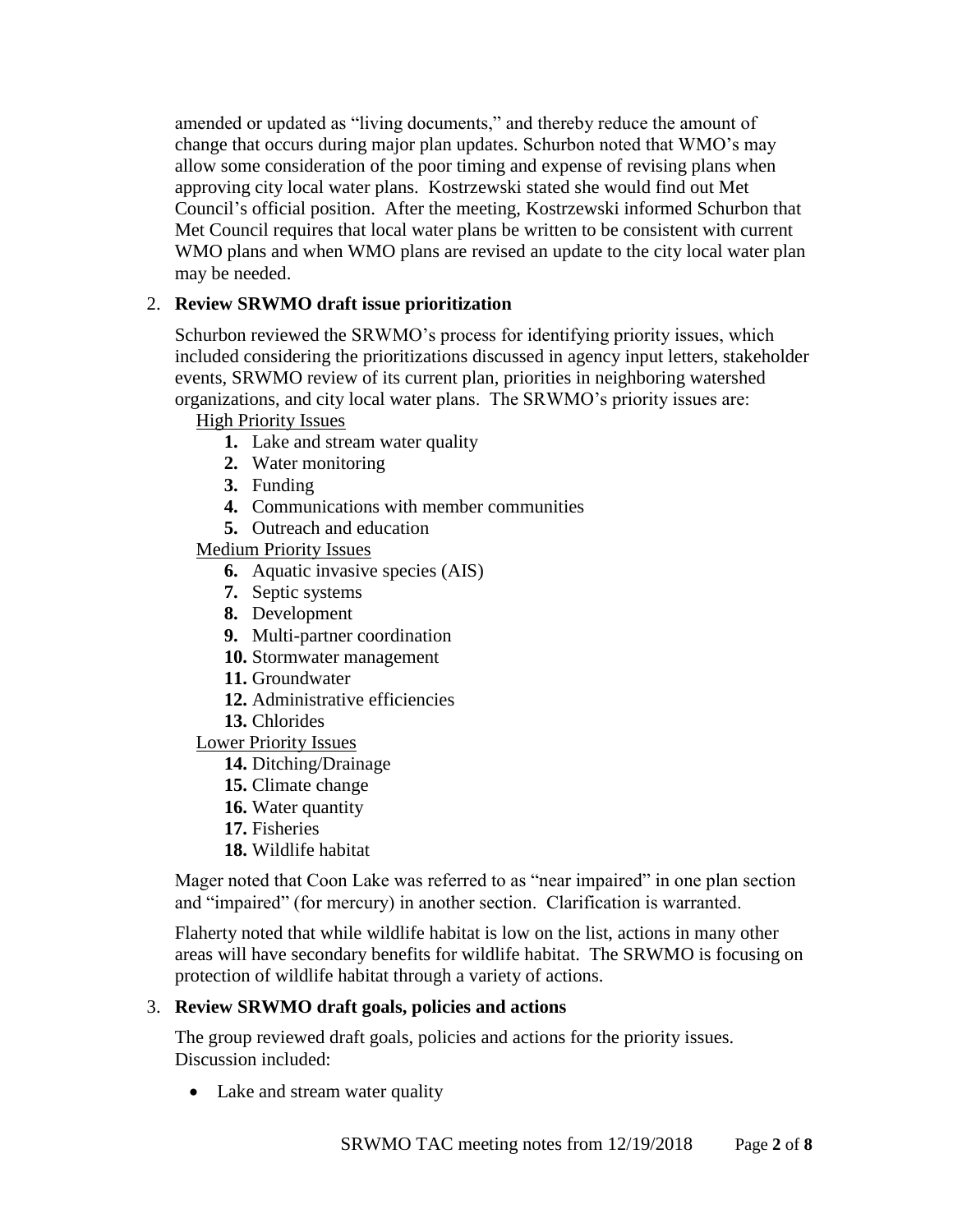- o Fabian suggested adding an indicator, such as clarity, to the goal of maintaining water quality in smaller lakes.
- o Fabian suggested some discussion or a relative ranking of how far listed projects will move the WMO toward stated goals.
- o Fabian suggested adding discussion of how much delisting each impaired water may cost. A typical cost per pound of pollutant reduction could be used.
- o The WMO should consider mentioning that a SWAT model is available for the watershed, and may be able to help identify priority subwatersheds.
- o City, county and other projects will likely only be eligible for Watershed Based Funding in the future if they are in the SRWMO. Each community's representatives are asked to provide projects to Schurbon. Projects must have a water quality benefit.
- o Columbus favors ditch cleaning, but this can sometimes be at odds with water quality goals and would not be eligible for Watershed Based Funding. It was discussed that projects that clean ditches, but add treatment might be eligible. For example, in-line settling ponds might be used, or two-stage ditch design.
- Water monitoring
	- o Monitoring through the CAMP volunteer program will allow Met Council to provide lake letter grades.
- Funding
	- o The SRWMO is moving toward budgeting that remains consistent across years to minimize levy variation. Actual expenses vary amongst years, so unspent funds are carried forward to future years. The SRWMO will also build a contingency fund capped at 15% of annual local funds budgeted.
	- o Watershed Based Funding method of distribution will likely change in the coming years. Through discussion the consensus seemed to be that the SRWMO should be:
		- **Priorities for Watershed Based Funding should be in the SRWMO** Plan.
		- The SRWMO should lead the process of selecting projects for Watershed Based Funding, but those discussions should include convening a meeting with the communities, county and other stakeholders who may have projects for consideration.
		- The SRWMO and its communities should be talking early and often about favored projects. An annual meeting may be appropriate.
- Communications with member communities
	- o No comments.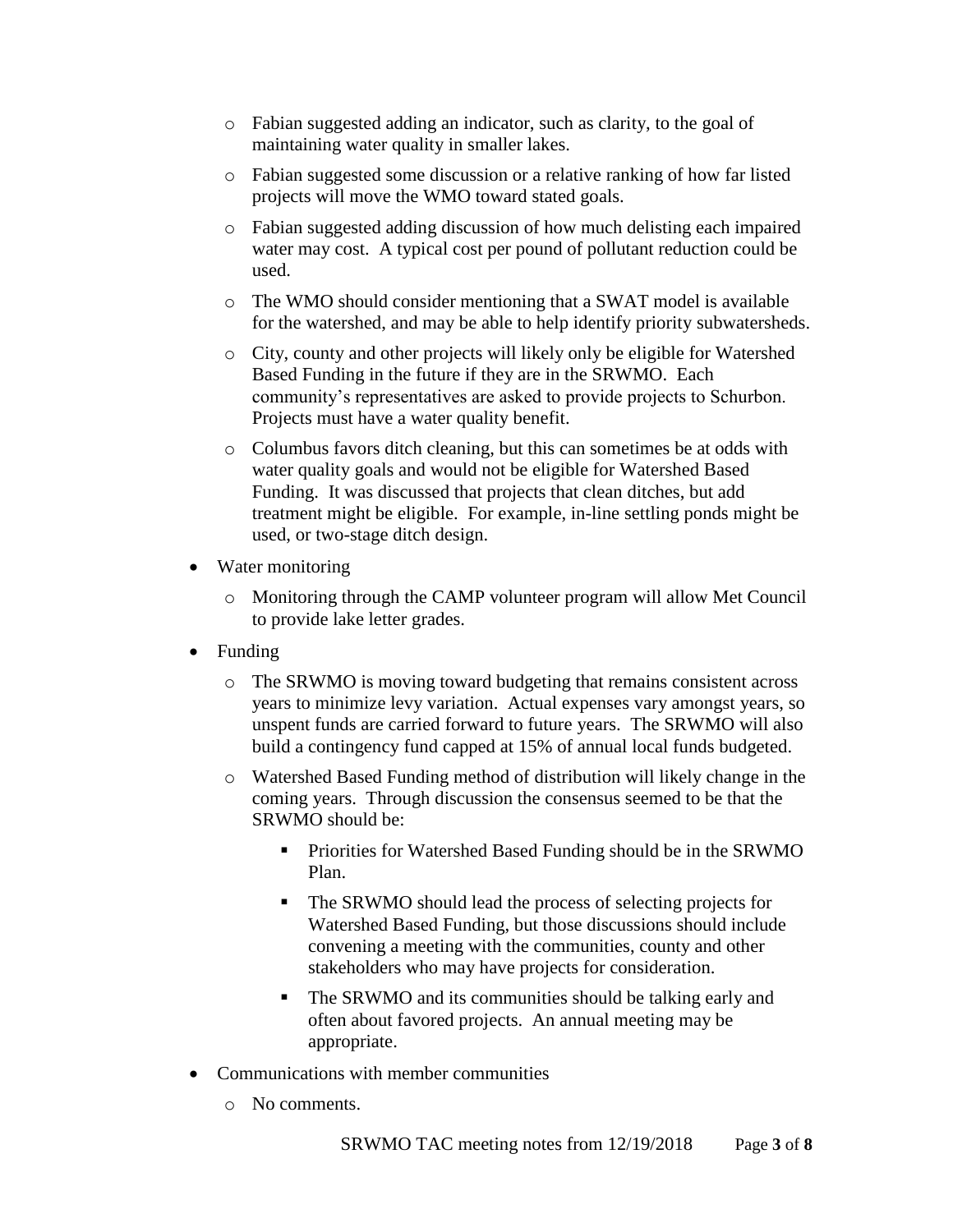- Outreach and education
	- o No comments.
- Aquatic invasive species
	- o The SRWMO is electing to no get involved in maintenance treatments for AIS, as others are doing this. It can be a major expense; Coon Lake's budget for AIS treatment exceeds \$80,000 for 2019.
	- o The SRWMO will be involved in common carp management. Unlike invasive plants, controlling carp requires both working in the lake and satellite waterbodies.
	- o The county has a strong AIS prevention program.
- Septic systems
	- o Schurbon described a Chisago County program wherein all septic systems >10 years old or without a compliance inspection during that time were inspected for surface discharge only. It's been successful, but requires having substantial resources in place to help homeowners correct problems. It also requires a substantial amount of time from building inspectors or contracted help.
	- o Columbus has point of sale septic system inspections. The cost for these inspections is \$300-\$400. If a system is not up to current standards (75- 80% are not) it is fixed before sale or an escrow is held if the sale is during winter when work cannot be done.
	- o It's believed that East Bethel requires a septic inspection for any building permit in the shoreland district. The owner must pay for any fixes.
	- o All communities have systems that remind owners to maintain their septic every three years.
	- o Building inspectors do have the authority to follow-up on septic system complaints.
	- o Anoka County and the Anoka Conservation District offer loans and grants for septic system fix ups. The grants are limited to 2-3 systems per year for low income households.
	- o After discussion, the group favored:
		- If Jamie will contact staff at each city to learn more about their current triggers for septic system inspections. Prepare SRWMO plan content that is largely consistent with these requirements, or the requirements of most. Point of sale inspections seen particularly favored by the group at the meeting because when problems are detected the sale provides the funds to fix the problem, and this process helps protect buyers.
		- The SRWMO should ensure community building inspectors follow up on septic system complaints, and have the time to do so.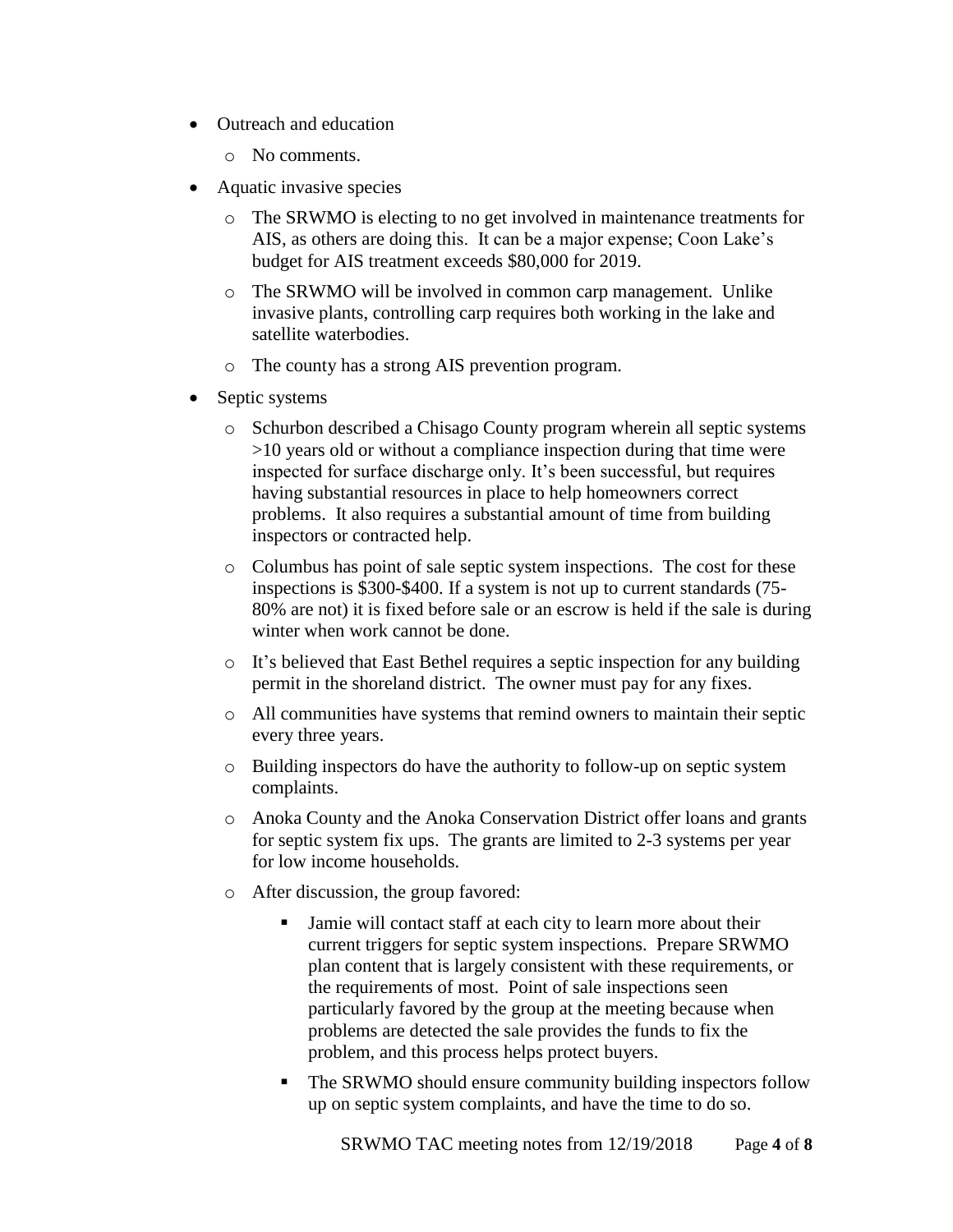- The SRWMO plan should have short and long term goals for this topic. Short term goals may include triggers for inspections. Long term goals, or goals that require grant funding, may include inspections throughout priority areas like the shoreland district or doing community septic systems in shoreland areas.
- The SRWMO should include the concept of doing inspections in targeted areas (shoreland district) if grant funded.
- Development
	- o It was discussed whether the SRWMO should provide review of development sketch plans with an eye toward natural resources. Some areas like Linwood expect upcoming development. Developers need to hear input early in the planning process. The SRWMO does not intend to add a permitting program, but might provide comments for city permit consideration. This process may also result in the SRWMO ensuring that its standards are being implemented. After discussion is was decided that Schurbon should ask each community's staff how/if they would like the SRWMO involved in development sketch reviews.

# 4. **SRWMO Stormwater Standards**

- Schurbon described that the SRWMO's current stormwater standards seem to need updating. In particular they:
	- o Require 0.5" of infiltration while most communities require 1" or 1.1".
	- o Require off site infiltration if it cannot be achieved on site, and this is often impractical.

Schurbon provided a table (copied at the end of these meeting notes) which compares the SRWMO standards to MS4 standards for treatement and Minimum Impact Development Standards (MIDS). MS4 is aimed at maintaining water quality while MIDS aims to improve it.

- Columbus staff discussed the difficulty of achieving infiltration in areas with a high water table, which are common. Road right of ways, particularly those adjacent to large wetlands, are also common and problematic. These same conditions also limit stormwater filters. Therefore, treatment ends up being accomplished through ponds which consume a substantial amount of the available upland.
- The MS4-like requirement to keep post-development volumes, rate and pollutants that same as pre-development or pre-settlement conditions was considered. If water quality is the SRWMO's primary concern, this may address that concern.
- After discussion, the consensus seemed to be to modify the current SRWMO stormwater standards. Schurbon will add a fourth option to the comparison table of SRWMO standards, MS4 and MIDs and will email that back to the committee for email review. This new option can include: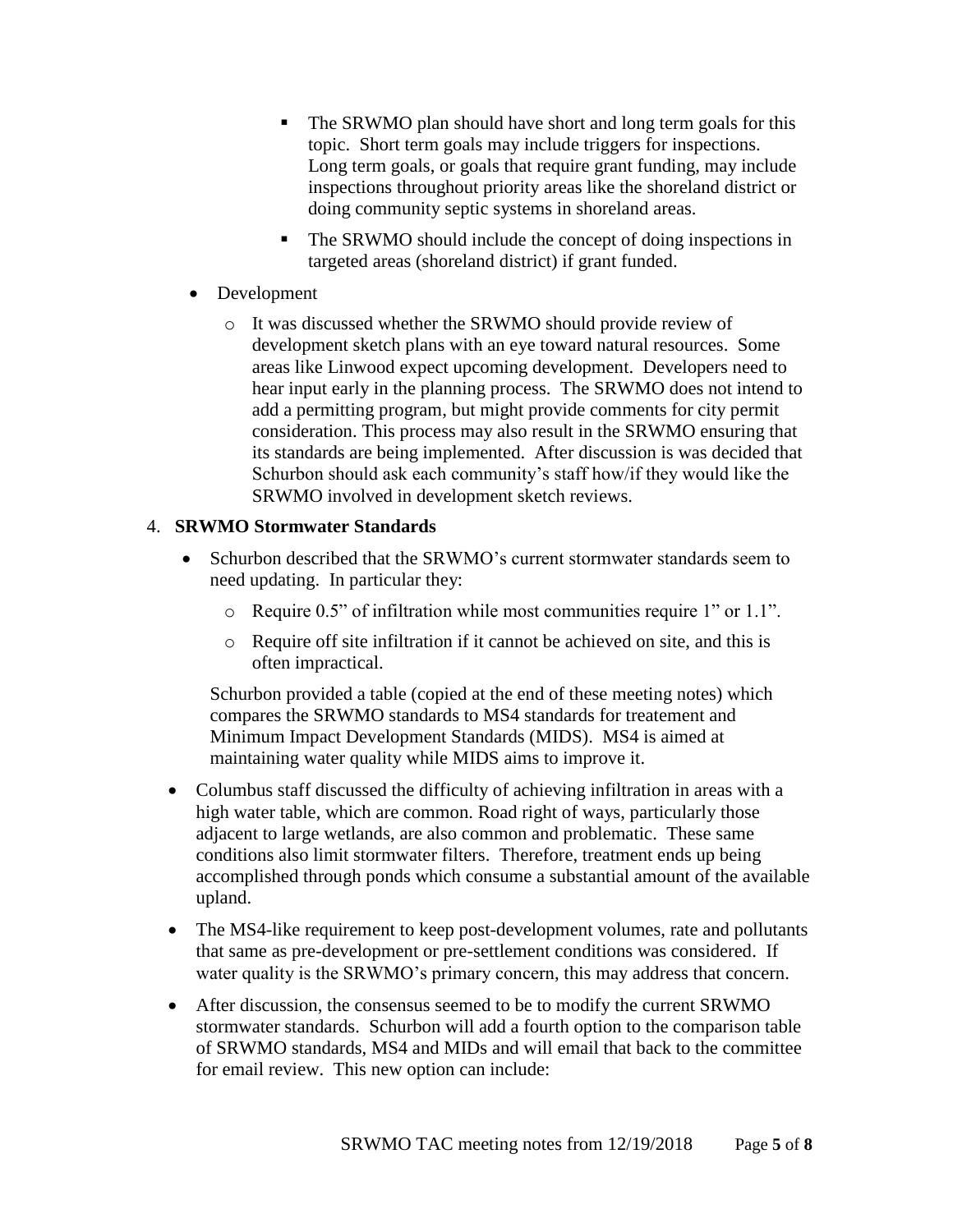- o Have an explicit goal of maintaining current runoff volumes and water quality. In other words, the stormwater standards are a water quality protection strategy. Due to the nature of the watershed, stormwater is likely a minor contributor to water quality problems in lakes and streams, except in denser development in the shoreland district.
- o A MS4-like requirement to keep post-development volumes, rate and pollutants the same as pre-development.
- o A requirement that stormwater treatment follow an order of preference including 1) Site design that reduces stormwater generation, 2) infiltration, and 3) others.
- o Keep the threshold of applying the standards to projects with one acre or more of disturbance.
- o Allow special considerations for road and other linear projects.

# 5. **SRWMO Wetland Standards**

- Schurbon described concerns with the current SRWMO wetland standards including:
	- o They require a MNRAM functions and values assessment of impacted wetlands to classify the wetlands. This can be onerous.
	- o The standards for the different wetland classes are largely the same.
	- o The standards are very similar to the neighboring Upper Rum River WMO standards, but still different.
	- o Buffers must have signage and be maintained by the community.
- The primary goal of the standards was discussed to be mostly water quality protection. If the goal were wildlife, more and bigger buffers would be needed. For water quality, smaller buffers (up to 50+ ft based on science, but often <25 ft based on social acceptability) can achieve the goal.
- Mursko mentioned that Columbus requires 16.5 ft buffers and puts signage at line of sight. This buffer area overlaps with building setbacks. Because many homes are walk-outs, the buffer and setback is necessary separation on a steep vertical drop.
- After discussion, the consensus seemed to be to revise the SRWMO wetland standards including:
	- o Delete the MNRAM functional value assessment requirement.
	- o Require a 16.5 ft area around wetlands to not be disturbed during the development process to protect the wetland edge and ensure a vegetated buffer is present after construction.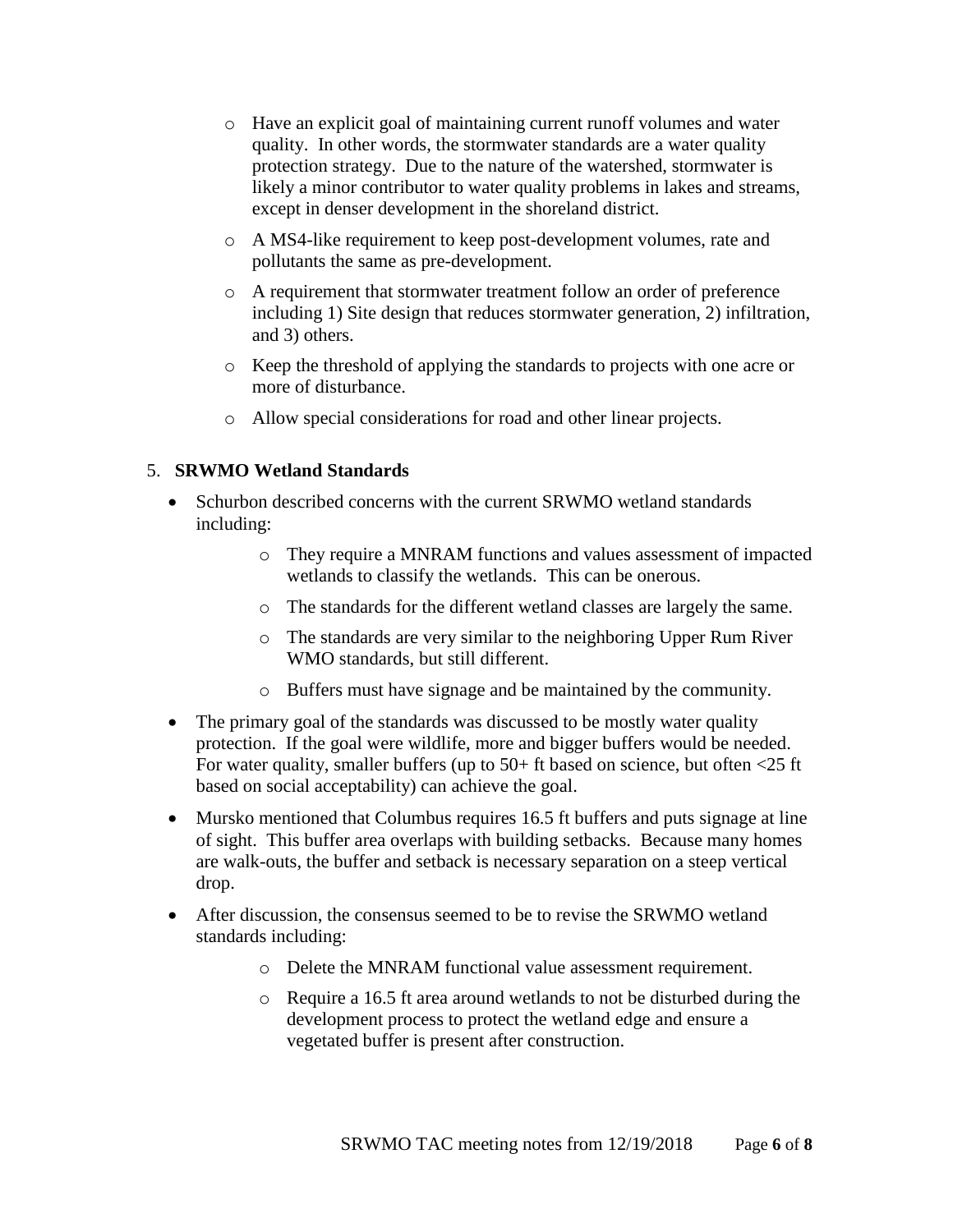- o Require a minimum 16.5 ft buffer. It needs to be unmowed vegetation with good stem density, but not necessarily native plants. Native vegetation should be encouraged.
- o The buffer should overlap with building setbacks and drainage/utility easements. The easement overlap helps prevent fences, sheds and similar work in the buffer, as these are already prohibited in the easements.
- o The buffer should have signage at line of sight intervals to prohibit future disturbance.
- o The city would implement the standards, as they do now.
- o Cities are encouraged to require developers to maintain the buffer for the first few years, particularly if it is seeded.
- o Schurbon will prepare the revised standards for email review by the committee.

Prepared by Jamie Schurbon